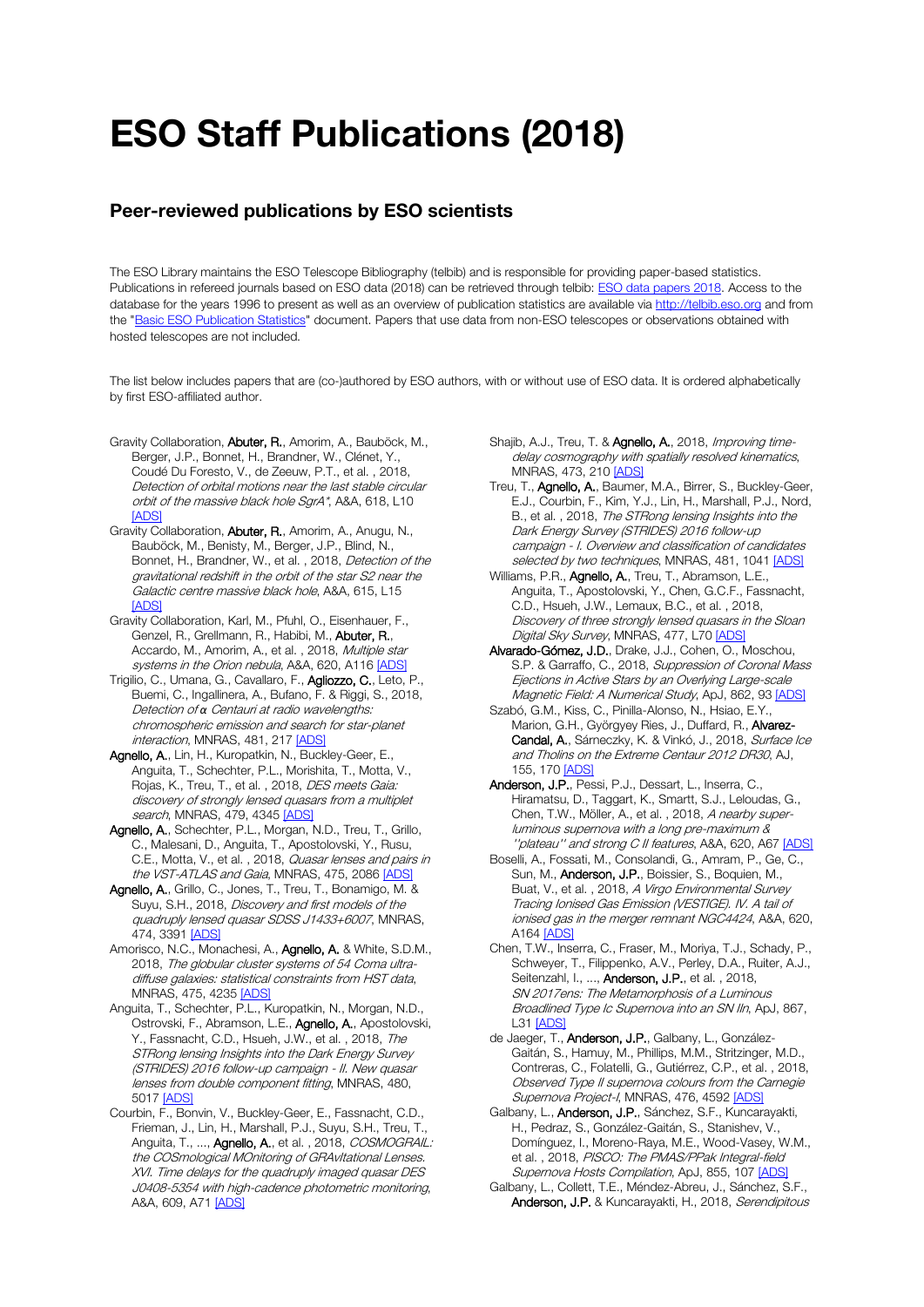discovery of a strong-lensed galaxy in integral field spectroscopy from MUSE, MNRAS, 479, 262 [\[ADS\]](https://ui.adsabs.harvard.edu/#abs/2018MNRAS.479..262G)

- Gall, C., Stritzinger, M.D., Ashall, C., Baron, E., Burns, C.R., Hoeflich, P., Hsiao, E.Y., Mazzali, P.A., Phillips, M.M., Filippenko, A.V., **Anderson, J.P.**, et al., 2018, Two transitional type Ia supernovae located in the Fornax cluster member NGC 1404: SN 2007on and SN 2011iv, A&A, 611, A5[8 \[ADS\]](https://ui.adsabs.harvard.edu/#abs/2018A%26A...611A..58G)
- Gutiérrez, C.P., Anderson, J.P., Sullivan, M., Dessart, L., González-Gaitan, S., Galbany, L., Dimitriadis, G., Arcavi, I., Bufano, F., Chen, T.W., et al. , 2018, Type II supernovae in low-luminosity host galaxies, MNRAS, 479, 3232 [\[ADS\]](https://ui.adsabs.harvard.edu/#abs/2018MNRAS.479.3232G)
- Inserra, C., Smartt, S.J., Gall, E.E.E., Leloudas, G., Chen, T.W., Schulze, S., Jerkstrand, A., Nicholl, M., Anderson, J.P., Arcavi, I., et al., 2018, On the nature of hydrogenrich superluminous supernovae, MNRAS, 475, 1046 **[\[ADS\]](https://ui.adsabs.harvard.edu/#abs/2018MNRAS.475.1046I)**
- Kuncarayakti, H., Anderson, J.P., Galbany, L., Maeda, K., Hamuy, M., Aldering, G., Arimoto, N., Doi, M., Morokuma, T. & Usuda, T., 2018, Constraints on corecollapse supernova progenitors from explosion site integral field spectroscopy, A&A, 613, A35 [\[ADS\]](https://ui.adsabs.harvard.edu/#abs/2018A%26A...613A..35K)
- Kuncarayakti, H., Maeda, K., Ashall, C.J., Prentice, S.J., Mattila, S., Kankare, E., Fransson, C., Lundqvist, P., Pastorello, A., Leloudas, G., **Anderson, J.P.**, et al., 2018, SN 2017dio: A Type-Ic Supernova Exploding in a Hydrogen-rich Circumstellar Medium, ApJ, 854, L14 **[\[ADS\]](https://ui.adsabs.harvard.edu/#abs/2018ApJ...854L..14K)**
- Lyman, J.D., Taddia, F., Stritzinger, M.D., Galbany, L., Leloudas, G., Anderson, J.P., Eldridge, J.J., James, P.A., Krühler, T., Levan, A.J., et al., 2018, *Investigating* the diversity of supernovae type Iax: a MUSE and NOT spectroscopic study of their environments, MNRAS, 473, 1359 [\[ADS\]](https://ui.adsabs.harvard.edu/#abs/2018MNRAS.473.1359L)
- Sánchez-Menguiano, L., Sánchez, S.F., Pérez, I., Ruiz-Lara, T., Galbany, L., Anderson, J.P., Krühler, T., Kuncarayakti, H. & Lyman, J.D., 2018, The shape of oxygen abundance profiles explored with MUSE: evidence for widespread deviations from single gradients, A&A, 609, A119 [\[ADS\]](https://ui.adsabs.harvard.edu/#abs/2018A%26A...609A.119S)
- Stritzinger, M.D., Anderson, J.P., Contreras, C., Heinrich-Josties, E., Morrell, N., Phillips, M.M., Anais, J., Boldt, L., Busta, L., Burns, C.R., et al., 2018, The Carnegie Supernova Project I. Photometry data release of lowredshift stripped-envelope supernovae, A&A, 609, A134 [\[ADS\]](https://ui.adsabs.harvard.edu/#abs/2018A%26A...609A.134S)
- Tartaglia, L., Sand, D.J., Valenti, S., Wyatt, S., Anderson, J.P., Arcavi, I., Ashall, C., Botticella, M.T., Cartier, R., Chen, T.W., et al., 2018, The Early Detection and Follow-up of the Highly Obscured Type II Supernova 2016ija/DLT16am, ApJ, 853, 62 [\[ADS\]](https://ui.adsabs.harvard.edu/#abs/2018ApJ...853...62T)
- Tomasella, L., Cappellaro, E., Pumo, M.L., Jerkstrand, A., Benetti, S., Elias-Rosa, N., Fraser, M., Inserra, C., Pastorello, A., Turatto, M., **Anderson, J.P.**, et al., 2018, SNe 2013K and 2013am: observed and physical properties of two slow, normal Type IIP events, MNRAS, 475, 1937 [\[ADS\]](https://ui.adsabs.harvard.edu/#abs/2018MNRAS.475.1937T)
- Anderson, R.I., 2018, Homing in on Polaris: A 7 Mo firstovertone Cepheid entering the instability strip for the first time, A&A, 611, L[7 \[ADS\]](https://ui.adsabs.harvard.edu/#abs/2018A%26A...611L...7A)
- Anderson, R.I. & Riess, A.G., 2018, On Cepheid Distance Scale Bias Due to Stellar Companions and Cluster Populations, ApJ, 861, 36 [\[ADS\]](https://ui.adsabs.harvard.edu/#abs/2018ApJ...861...36A)
- Gaia Collaboration, Helmi, A., van Leeuwen, F., McMillan, P.J., Massari, D., Antoja, T., Robin, A.C., Lindegren, L., Bastian, U., Arenou, F., ..., Anderson, R.I., et al. , 2018, Gaia Data Release 2. Kinematics of globular clusters and dwarf galaxies around the Milky Way, A&A, 616, A12 [\[ADS\]](https://ui.adsabs.harvard.edu/#abs/2018A%26A...616A..12G)
- Gaia Collaboration, Babusiaux, C., van Leeuwen, F., Barstow, M.A., Jordi, C., Vallenari, A., Bossini, D., Bressan, A., Cantat-Gaudin, T., van Leeuwen, M., ..., Anderson, R.I., et al., 2018, Gaia Data Release 2.

Observational Hertzsprung-Russell diagrams, A&A, 616, A10 [\[ADS\]](https://ui.adsabs.harvard.edu/#abs/2018A%26A...616A..10G)

- Gaia Collaboration, Spoto, F., Tanga, P., Mignard, F., Berthier, J., Carry, B., Cellino, A., Dell'Oro, A., Hestroffer, D., Muinonen, K., ..., Anderson, R.I., et al. , 2018, Gaia Data Release 2. Observations of solar system objects, A&A, 616, A1[3 \[ADS\]](https://ui.adsabs.harvard.edu/#abs/2018A%26A...616A..13G)
- Gaia Collaboration, Brown, A.G.A., Vallenari, A., Prusti, T., de Bruijne, J.H.J., Babusiaux, C., Bailer-Jones, C.A.L. Biermann, M., Evans, D.W., Eyer, L., ..., Anderson, R.I., et al. , 2018, Gaia Data Release 2. Summary of the contents and survey properties, A&A, 616, A[1 \[ADS\]](https://ui.adsabs.harvard.edu/#abs/2018A%26A...616A...1G)
- Holl, B., Audard, M., Nienartowicz, K., Jevardat de Fombelle, G., Marchal, O., Mowlavi, N., Clementini, G., De Ridder, J., Evans, D.W., Guy, L.P., ..., Anderson, R.I., et al., 2018, Gaia Data Release 2. Summary of the variability processing and analysis results, A&A, 618, A30 [\[ADS\]](https://ui.adsabs.harvard.edu/#abs/2018A%26A...618A..30H)
- Huang, C.D., Riess, A.G., Hoffmann, S.L., Klein, C., Bloom, J., Yuan, W., Macri, L.M., Jones, D.O., Whitelock, P.A., Casertano, S. & Anderson, R.I., 2018, A Near-infrared Period*─*Luminosity Relation for Miras in NGC 4258, an Anchor for a New Distance Ladder, ApJ, 857, 6[7 \[ADS\]](https://ui.adsabs.harvard.edu/#abs/2018ApJ...857...67H)
- Gaia Collaboration, Katz, D., Antoja, T., Romero-Gómez, M., Drimmel, R., Reylé, C., Seabroke, G.M., Soubiran, C., Babusiaux, C., Di Matteo, P., ..., **Anderson, R.I.**, et al., 2018, Gaia Data Release 2. Mapping the Milky Way disc kinematics, A&A, 616, A1[1 \[ADS\]](https://ui.adsabs.harvard.edu/#abs/2018A%26A...616A..11G)
- Gaia Collaboration, Mignard, F., Klioner, S.A., Lindegren, L., Hernández, J., Bastian, U., Bombrun, A., Hobbs, D., Lammers, U., Michalik, D., ..., **Anderson, R.I.**, et al., 2018, Gaia Data Release 2. The celestial reference frame (Gaia-CRF2), A&A, 616, A1[4 \[ADS\]](https://ui.adsabs.harvard.edu/#abs/2018A%26A...616A..14G)
- Riess, A.G., Casertano, S., Yuan, W., Macri, L., Bucciarelli, B., Lattanzi, M.G., MacKenty, J.W., Bowers, J.B., Zheng, W., Filippenko, A.V., ...& Anderson, R.I., 2018, Milky Way Cepheid Standards for Measuring Cosmic Distances and Application to Gaia DR2: Implications for the Hubble Constant, ApJ, 861, 126 [\[ADS\]](https://ui.adsabs.harvard.edu/#abs/2018ApJ...861..126R)
- Süveges, M. & Anderson, R.I., 2018, Investigating lightcurve modulation via kernel smoothing - II. New additional modes in single-mode OGLE classical Cepheids, MNRAS, 478, 1425 [\[ADS\]](https://ui.adsabs.harvard.edu/#abs/2018MNRAS.478.1425S)
- Andreani, P., Boselli, A., Ciesla, L., Vio, R., Cortese, L., Buat, V. & Miyamoto, Y., 2018, The bivariate luminosity and mass functions of the local HRS galaxy sample. The stellar, dust, and gas mass functions, A&A, 617, A33 [\[ADS\]](https://ui.adsabs.harvard.edu/#abs/2018A%26A...617A..33A)
- Andreani, P., Retana-Montenegro, E., Zhang, Z.-Y., Papadopoulos, P., Yang, C. & Vegetti, S., 2018, Extreme conditions in the molecular gas of lensed star-forming galaxies at z 3, A&A, 615, A14[2 \[ADS\]](https://ui.adsabs.harvard.edu/#abs/2018A%26A...615A.142A)
- Vio, R. & Andreani, P., 2018, Matched filter in low-number count Poisson noise regime: Efficient and effective implementation, A&A, 616, A2[5 \[ADS\]](https://ui.adsabs.harvard.edu/#abs/2018A%26A...616A..25V)
- Aniyan, S., Freeman, K.C., Arnaboldi, M., Gerhard, O.E., Coccato, L., Fabricius, M., Kuijken, K., Merrifield, M. & Ponomareva, A.A., 2018, Resolving the disc-halo degeneracy - I: a look at NGC 628, MNRAS, 476, 1909 [\[ADS\]](https://ui.adsabs.harvard.edu/#abs/2018MNRAS.476.1909A)
- François, P., Caffau, E., Wanajo, S., Aguado, D., Spite, M., Aoki, M., Aoki, W., Bonifacio, P., Gallagher, A.J. & Salvadori, S., 2018, Chemical analysis of very metalpoor turn-off stars from SDSS-DR12, A&A, 619, A10 **IADS**
- Arabsalmani, M., Møller, P., Perley, D.A., Freudling, W., Fynbo, J.P.U., Le Floc'h, E., Zwaan, M.A., Schulze, S., Tanvir, N.R., Christensen, L., et al. , 2018, Mass and metallicity scaling relations of high-redshift star-forming galaxies selected by GRBs, MNRAS, 473, 3312 [\[ADS\]](https://ui.adsabs.harvard.edu/#abs/2018MNRAS.473.3312A)
- Barbosa, C.E., Arnaboldi, M., Coccato, L., Gerhard, O., Mendes de Oliveira, C., Hilker, M. & Richtler, T., 2018, Sloshing in its cD halo: MUSE kinematics of the central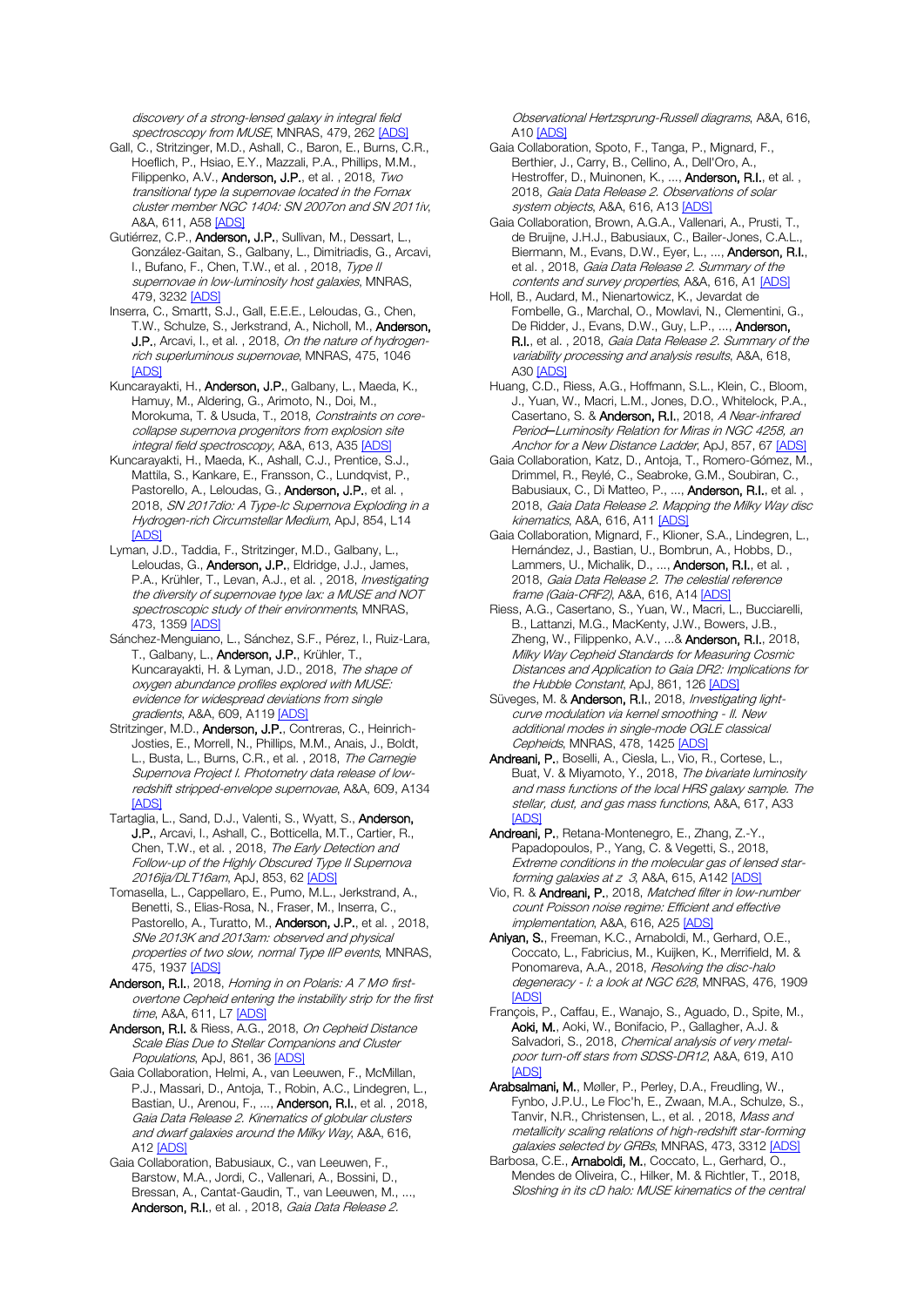galaxy NGC 3311 in the Hydra I cluster, A&A, 609, A78 [\[ADS\]](https://ui.adsabs.harvard.edu/#abs/2018A%26A...609A..78B)

- Longobardi, A., Arnaboldi, M., Gerhard, O., Pulsoni, C. & Söldner-Rembold, I., 2018, Kinematics of the outer halo of M 87 as mapped by planetary nebulae\*, A&A, 620, A11[1 \[ADS\]](https://ui.adsabs.harvard.edu/#abs/2018A%26A...620A.111L)
- Pulsoni, C., Gerhard, O., Arnaboldi, M., Coccato, L., Longobardi, A., Napolitano, N.R., Moylan, E., Narayan, C., Gupta, V., Burkert, A., et al., 2018, The extended Planetary Nebula Spectrograph (ePN.S) early-type galaxy survey: The kinematic diversity of stellar halos and the relation between halo transition scale and stellar mass, A&A, 618, A9[4 \[ADS\]](https://ui.adsabs.harvard.edu/#abs/2018A%26A...618A..94P)
- Arrigoni Battaia, F., Chen, C.-C., Fumagalli, M., Cai, Z. Calistro Rivera, G., Xu, J., Smail, I., Prochaska, J.X., Yang, Y. & De Breuck, C., 2018, Overdensity of submillimeter galaxies around the  $z \approx 2.3$  MAMMOTH-1 nebula. The environment and powering of an enormous Lyman-*α* nebula, A&A, 620, A202 [\[ADS\]](https://ui.adsabs.harvard.edu/#abs/2018A%26A...620A.202A)
- Arrigoni Battaia, F., Prochaska, J.X., Hennawi, J.F., Obreja, A., Buck, T., Cantalupo, S., Dutton, A.A. & Macciò, A.V., 2018, Inspiraling halo accretion mapped in Ly *α* emission around a  $\tilde{z}$  3 quasar, MNRAS, 473, 3907 [\[ADS\]](https://ui.adsabs.harvard.edu/#abs/2018MNRAS.473.3907A)
- Cai, Z., Hamden, E., Matuszewski, M., Prochaska, J.X., Li, Q., Cantalupo, S., Arrigoni Battaia, F., Martin, C., Neill, J.D., O'Sullivan, D., et al. , 2018, Keck/Palomar Cosmic Web Imagers Reveal an Enormous Ly*α* Nebula in an Extremely Overdense Quasi-stellar Object Pair Field at z  $= 2.45$ , ApJ, 861, L3 [\[ADS\]](https://ui.adsabs.harvard.edu/#abs/2018ApJ...861L...3C)
- Ginolfi, M., Maiolino, R., Carniani, S., Arrigoni Battaia, F., Cantalupo, S. & Schneider, R., 2018, Extended and broad Ly *α* emission around a BAL quasar at z *̃*5, MNRAS, 476, 2421 [\[ADS\]](https://ui.adsabs.harvard.edu/#abs/2018MNRAS.476.2421G)
- Husemann, B., Worseck, G., **Arrigoni Battaia, F.** & Shanks, T., 2018, Discovery of a dual AGN at  $z \approx 3.3$  with 20 kpc separation, A&A, 610, L[7 \[ADS\]](https://ui.adsabs.harvard.edu/#abs/2018A%26A...610L...7H)
- Péroux, C., Rahmani, H., **Arrigoni Battaia, F.** & Augustin, R., 2018, Spatially resolved metal gas clouds, MNRAS, 479, L5[0 \[ADS\]](https://ui.adsabs.harvard.edu/#abs/2018MNRAS.479L..50P)
- Husemann, B., Bielby, R., Jahnke, K., Arrigoni-Battaia, F., Worseck, G., Shanks, T., Wardlow, J. & Scholtz, J., 2018, Cosmic dance at z 3: Detecting the host galaxies of the dual AGN system LBQS 0302-0019 and Jil with HAWK-I+GRAAL, A&A, 614, L2 <u>[ADS]</u>
- Stach, S.M., Smail, I., Swinbank, A.M., Simpson, J.M., Geach, J.E., An, F.X., Almaini, O., Arumugam, V., Blain, A.W., Chapman, S.C., et al., 2018, An ALMA Survey of the SCUBA-2 Cosmology Legacy Survey UKIDSS/UDS Field: Number Counts of Submillimeter Galaxies, ApJ, 860, 16[1 \[ADS\]](https://ui.adsabs.harvard.edu/#abs/2018ApJ...860..161S)
- Alonso-Herrero, A., Pereira-Santaella, M., García-Burillo, S., Davies, R.I., Combes, F., Asmus, D., Bunker, A., Díaz-Santos, T., Gandhi, P., González-Martín, O., et al. , 2018, Resolving the Nuclear Obscuring Disk in the Compton-thick Seyfert Galaxy NGC 5643 with ALMA, ApJ, 859, 14[4 \[ADS\]](https://ui.adsabs.harvard.edu/#abs/2018ApJ...859..144A)
- Augustin, R., Péroux, C., Møller, P., Kulkarni, V., Rahmani, H., Milliard, B., Pieri, M., York, D.G., Vladilo, G. & Aller, M., 2018, Characterizing the circum-galactic medium of damped Lyman-*α* absorbing galaxies, MNRAS, 478, 3120 [\[ADS\]](https://ui.adsabs.harvard.edu/#abs/2018MNRAS.478.3120A)
- Rahmani, H., Péroux, C., Schroetter, I., Augustin, R., Bouché, N., Krogager, J.-K., Kulkarni, V.P., Milliard, B., Møller, P., Pettini, M., et al., 2018, A Lyman limit system associated with galactic winds, MNRAS, 480, 5046 [\[ADS\]](https://ui.adsabs.harvard.edu/#abs/2018MNRAS.480.5046R)
- Rahmani, H., Péroux, C., Augustin, R., Husemann, B., Kacprzak, G.G., Kulkarni, V., Milliard, B., Møller, P., Pettini, M., Straka, L., et al., 2018, Observational signatures of a warped disk associated with cold-flow accretion, MNRAS, 474, 25[4 \[ADS\]](https://ui.adsabs.harvard.edu/#abs/2018MNRAS.474..254R)
- Baade, D., Pigulski, A., Rivinius, T., Carciofi, A.C., Panoglou, D., Ghoreyshi, M.R., Handler, G., Kuschnig, R., Moffat,

A.F.J., Pablo, H., et al., 2018, Short-term variability and mass loss in Be stars. III. BRITE and SMEI satellite photometry of 28 Cygni, A&A, 610, A70 [\[ADS\]](https://ui.adsabs.harvard.edu/#abs/2018A%26A...610A..70B)

- Baade, D., Pigulski, A., Rivinius, T., Wang, L., Martayan, C., Handler, G., Panoglou, D., Carciofi, A.C., Kuschnig, R., Mehner, A., et al. , 2018, Short-term variability and mass loss in Be stars. IV. Two groups of closely spaced, approximately equidistant frequencies in three decades of space photometry of *ν* Puppis (B7-8 IIIe), A&A, 620, A14[5 \[ADS\]](https://ui.adsabs.harvard.edu/#abs/2018A%26A...620A.145B)
- Bodensteiner, J., Baade, D., Greiner, J. & Langer, N., 2018, Infrared nebulae around bright massive stars as indicators for binary interactions, A&A, 618, A11[0 \[ADS\]](https://ui.adsabs.harvard.edu/#abs/2018A%26A...618A.110B)
- Ghoreyshi, M.R., Carciofi, A.C., Rímulo, L.R., Vieira, R.G., Faes, D.M., Baade, D., Bjorkman, J.E., Otero, S. & Rivinius, T., 2018, The life cycles of Be viscous decretion discs: The case of *ω CMa*, MNRAS, 479, 221[4 \[ADS\]](https://ui.adsabs.harvard.edu/#abs/2018MNRAS.479.2214G)
- Panoglou, D., Faes, D.M., Carciofi, A.C., Okazaki, A.T., Baade, D., Rivinius, T. & Borges Fernandes, M., 2018, Be discs in coplanar circular binaries: Phase-locked variations of emission lines, MNRAS, 473, 303[9 \[ADS\]](https://ui.adsabs.harvard.edu/#abs/2018MNRAS.473.3039P)
- Yang, Y., Wang, L., Baade, D., Brown, P.J., Cikota, A., Cracraft, M., Höflich, P.A., Maund, J.R., Patat, F., Sparks, W.B., et al. , 2018, Late-time Flattening of Type la Supernova Light Curves: Constraints from SN 2014J in M82, ApJ, 852, 8[9 \[ADS\]](https://ui.adsabs.harvard.edu/#abs/2018ApJ...852...89Y)
- Yang, Y., Wang, L., Baade, D., Brown, P.J., Cikota, A., Cracraft, M., Höflich, P.A., Maund, J.R., Patat, F., Sparks, W.B., et al., 2018, Mapping Circumstellar Matter with Polarized Light: The Case of Supernova 2014J in M82, ApJ, 854, 55 [\[ADS\]](https://ui.adsabs.harvard.edu/#abs/2018ApJ...854...55Y)
- Long, Z.C., Akiyama, E., Sitko, M., Fernandes, R.B., Assani, K., Grady, C.A., Cure, M., Danchi, W.C., Dong, R., Fukagawa, M., ..., Baobabu Liu, H., et al. , 2018, Differences in the Gas and Dust Distribution in the Transitional Disk of a Sun-like Young Star, PDS 70, ApJ, 858, 112 [\[ADS\]](https://ui.adsabs.harvard.edu/#abs/2018ApJ...858..112L)
- Barna, B., Szalai, T., Kerzendorf, W.E., Kromer, M., Sim, S.A., Magee, M.R. & Leibundgut, B., 2018, Type lax supernovae as a few-parameter family, MNRAS, 480, 3609 [\[ADS\]](https://ui.adsabs.harvard.edu/#abs/2018MNRAS.480.3609B)
- Beccari, G., Boffin, H.M.J., Jerabkova, T., Wright, N.J., Kalari, V.M., Carraro, G., De Marchi, G. & de Wit, W.-J., 2018, A sextet of clusters in the Vela OB2 region revealed by Gaia, MNRAS, 481, L11 [\[ADS\]](https://ui.adsabs.harvard.edu/#abs/2018MNRAS.481L..11B)
- Bellazzini, M., Armillotta, L., Perina, S., Magrini, L., Cresci, G., Beccari, G., Battaglia, G., Fraternali, F., de Zeeuw, P.T., Martin, N.F., et al. , 2018, Alone on a wide wide sea. The origin of SECCO 1, an isolated star-forming gas cloud in the Virgo cluster\*†‡, MNRAS, 476, 4565 [\[ADS\]](https://ui.adsabs.harvard.edu/#abs/2018MNRAS.476.4565B)
- Ferraro, F.R., Lanzoni, B., Raso, S., Nardiello, D., Dalessandro, E., Vesperini, E., Piotto, G., Pallanca, C., Beccari, G., Bellini, A., et al., 2018, The Hubble Space Telescope UV Legacy Survey of Galactic Globular Clusters. XV. The Dynamical Clock: Reading Cluster Dynamical Evolution from the Segregation Level of Blue Straggler Stars, ApJ, 860, 3[6 \[ADS\]](https://ui.adsabs.harvard.edu/#abs/2018ApJ...860...36F)
- George, K., Poggianti, B.M., Gullieuszik, M., Fasano, G., Bellhouse, C., Postma, J., Moretti, A., Jaffé, Y., Vulcani, B., Bettoni, D., et al., 2018, UVIT view of ram-pressure stripping in action: star formation in the stripped gas of the GASP jellyfish galaxy JO201 in Abell 85, MNRAS, 479, 4126 [\[ADS\]](https://ui.adsabs.harvard.edu/#abs/2018MNRAS.479.4126G)
- Coogan, R.T., Daddi, E., Sargent, M.T., Strazzullo, V., Valentino, F., Gobat, R., Magdis, G., Bethermin, M., Pannella, M., Onodera, M., et al., 2018, Merger-driven star formation activity in CI J1449+0856 at  $z = 1.99$  as seen by ALMA and JVLA, MNRAS, 479, 70[3 \[ADS\]](https://ui.adsabs.harvard.edu/#abs/2018MNRAS.479..703C)
- Donevski, D., Buat, V., Boone, F., Pappalardo, C., Bethermin, M., Schreiber, C., Mazyed, F., Alvarez-Marquez, J. & Duivenvoorden, S., 2018, Towards a census of high-redshift dusty galaxies with Herschel. A selection of "500 μm-risers", A&A, 614, A3[3 \[ADS\]](https://ui.adsabs.harvard.edu/#abs/2018A%26A...614A..33D)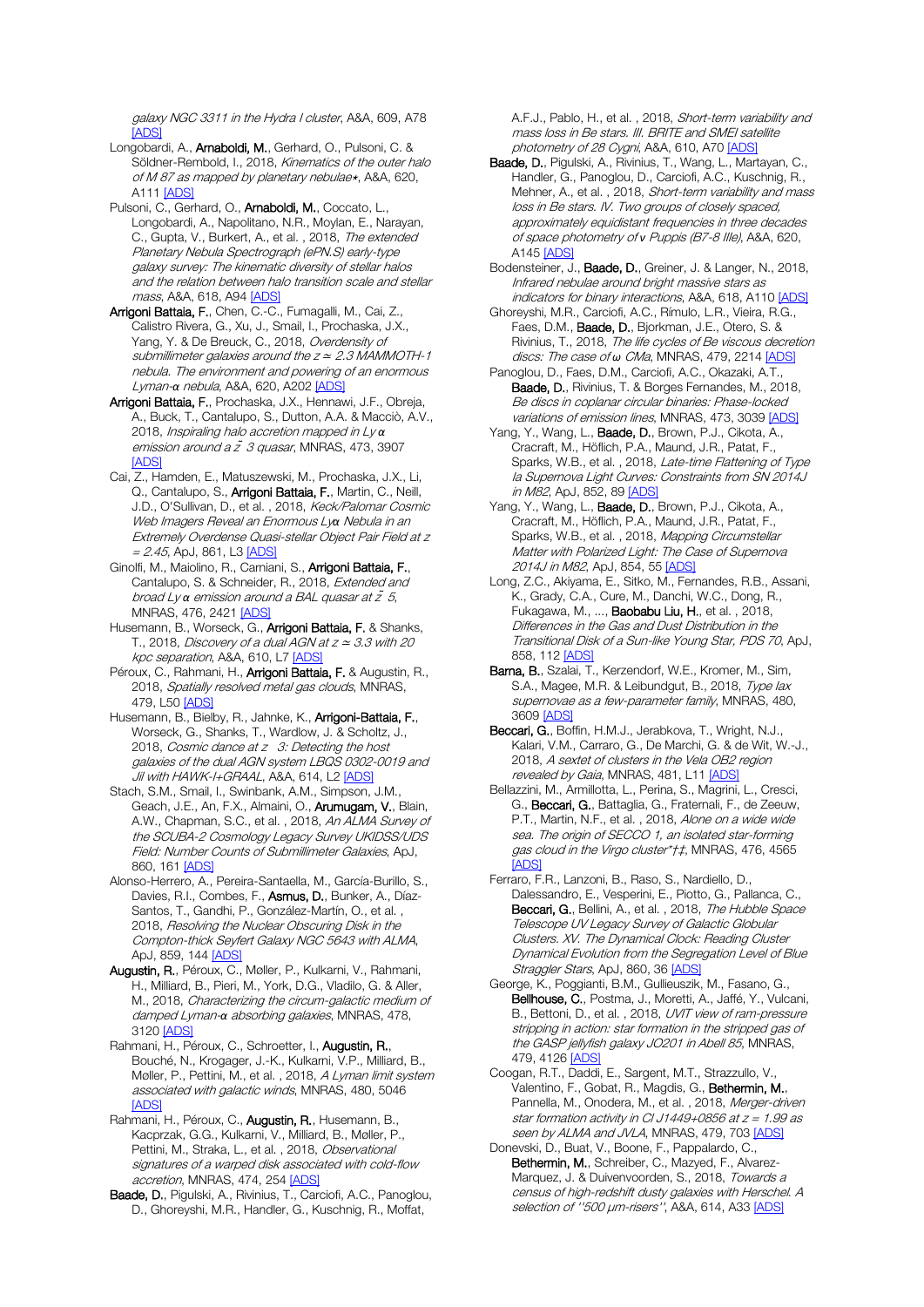Vaidya, K., Bhattacharya, S., Panwar, V., Samal, M.R., Chen, W.-P. & Ojha, D.K., 2018, Star formation toward the H II region IRAS 10427-6032, NewA, 63, 27 [\[ADS\]](https://ui.adsabs.harvard.edu/#abs/2018NewA...63...27V)

Bian, F., Kewley, L.J. & Dopita, M.A., 2018, "Direct" Gasphase Metallicity in Local Analogs of High-redshift Galaxies: Empirical Metallicity Calibrations for High-redshift Star-forming Galaxies, ApJ, 859, 17[5 \[ADS\]](https://ui.adsabs.harvard.edu/#abs/2018ApJ...859..175B)

Wang, F., Yang, J., Fan, X., Yue, M., Wu, X.-B., Schindler, J.-T., Bian, F., Li, J.-T., Farina, E.P., Bañados, E., et al., 2018, The Discovery of a Luminous Broad Absorption Line Quasar at a Redshift of 7.02, ApJ, 869, L[9 \[ADS\]](https://ui.adsabs.harvard.edu/#abs/2018ApJ...869L...9W)

Xu, F., Bian, F., Shen, Y., Zuo, W., Fan, X. & Zhu, Z., 2018, The evolution of chemical abundance in quasar broad line region, MNRAS, 480, 345 [\[ADS\]](https://ui.adsabs.harvard.edu/#abs/2018MNRAS.480..345X)

Biggs, A.D. & Browne, I.W.A., 2018, A revised lens time delay for JVAS B0218+357 from a reanalysis of VLA monitoring data, MNRAS, 476, 539[3 \[ADS\]](https://ui.adsabs.harvard.edu/#abs/2018MNRAS.476.5393B)

Biggs, A.D., 2018, The time delay of JVAS B1030+074 from VLA polarization monitoring, MNRAS, 481, 100[0 \[ADS\]](https://ui.adsabs.harvard.edu/#abs/2018MNRAS.481.1000B)

Gullberg, B., Swinbank, A.M., Smail, I., Biggs, A.D., Bertoldi, F., De Breuck, C., Chapman, S.C., Chen, C.C., Cooke, E.A., Coppin, K.E.K., et al., 2018, The Dust and [C II] Morphologies of Redshift ∼4.5 Sub-millimeter Galaxies at ∼200 pc Resolution: The Absence of Large Clumps in the Interstellar Medium at High-redshift, ApJ, 859, 12 [\[ADS\]](https://ui.adsabs.harvard.edu/#abs/2018ApJ...859...12G)

McLure, R.J., Dunlop, J.S., Cullen, F., Bourne, N., Best, P.N., Khochfar, S., Bowler, R.A.A., Biggs, A.D., Geach, J.E., Scott, D., et al. , 2018, Dust attenuation in 2 < z < 3 star-forming galaxies from deep ALMA observations of the Hubble Ultra Deep Field, MNRAS, 476, 399[1 \[ADS\]](https://ui.adsabs.harvard.edu/#abs/2018MNRAS.476.3991M)

Boffin, H.M.J., Jones, D., Wesson, R., Beletsky, Y., Miszalski, B., Saviane, I., Monaco, L., Corradi, R., Santander García, M. & Rodríguez-Gil, P., 2018, When nature tries to trick us. An eclipsing eccentric close binary superposed on the central star of the planetary nebula M 3-2, A&A, 619, A8[4 \[ADS\]](https://ui.adsabs.harvard.edu/#abs/2018A%26A...619A..84B)

Karinkuzhi, D., Van Eck, S., Jorissen, A., Goriely, S., Siess, L., Merle, T., Escorza, A., Van der Swaelmen, M., Boffin, H.M.J., Masseron, T., et al., 2018, When binaries keep track of recent nucleosynthesis. The Zr-Nb pair in extrinsic stars as an s-process diagnostic, A&A, 618, A32 [\[ADS\]](https://ui.adsabs.harvard.edu/#abs/2018A%26A...618A..32K)

Murphy, S.J., Moe, M., Kurtz, D.W., Bedding, T.R., Shibahashi, H. & Boffin, H.M.J., 2018, Finding binaries from phase modulation of pulsating stars with Kepler: V. Orbital parameters, with eccentricity and mass-ratio distributions of 341 new binaries, MNRAS, 474, 4322 [\[ADS\]](https://ui.adsabs.harvard.edu/#abs/2018MNRAS.474.4322M)

Bolmer, J., Greiner, J., Krühler, T., Schady, P., Ledoux, C., Tanvir, N.R. & Levan, A.J., 2018, Dust reddening and extinction curves toward gamma-ray bursts at  $z > 4$ , A&A, 609, A6[2 \[ADS\]](https://ui.adsabs.harvard.edu/#abs/2018A%26A...609A..62B)

de Ugarte Postigo, A., Thöne, C.C., Bolmer, J., Schulze, S., Martín, S., Kann, D.A., D'Elia, V., Selsing, J., Martin-Carrillo, A., Perley, D.A., et al., 2018, X-shooter and ALMA spectroscopy of GRB 161023A. A study of metals and molecules in the line of sight towards a luminous GRB, A&A, 620, A119 [\[ADS\]](https://ui.adsabs.harvard.edu/#abs/2018A%26A...620A.119D)

Greiner, J., Bolmer, J., Wieringa, M., van der Horst, A.J., Petry, D., Schulze, S., Knust, F., de Bruyn, G., Krühler, T., Wiseman, P., et al., 2018, Large-amplitude late-time radio variability in GRB 151027B, A&A, 614, A2[9 \[ADS\]](https://ui.adsabs.harvard.edu/#abs/2018A%26A...614A..29G)

Heintz, K.E., Watson, D., Jakobsson, P., Fynbo, J.P.U., Bolmer, J., Arabsalmani, M., Cano, Z., Covino, S., D'Elia, V., Gomboc, A., et al., 2018, Highly ionized metals as probes of the circumburst gas in the natal regions of gamma-ray bursts, MNRAS, 479, 3456 [\[ADS\]](https://ui.adsabs.harvard.edu/#abs/2018MNRAS.479.3456H)

Kostrzewa-Rutkowska, Z., Kozłowski, S., Lemon, C., Anguita, T., Greiner, J., Auger, M.W., Wyrzykowski, Ł., Apostolovski, Y., Bolmer, J., Udalski, A., et al., 2018, A gravitationally lensed quasar discovered in OGLE, MNRAS, 476, 66[3 \[ADS\]](https://ui.adsabs.harvard.edu/#abs/2018MNRAS.476..663K)

Zafar, T., Heintz, K.E., Fynbo, J.P.U., Malesani, D., Bolmer, J., Ledoux, C., Arabsalmani, M., Kaper, L., Campana, S., Starling, R.L.C., et al. , 2018, The 2175 Å Extinction Feature in the Optical Afterglow Spectrum of GRB 180325A at z = 2.25, ApJ, 860, L2[1 \[ADS\]](https://ui.adsabs.harvard.edu/#abs/2018ApJ...860L..21Z)

Belitsky, V., Lapkin, I., Fredrixon, M., Meledin, D., Sundin, E., Billade, B., Ferm, S.E., Pavolotsky, A., Rashid, H., Strandberg, M., ..., **Breuck, C.D.**, et al., 2018, *SEPIA* a new single pixel receiver at the APEX telescope, A&A, 612, A2[3 \[ADS\]](https://ui.adsabs.harvard.edu/#abs/2018A%26A...612A..23B)

Bennett, D.P., Udalski, A., Han, C., Bond, I.A., Beaulieu, J.- P., Skowron, J., Gaudi, B.S., Koshimoto, N., Abe, F., Asakura, Y., ..., **Brillant, S.**, et al., 2018, *The First* Planetary Microlensing Event with Two Microlensed Source Stars, AJ, 155, 141 [\[ADS\]](https://ui.adsabs.harvard.edu/#abs/2018AJ....155..141B)

Leão, I.C., Canto Martins, B.L., Alves, S., Pereira de Oliveira, G., Cortés, C., Brucalassi, A., Melo, C.H.F., de Freitas, D.B., Pasquini, L. & de Medeiros, J.R., 2018, *Incidence* of planet candidates in open clusters and a planet confirmation, A&A, 620, A13[9 \[ADS\]](https://ui.adsabs.harvard.edu/#abs/2018A%26A...620A.139L)

Thompson, B.B., Few, C.G., Bergemann, M., Gibson, B.K., MacFarlane, B.A., Serenelli, A., Gilmore, G., Randich, S., Vallenari, A., Alfaro, E.J., ..., Carraro, G., et al. , 2018, The Gaia-ESO Survey: matching chemodynamical simulations to observations of the Milky Way, MNRAS, 473, 185 [\[ADS\]](https://ui.adsabs.harvard.edu/#abs/2018MNRAS.473..185T)

Calistro Rivera, G., Hodge, J.A., Smail, I., Swinbank, A.M., Weiss, A., Wardlow, J.L., Walter, F., Rybak, M., Chen, C.-C., Brandt, W.N., et al., 2018, Resolving the ISM at the Peak of Cosmic Star Formation with ALMA: The Distribution of CO and Dust Continuum in z <sup>∼</sup> 2.5 Submillimeter Galaxies, ApJ, 863, 56 [\[ADS\]](https://ui.adsabs.harvard.edu/#abs/2018ApJ...863...56C)

Chang, Y.-Y., Ferraro, N., Wang, W.-H., Lim, C.-F., Toba, Y., An, F., Chen, C.-C., Smail, I., Shim, H., Ao, Y., et al. , 2018, SCUBA-2 Ultra Deep Imaging EAO Survey (STUDIES). II. Structural Properties and Near-infrared Morphologies of Faint Submillimeter Galaxies, ApJ, 865, 10[3 \[ADS\]](https://ui.adsabs.harvard.edu/#abs/2018ApJ...865..103C)

Cooke, E.A., Smail, I., Swinbank, A.M., Stach, S.M., An, F.X., Gullberg, B., Almaini, O., Simpson, C.J., Wardlow, J.L., Blain, A.W., ..., Chen, C.-C., et al., 2018, An ALMA Survey of the SCUBA-2 Cosmology Legacy Survey UKIDSS/UDS Field: Identifying Candidate z <sup>∼</sup> 4.5 [C II] Emitters, ApJ, 861, 10[0 \[ADS\]](https://ui.adsabs.harvard.edu/#abs/2018ApJ...861..100C)

Hayward, C.C., Chapman, S.C., Steidel, C.C., Golob, A., Casey, C.M., Smith, D.J.B., Zitrin, A., Blain, A.W., Bremer, M.N., Chen, C.-C., et al., 2018, Observational constraints on the physical nature of submillimetre source multiplicity: chance projections are common, MNRAS, 476, 227[8 \[ADS\]](https://ui.adsabs.harvard.edu/#abs/2018MNRAS.476.2278H)

Hill, R., Chapman, S.C., Scott, D., Petitpas, G., Smail, I., Chapin, E.L., Gurwell, M.A., Perry, R., Blain, A.W., Bremer, M.N., Chen, C.-C., et al. , 2018, Highresolution SMA imaging of bright submillimetre sources from the SCUBA-2 Cosmology Legacy Survey, MNRAS, 477, 204[2 \[ADS\]](https://ui.adsabs.harvard.edu/#abs/2018MNRAS.477.2042H)

Marrone, D.P., Spilker, J.S., Hayward, C.C., Vieira, J.D., Aravena, M., Ashby, M.L.N., Bayliss, M.B., Béthermin, M., Brodwin, M., Bothwell, M.S., ..., Chen, C.-C., et al., 2018, Galaxy growth in a massive halo in the first billion years of cosmic history, Nature, 553, 5[1 \[ADS\]](https://ui.adsabs.harvard.edu/#abs/2018Natur.553...51M)

Miller, T.B., Chapman, S.C., Aravena, M., Ashby, M.L.N., Hayward, C.C., Vieira, J.D., Weiß, A., Babul, A., Béthermin, M., Bradford, C.M., ..., Chen, C.-C., et al., 2018, A massive core for a cluster of galaxies at a redshift of 4.3, Nature, 556, 46[9 \[ADS\]](https://ui.adsabs.harvard.edu/#abs/2018Natur.556..469M)

Spilker, J.S., Aravena, M., Béthermin, M., Chapman, S.C., Chen, C.C., Cunningham, D.J.M., De Breuck, C., Dong, C., Gonzalez, A.H., Hayward, C.C., et al. , 2018, Fast molecular outflow from a dusty star-forming galaxy in the early Universe, Sci, 361, 1016 [\[ADS\]](https://ui.adsabs.harvard.edu/#abs/2018Sci...361.1016S)

Wardlow, J.L., Simpson, J.M., Smail, I., Swinbank, A.M., Blain, A.W., Brandt, W.N., Chapman, S.C., Chen, C.-C., Cooke, E.A., Dannerbauer, H., et al. , 2018, An ALMA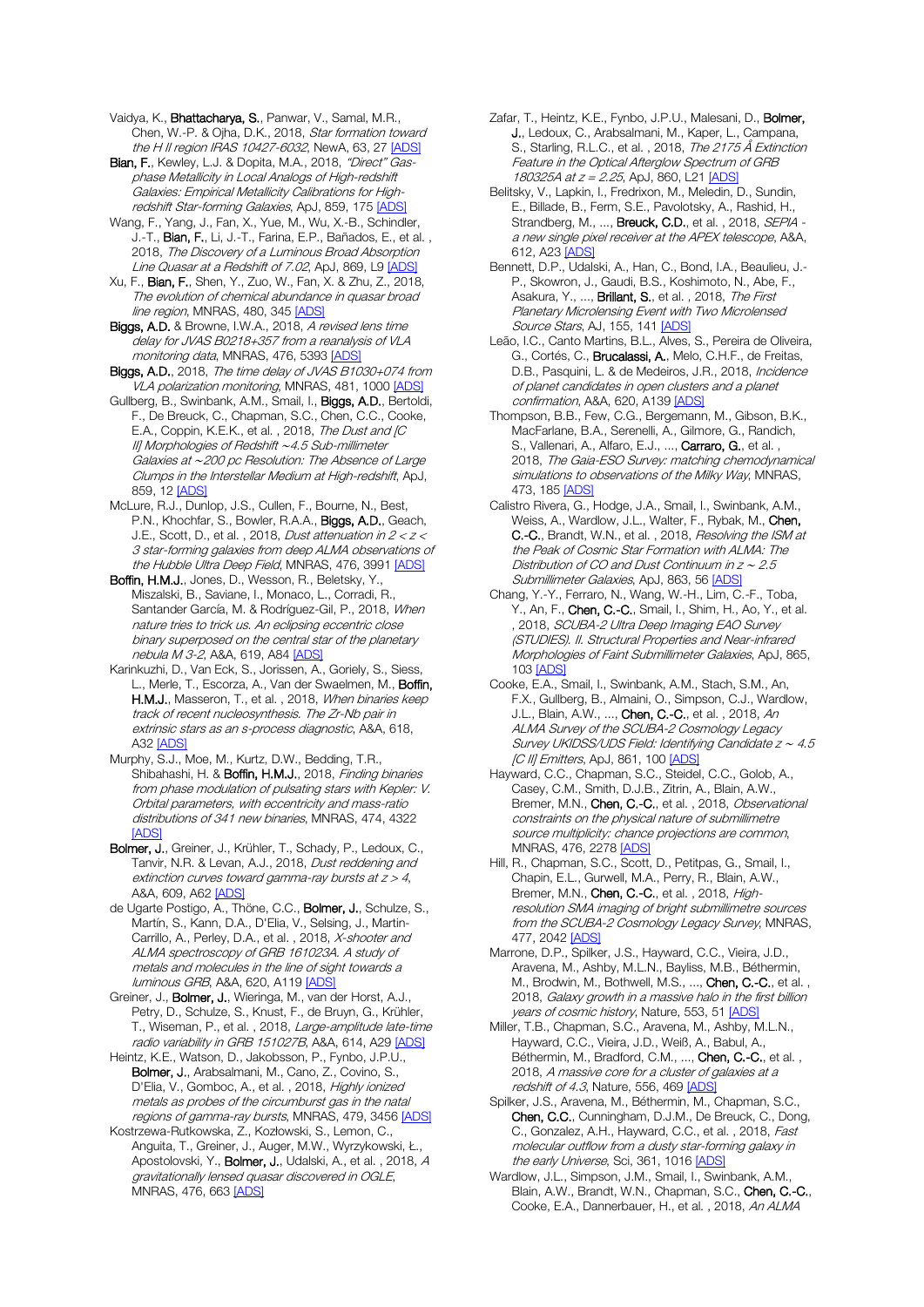survey of CO in submillimetre galaxies: companions, triggering, and the environment in blended sources, MNRAS, 479, 3879 [\[ADS\]](https://ui.adsabs.harvard.edu/#abs/2018MNRAS.479.3879W)

Chira, R.A., Kainulainen, J., Ibáñez-Mejía, J.C., Henning, T. & Mac Low, M.M., 2018, On the fragmentation of filaments in a molecular cloud simulation, A&A, 610, A62 [\[ADS\]](https://ui.adsabs.harvard.edu/#abs/2018A%26A...610A..62C)

Alp, D., Larsson, J., Fransson, C., Indebetouw, R., Jerkstrand, A., Ahola, A., Burrows, D., Challis, P., Cigan, P., Cikota, A., et al., 2018, The 30 Year Search for the Compact Object in SN 1987A, ApJ, 864, 17[4 \[ADS\]](https://ui.adsabs.harvard.edu/#abs/2018ApJ...864..174A)

Cikota, A., Hoang, T., Taubenberger, S., Patat, F., Mazzei, P., Cox, N.L.J., Zelaya, P., Cikota, S., Tomasella, L. & Benetti, S., 2018, Spectropolarimetry of Galactic stars with anomalous extinction sightlines, A&A, 615, A42 [\[ADS\]](https://ui.adsabs.harvard.edu/#abs/2018A%26A...615A..42C)

Cikota, A., Leloudas, G., Bulla, M., Inserra, C., Chen, T.-W., Spyromilio, J., Patat, F., Cano, Z., Cikota, S., Coughlin, M.W., et al., 2018, Testing the magnetar scenario for superluminous supernovae with circular polarimetry, MNRAS, 479, 4984 [\[ADS\]](https://ui.adsabs.harvard.edu/#abs/2018MNRAS.479.4984C)

Cikota, S., Fernández-Valenzuela, E., Ortiz, J.L., Morales, N., Duffard, R., Aceituno, J., Cikota, A. & Santos-Sanz, P., 2018, Activity of (2060) Chiron possibly caused by impacts?, MNRAS, 475, 2512 [\[ADS\]](https://ui.adsabs.harvard.edu/#abs/2018MNRAS.475.2512C)

Chen, C.T.J., Brandt, W.N., Luo, B., Ranalli, P., Yang, G., Alexander, D.M., Bauer, F.E., Kelson, D.D., Lacy, M., Nyland, K., ..., Cirasuolo, M., et al., 2018, The XMM-SERVS survey: new XMM-Newton point-source catalogue for the XMM-LSS field, MNRAS, 478, 2132 [\[ADS\]](https://ui.adsabs.harvard.edu/#abs/2018MNRAS.478.2132C)

Cullen, F., McLure, R.J., Khochfar, S., Dunlop, J.S., Dalla Vecchia, C., Carnall, A.C., Bourne, N., Castellano, M., Cimatti, A., Cirasuolo, M., et al., 2018, The VANDELS survey: dust attenuation in star-forming galaxies at  $z =$ 3-4, MNRAS, 476, 321[8 \[ADS\]](https://ui.adsabs.harvard.edu/#abs/2018MNRAS.476.3218C)

Girard, M., Dessauges-Zavadsky, M., Schaerer, D., Cirasuolo, M., Turner, O.J., Cava, A., Rodríguez-Muñoz, L., Richard, J. & Pérez-González, P.G., 2018, KMOS LENsing Survey (KLENS): Morpho-kinematic analysis of star-forming galaxies at z 2, A&A, 613, A72 [\[ADS\]](https://ui.adsabs.harvard.edu/#abs/2018A%26A...613A..72G)

McLure, R.J., Pentericci, L., Cimatti, A., Dunlop, J.S., Elbaz, D., Fontana, A., Nandra, K., Amorin, R., Bolzonella, M., Bongiorno, A., ..., Cirasuolo, M., et al., 2018, The VANDELS ESO public spectroscopic survey, MNRAS, 479, 25 [\[ADS\]](https://ui.adsabs.harvard.edu/#abs/2018MNRAS.479...25M)

Pentericci, L., McLure, R.J., Garilli, B., Cucciati, O., Franzetti, P., Iovino, A., Amorin, R., Bolzonella, M., Bongiorno, A., Carnall, A.C., ..., Cirasuolo, M., et al. , 2018, The VANDELS ESO public spectroscopic survey: Observations and first data release, A&A, 616, A174 [\[ADS\]](https://ui.adsabs.harvard.edu/#abs/2018A%26A...616A.174P)

Circosta, C., Mainieri, V., Padovani, P., Lanzuisi, G., Salvato, M., Harrison, C.M., Kakkad, D., Puglisi, A., Vietri, G., Zamorani, G., et al., 2018, SUPER. I. Toward an unbiased study of ionized outflows in z *̃*2 active galactic nuclei: survey overview and sample characterization, A&A, 620, A8[2 \[ADS\]](https://ui.adsabs.harvard.edu/#abs/2018A%26A...620A..82C)

Coccato, L., Fabricius, M.H., Saglia, R.P., Bender, R., Erwin, P., Drory, N. & Morelli, L., 2018, Spectroscopic decomposition of NGC 3521: unveiling the properties of the bulge and disc, MNRAS, 477, 1958 [\[ADS\]](https://ui.adsabs.harvard.edu/#abs/2018MNRAS.477.1958C)

Martinsson, T.P.K., Sarzi, M., Knapen, J.H., Coccato, L., Falcón-Barroso, J., Elmegreen, B.G. & de Zeeuw, T., 2018, MUSE observations of the counter-rotating nuclear ring in NGC 7742, A&A, 612, A6[6 \[ADS\]](https://ui.adsabs.harvard.edu/#abs/2018A%26A...612A..66M)

Pizzella, A., Morelli, L., Coccato, L., Corsini, E.M., Dalla Bontà, E., Fabricius, M. & Saglia, R.P., 2018, Evidence for the formation of the young counter-rotating stellar disk from gas acquired by IC 719, A&A, 616, A2[2 \[ADS\]](https://ui.adsabs.harvard.edu/#abs/2018A%26A...616A..22P)

Sarzi, M., Iodice, E., Coccato, L., Corsini, E.M., de Zeeuw, P.T., Falcón-Barroso, J., Gadotti, D.A., Lyubenova, M., McDermid, R.M., van de Ven, G., et al. , 2018,

Fornax3D project: Overall goals, galaxy sample, MUSE data analysis, and initial results, A&A, 616, A12[1 \[ADS\]](https://ui.adsabs.harvard.edu/#abs/2018A%26A...616A.121S)

- Zanatta, E.J.B., Cortesi, A., Chies-Santos, A.L., Forbes, D.A., Romanowsky, A.J., Alabi, A.B., Coccato, L., Mendes de Oliveira, C., Brodie, J.P. & Merrifield, M., 2018, Chromodynamical analysis of lenticular galaxies using globular clusters and planetary nebulae, MNRAS, 479, 512[4 \[ADS\]](https://ui.adsabs.harvard.edu/#abs/2018MNRAS.479.5124Z)
- Berlanas, S.R., Herrero, A., Comerón, F., Pasquali, A., Motta, C.B. & Sota, A., 2018, New massive members of Cygnus OB2, A&A, 612, A5[0 \[ADS\]](https://ui.adsabs.harvard.edu/#abs/2018A%26A...612A..50B)
- Berlanas, S.R., Herrero, A., Comerón, F., Simón-Díaz, S., Cerviño, M. & Pasquali, A., 2018, Oxygen and silicon abundances in Cygnus OB2. Chemical homogeneity in a sample of OB slow rotators, A&A, 620, A5[6 \[ADS\]](https://ui.adsabs.harvard.edu/#abs/2018A%26A...620A..56B)
- Comerón, F., Schneider, N., Djupvik, A.A. & Schnugg, C. 2018, The ionizing source of the bipolar HII region S106: A close massive binary, A&A, 615, A[2 \[ADS\]](https://ui.adsabs.harvard.edu/#abs/2018A%26A...615A...2C)
- Comerón, F. & Torra, J., 2018, The possible common origin of M 16 and M 17, A&A, 618, A6[7 \[ADS\]](https://ui.adsabs.harvard.edu/#abs/2018A%26A...618A..67C)
- Comerón, F., Reipurth, B., Yen, H.-W. & Connelley, M.S., 2018, Binary energy source of the HH 250 outflow and its circumstellar environment, A&A, 612, A7[3 \[ADS\]](https://ui.adsabs.harvard.edu/#abs/2018A%26A...612A..73C)
- Schneider, N., Röllig, M., Simon, R., Wiesemeyer, H., Gusdorf, A., Stutzki, J., Güsten, R., Bontemps, S., Comerón, F., Csengeri, T., et al., 2018, Anatomy of the massive star-forming region S106. The [O I] 63  $\mu$ m line observed with GREAT/SOFIA as a versatile diagnostic tool for the evolution of massive stars, A&A, 617, A45 [\[ADS\]](https://ui.adsabs.harvard.edu/#abs/2018A%26A...617A..45S)
- Carballo-Bello, J.A., Corral-Santana, J.M., Catelan, M., Martínez-Delgado, D., Muñoz, R.R., Sollima, A., Navarrete, C., Duffau, S., Côté, P. & Mora, M.D., 2018, The globular cluster NGC 7492 and the Sagittarius tidal stream: together but unmixed, MNRAS, 474, 4766 [\[ADS\]](https://ui.adsabs.harvard.edu/#abs/2018MNRAS.474.4766C)
- Corral-Santana, J.M., Torres, M.A.P., Shahbaz, T., Bartlett, E.S., Russell, D.M., Kong, A.K.H., Casares, J., Muñoz-Darias, T., Bauer, F.E., Homan, J., et al. , 2018, The long-term optical evolution of the black hole candidate MAXI J1659-152, MNRAS, 475, 1036 [ADS

Delisle, J.B., Ségransan, D., Dumusque, X., Diaz, R.F. Bouchy, F., Lovis, C., Pepe, F., Udry, S., Alonso, R., Benz, W., ..., Curto, G.L., et al., 2018, The HARPS search for southern extra-solar planets. XLIII. A compact system of four super-Earth planets orbiting HD 215152, A&A, 614, A13[3 \[ADS\]](https://ui.adsabs.harvard.edu/#abs/2018A%26A...614A.133D)

- Lehmann, L., Darré, P., Boulogne, H., Delage, L., Grossard, L. & Reynaud, F., 2018, Multichannel spectral mode of the ALOHA up-conversion interferometer, MNRAS, 477, 19[0 \[ADS\]](https://ui.adsabs.harvard.edu/#abs/2018MNRAS.477..190L)
- Barthel, P.D., Versteeg, M.J.F., Podigachoski, P., Haas, M., Wilkes, B.J., de Breuck, C. & Djorgovski, S.G., 2018, ALMA Resolves the Stellar Birth Explosion in Distant Quasar 3C298, ApJ, 866, L[3 \[ADS\]](https://ui.adsabs.harvard.edu/#abs/2018ApJ...866L...3B)

Béthermin, M., Greve, T.R., De Breuck, C., Vieira, J.D., Aravena, M., Chapman, S.C., Chen, C.-C., Dong, C., Hayward, C.C., Hezaveh, Y., et al., 2018, Dense-gas tracers and carbon isotopes in five 2.5 < z < 4 lensed dusty star-forming galaxies from the SPT SMG sample, A&A, 620, A11[5 \[ADS\]](https://ui.adsabs.harvard.edu/#abs/2018A%26A...620A.115B)

- Emonts, B.H.C., Lehnert, M.D., Dannerbauer, H., De Breuck, C., Villar-Martín, M., Miley, G.K., Allison, J.R., Gullberg, B., Hatch, N.A., Guillard, P., et al. , 2018, Giant galaxy growing from recycled gas: ALMA maps the circumgalactic molecular medium of the Spiderweb in [C I], MNRAS, 477, L60 [\[ADS\]](https://ui.adsabs.harvard.edu/#abs/2018MNRAS.477L..60E)
- De Cia, A., Gal-Yam, A., Rubin, A., Leloudas, G., Vreeswijk, P., Perley, D.A., Quimby, R., Yan, L., Sullivan, M., Flörs, A., et al. , 2018, Light Curves of Hydrogen-poor Superluminous Supernovae from the Palomar Transient Factory, ApJ, 860, 10[0 \[ADS\]](https://ui.adsabs.harvard.edu/#abs/2018ApJ...860..100D)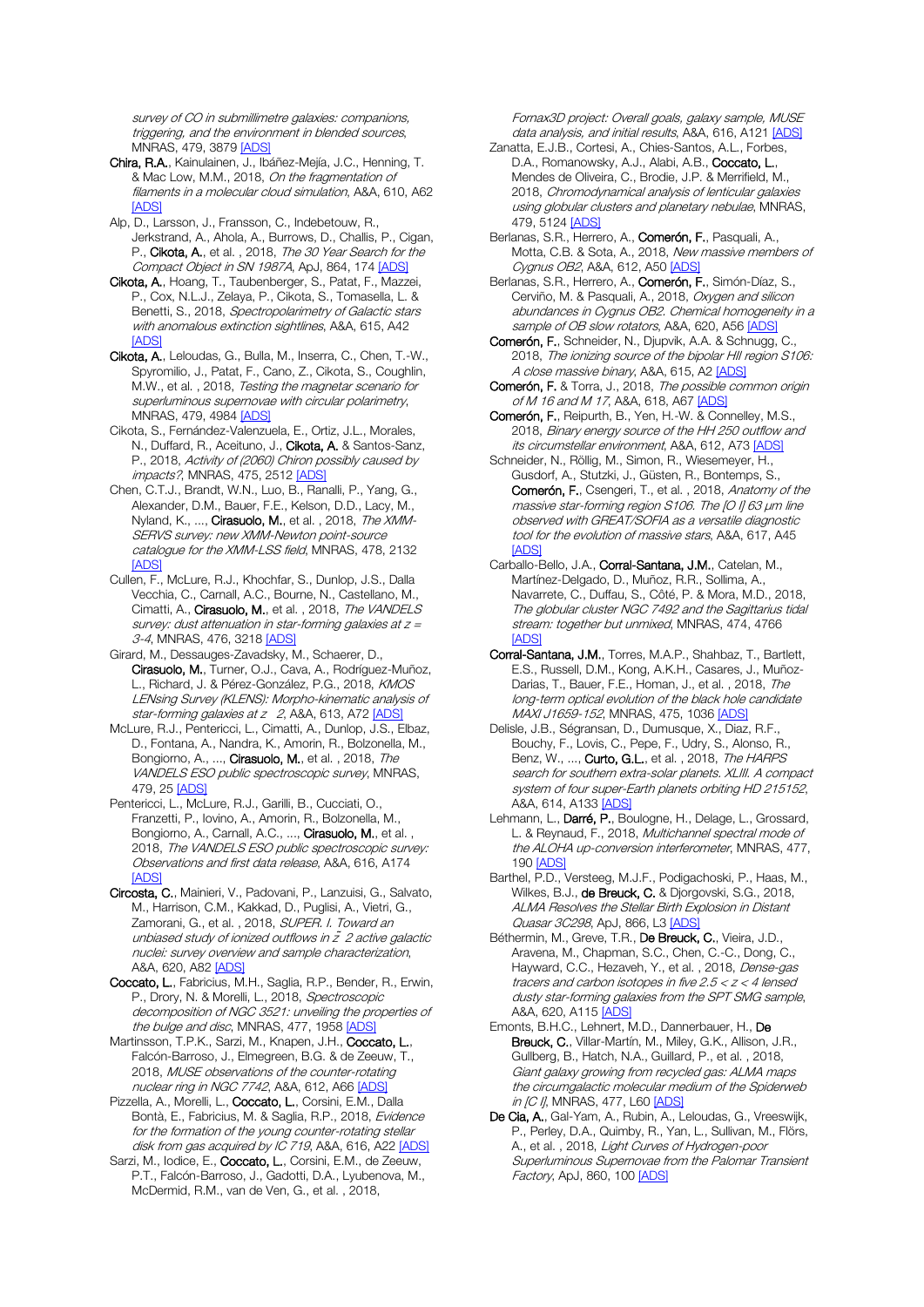De Cia, A., 2018, Metals and dust in the neutral ISM: the Galaxy, Magellanic Clouds, and damped Lyman-*α* absorbers, A&A, 613, L[2 \[ADS\]](https://ui.adsabs.harvard.edu/#abs/2018A%26A...613L...2D)

De Cia, A., Ledoux, C., Petitjean, P. & Savaglio, S., 2018, The cosmic evolution of dust-corrected metallicity in the neutral gas, A&A, 611, A7[6 \[ADS\]](https://ui.adsabs.harvard.edu/#abs/2018A%26A...611A..76D)

Fremling, C., Sollerman, J., Kasliwal, M.M., Kulkarni, S.R., Barbarino, C., Ergon, M., Karamehmetoglu, E., Taddia, F., Arcavi, I., Cenko, S.B., ..., De Cia, A., et al. , 2018, Oxygen and helium in stripped-envelope supernovae, A&A, 618, A3[7 \[ADS\]](https://ui.adsabs.harvard.edu/#abs/2018A%26A...618A..37F)

Quimby, R.M., De Cia, A., Gal-Yam, A., Leloudas, G., Lunnan, R., Perley, D.A., Vreeswijk, P.M., Yan, L., Bloom, J.S., Cenko, S.B., et al., 2018, Spectra of Hydrogen-poor Superluminous Supernovae from the Palomar Transient Factory, ApJ, 855, 2 [\[ADS\]](https://ui.adsabs.harvard.edu/#abs/2018ApJ...855....2Q)

Yan, L., Perley, D.A., De Cia, A., Quimby, R., Lunnan, R., Rubin, K.H.R. & Brown, P.J., 2018, Far-UV HST Spectroscopy of an Unusual Hydrogen-poor Superluminous Supernova: SN2017egm, ApJ, 858, 91 **[\[ADS\]](https://ui.adsabs.harvard.edu/#abs/2018ApJ...858...91Y)** 

Barrado, D., de Gregorio Monsalvo, I., Huélamo, N., Morales-Calderón, M., Bayo, A., Palau, A., Ruiz, M.T., Rivière-Marichalar, P., Bouy, H., Morata, Ó., et al. , 2018, Early phases in the stellar and substellar formation and evolution. Infrared and submillimeter data in the Barnard 30 dark cloud, A&A, 612, A79 [\[ADS\]](https://ui.adsabs.harvard.edu/#abs/2018A%26A...612A..79B)

Girart, J.M., Fernández-López, M., Li, Z.Y., Yang, H., Estalella, R., Anglada, G., Áñez-López, N., Busquet, G., Carrasco-González, C., Curiel, S., ..., de Gregorio-Monsalvo, I., et al., 2018, Resolving the Polarized Dust Emission of the Disk around the Massive Star Powering the HH 80*─*81 Radio Jet, ApJ, 856, L2[7 \[ADS\]](https://ui.adsabs.harvard.edu/#abs/2018ApJ...856L..27G)

Hales, A.S., Pérez, S., Saito, M., Pinte, C., Knee, L.B.G., de Gregorio-Monsalvo, I., Dent, B., López, C., Plunkett, A., Cortés, P., et al. , 2018, The Circumstellar Disk and Asymmetric Outflow of the EX Lup Outburst System, ApJ, 859, 11[1 \[ADS\]](https://ui.adsabs.harvard.edu/#abs/2018ApJ...859..111H)

Izquierdo, A.F., Galván-Madrid, R., Maud, L.T., Hoare, M.G., Johnston, K.G., Keto, E.R., Zhang, Q. & de Wit, W.-J., 2018, Radiative transfer modelling of W33A MM1: 3D structure and dynamics of a complex massive star-forming region, MNRAS, 478, 2505 [\[ADS\]](https://ui.adsabs.harvard.edu/#abs/2018MNRAS.478.2505I)

Cataldi, G., Brandeker, A., Wu, Y., Chen, C., Dent, W., de Vries, B.L., Kamp, I., Liseau, R., Olofsson, G. & Pantin, E., 2018, ALMA Resolves C I Emission from the *β* Pictoris Debris Disk, ApJ, 861, 7[2 \[ADS\]](https://ui.adsabs.harvard.edu/#abs/2018ApJ...861...72C)

Louvet, F., Dougados, C., Cabrit, S., Mardones, D., Ménard, F., Tabone, B., Pinte, C. & Dent, W.R.F., 2018, The HH30 edge-on T Tauri star. A rotating and precessing monopolar outflow scrutinized by ALMA, A&A, 618, A12[0 \[ADS\]](https://ui.adsabs.harvard.edu/#abs/2018A%26A...618A.120L)

Dhawan, S., Flörs, A., Leibundgut, B., Maguire, K., Kerzendorf, W., Taubenberger, S., Van Kerkwijk, M.H. & Spyromilio, J., 2018, Nebular spectroscopy of SN 2014J: Detection of stable nickel in near-infrared spectra, A&A, 619, A102 [\[ADS\]](https://ui.adsabs.harvard.edu/#abs/2018A%26A...619A.102D)

Dhawan, S., Jha, S.W. & Leibundgut, B., 2018, Measuring the Hubble constant with Type Ia supernovae as near-infrared standard candles, A&A, 609, A7[2 \[ADS\]](https://ui.adsabs.harvard.edu/#abs/2018A%26A...609A..72D)

Barbuy, B., Muniz, L., Ortolani, S., Ernandes, H., Dias, B., Saviane, I., Kerber, L., Bica, E., Pérez-Villegas, A. & Rossi, L., 2018, High-resolution abundance analysis of four red giants in the globular cluster NGC 6558★, A&A, 619, A17[8 \[ADS\]](https://ui.adsabs.harvard.edu/#abs/2018A%26A...619A.178B)

Dias, B., Araya, I., Nogueira-Cavalcante, J.P., Saker, L. & Shokry, A., 2018, Galactic or extragalactic chemical tagging for NGC 3201?. Discovery of an anomalous CN-CH relation, A&A, 614, A14[6 \[ADS\]](https://ui.adsabs.harvard.edu/#abs/2018A%26A...614A.146D)

Puls, A.A., Alves-Brito, A., Campos, F., Dias, B. & Barbuy, B., 2018, Chemical analysis of eight giant stars of the globular cluster NGC 6366, MNRAS, 476, 690 [\[ADS\]](https://ui.adsabs.harvard.edu/#abs/2018MNRAS.476..690P)

Heesen, V., Krause, M., Beck, R., Adebahr, B., Bomans, D.J., Carretti, E., Dumke, M., Heald, G., Irwin, J.,

Koribalski, B.S., et al. , 2018, Radio haloes in nearby galaxies modelled with 1D cosmic ray transport using SPINNAKER, MNRAS, 476, 15[8 \[ADS\]](https://ui.adsabs.harvard.edu/#abs/2018MNRAS.476..158H)

Dutta, R., Srianand, R. & Gupta, N., 2018, Prevalence of neutral gas in centres of merging galaxies, MNRAS, 480, 94[7 \[ADS\]](https://ui.adsabs.harvard.edu/#abs/2018MNRAS.480..947D)

Rawlins, K., Srianand, R., Shaw, G., Rahmani, H., Dutta, R. & Chacko, S., 2018, Multicomponent H<sub>2</sub> in DLA at zabs = 2.05: physical conditions through observations and numerical models, MNRAS, 481, 2083 [\[ADS\]](https://ui.adsabs.harvard.edu/#abs/2018MNRAS.481.2083R)

Yang, Y., Mayama, S., Hayashi, S.S., Hashimoto, J., Rafikov, R., Akiyama, E., Currie, T., Janson, M., Momose, M., Nakagawa, T., ..., Egner, S., et al. , 2018, High-contrast Polarimetry Observation of the T Tau Circumstellar Environment, ApJ, 861, 13[3 \[ADS\]](https://ui.adsabs.harvard.edu/#abs/2018ApJ...861..133Y)

Balland, C., Cellier-Holzem, F., Lidman, C., Astier, P., Betoule, M., Carlberg, R.G., Conley, A., Ellis, R.S., Guy, J., Hardin, D., et al., 2018, The ESO's VLT type la supernova spectral set of the final two years of SNLS, A&A, 614, A13[4 \[ADS\]](https://ui.adsabs.harvard.edu/#abs/2018A%26A...614A.134B)

Newman, A.B., Belli, S., Ellis, R.S. & Patel, S.G., 2018, Resolving Quiescent Galaxies at z ≳ 2. I. Search for Gravitationally Lensed Sources and Characterization of Their Structure, Stellar Populations, and Line Emission, ApJ, 862, 12[5 \[ADS\]](https://ui.adsabs.harvard.edu/#abs/2018ApJ...862..125N)

Newman, A.B., Belli, S., Ellis, R.S. & Patel, S.G., 2018, Resolving Quiescent Galaxies at z ≳ 2. II. Direct Measures of Rotational Support, ApJ, 862, 126 [\[ADS\]](https://ui.adsabs.harvard.edu/#abs/2018ApJ...862..126N)

Roman, M., Hardin, D., Betoule, M., Astier, P., Balland, C., Ellis, R.S., Fabbro, S., Guy, J., Hook, I., Howell, D.A., et al., 2018, Dependence of Type la supernova luminosities on their local environment, A&A, 615, A68 [\[ADS\]](https://ui.adsabs.harvard.edu/#abs/2018A%26A...615A..68R)

Abolfathi, B., Aguado, D.S., Aguilar, G., Allende Prieto, C., Almeida, A., Tasnim Ananna, T., Anders, F., Anderson, S.F., Andrews, B.H., Anguiano, B., ..., **Emsellem, E.**, et al. , 2018, The Fourteenth Data Release of the Sloan Digital Sky Survey: First Spectroscopic Data from the Extended Baryon Oscillation Spectroscopic Survey and from the Second Phase of the Apache Point Observatory Galactic Evolution Experiment, ApJS, 235, 42 [\[ADS\]](https://ui.adsabs.harvard.edu/#abs/2018ApJS..235...42A)

Greene, J.E., Leauthaud, A., Emsellem, E., Ge, J., Aragón-Salamanca, A., Greco, J., Lin, Y.T., Mao, S., Masters, K., Merrifield, M., et al., 2018, SDSS-IV MaNGA: Uncovering the Angular Momentum Content of Central and Satellite Early-type Galaxies, ApJ, 852, 36 [\[ADS\]](https://ui.adsabs.harvard.edu/#abs/2018ApJ...852...36G)

Kamann, S., Husser, T.O., Dreizler, S., Emsellem, E., Weilbacher, P.M., Martens, S., Bacon, R., den Brok, M., Giesers, B., Krajnović, D., et al., 2018, A stellar census in globular clusters with MUSE: The contribution of rotation to cluster dynamics studied with 200 000 stars, MNRAS, 473, 559[1 \[ADS\]](https://ui.adsabs.harvard.edu/#abs/2018MNRAS.473.5591K)

Krajnović, D., Emsellem, E., den Brok, M., Marino, R.A., Schmidt, K.B., Steinmetz, M. & Weilbacher, P.M., 2018, Climbing to the top of the galactic mass ladder: evidence for frequent prolate-like rotation among the most massive galaxies, MNRAS, 477, 532[7 \[ADS\]](https://ui.adsabs.harvard.edu/#abs/2018MNRAS.477.5327K)

Li, H., Mao, S., Cappellari, M., Graham, M.T., Emsellem, E. & Long, R.J., 2018, SDSS-IV MaNGA: The Intrinsic Shape of Slow Rotator Early-type Galaxies, ApJ, 863, L19 [\[ADS\]](https://ui.adsabs.harvard.edu/#abs/2018ApJ...863L..19L)

Li, H., Mao, S., Emsellem, E., Xu, D., Springel, V. & Krajnović, D., 2018, The origin and properties of massive prolate galaxies in the Illustris simulation, MNRAS, 473, 148[9 \[ADS\]](https://ui.adsabs.harvard.edu/#abs/2018MNRAS.473.1489L)

Parikh, T., Thomas, D., Maraston, C., Westfall, K.B., Goddard, D., Lian, J., Meneses-Goytia, S., Jones, A., Vaughan, S., Andrews, B.H., ..., Emsellem, E., et al., 2018, SDSS-IV MaNGA: the spatially resolved stellar initial mass function in *̃*400 early-type galaxies, MNRAS, 477, 395[4 \[ADS\]](https://ui.adsabs.harvard.edu/#abs/2018MNRAS.477.3954P)

Schulze, F., Remus, R.-S., Dolag, K., Burkert, A., Emsellem, E. & van de Ven, G., 2018, Kinematics of simulated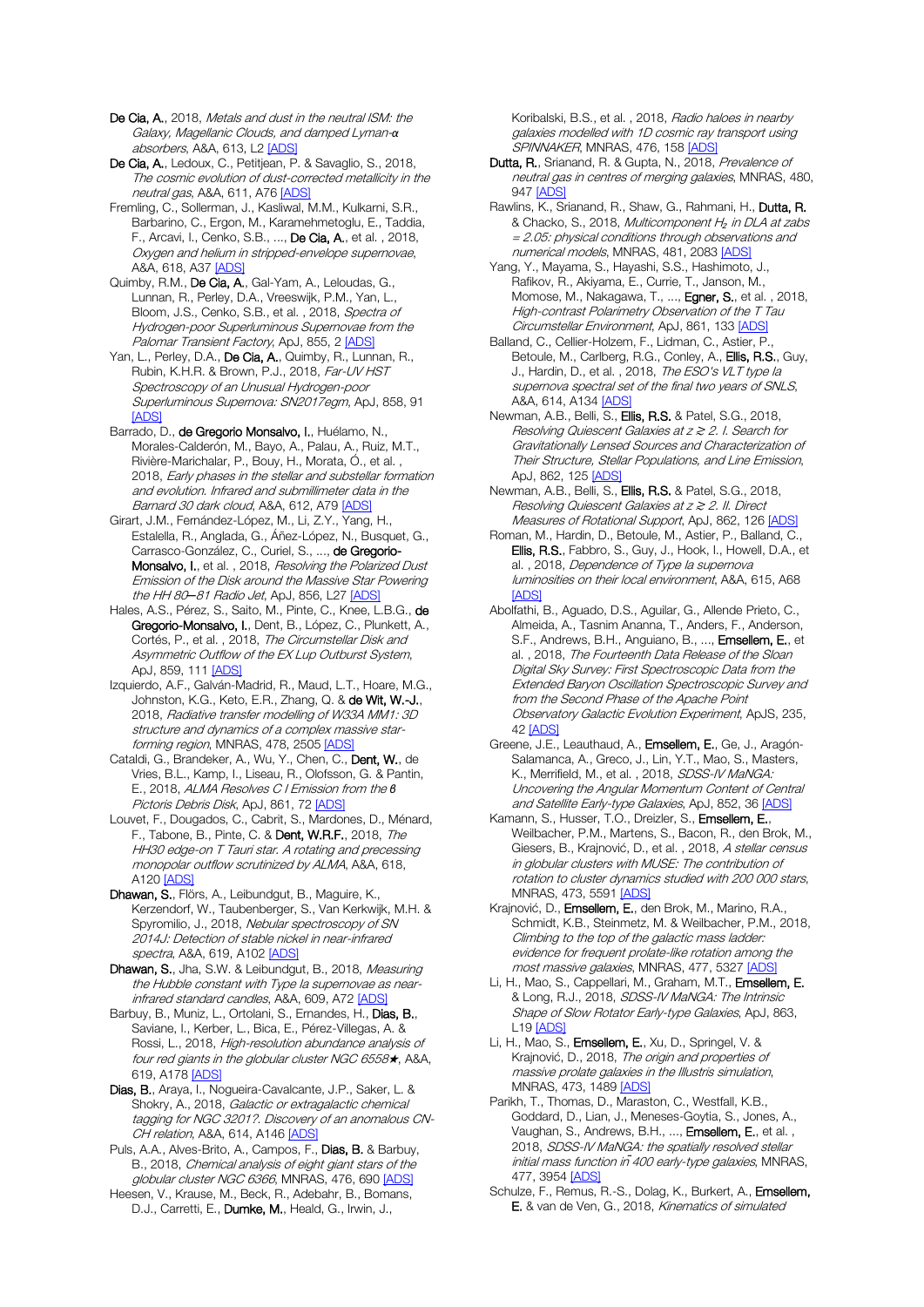galaxies - I. Connecting dynamical and morphological properties of early-type galaxies at different redshifts, MNRAS, 480, 4636 [\[ADS\]](https://ui.adsabs.harvard.edu/#abs/2018MNRAS.480.4636S)

- Utomo, D., Sun, J., Leroy, A.K., Kruijssen, J.M.D., Schinnerer, E., Schruba, A., Bigiel, F., Blanc, G.A., Chevance, M., Emsellem, E., et al., 2018, Star Formation Efficiency per Free-fall Time in nearby Galaxies, ApJ, 861, L18 [\[ADS\]](https://ui.adsabs.harvard.edu/#abs/2018ApJ...861L..18U)
- Drouart, G. & Falkendal, T., 2018, MR-MOOSE: an advanced SED-fitting tool for heterogeneous multi-wavelength data sets, MNRAS, 477, 498[1 \[ADS\]](https://ui.adsabs.harvard.edu/#abs/2018MNRAS.477.4981D)
- Artigau, É., Malo, L., Doyon, R., Figueira, P., Delfosse, X. & Astudillo-Defru, N., 2018, Optical and Near-infrared Radial Velocity Content of M Dwarfs: Testing Models with Barnard's Star, AJ, 155, 19[8 \[ADS\]](https://ui.adsabs.harvard.edu/#abs/2018AJ....155..198A)
- Damasso, M., Bonomo, A.S., Astudillo-Defru, N., Bonfils, X., Malavolta, L., Sozzetti, A., Lopez, E., Zeng, L., Haywood, R.D., Irwin, J.M., ..., Figueira, P., et al., 2018, Eyes on K2-3: A system of three likely sub-Neptunes characterized with HARPS-N and HARPS, A&A, 615, A69 [\[ADS\]](https://ui.adsabs.harvard.edu/#abs/2018A%26A...615A..69D)
- Delgado Mena, E., Adibekyan, V.Z., Figueira, P., González Hernández, J.I., Santos, N.C., Tsantaki, M., Sousa, S.G., Faria, J.P., Suárez-Andrés, L. & Israelian, G., 2018, Chemical Abundances of Neutron-capture Elements in Exoplanet-hosting Stars, PASP, 130, 094202 [\[ADS\]](https://ui.adsabs.harvard.edu/#abs/2018PASP..130i4202D)
- Delgado Mena, E., Lovis, C., Santos, N.C., da Silva, J.G., Mortier, A., Tsantaki, M., Sousa, S.G., Figueira, P., Cunha, M.S., Campante, T.L., et al., 2018, Planets around evolved intermediate-mass stars. II. Are there really planets around IC 4651 No. 9122, NGC 2423 No. 3, and NGC 4349 No. 127?, A&A, 619, A2 [\[ADS\]](https://ui.adsabs.harvard.edu/#abs/2018A%26A...619A...2D)
- Lanza, A.F., Malavolta, L., Benatti, S., Desidera, S., Bignamini, A., Bonomo, A.S., Esposito, M., Figueira, P., Gratton, R., Scandariato, G., et al. , 2018, The GAPS Programme with HARPS-N at TNG. XVII. Line profile indicators and kernel regression as diagnostics of radialvelocity variations due to stellar activity in solar-like stars, A&A, 616, A155 [\[ADS\]](https://ui.adsabs.harvard.edu/#abs/2018A%26A...616A.155L)
- Mortier, A., Bonomo, A.S., Rajpaul, V.M., Buchhave, L.A., Vanderburg, A., Zeng, L., López-Morales, M., Malavolta, L., Collier Cameron, A., Dressing, C.D., Figueira, P., et al. , 2018,  $K2$ -263 b; a 50 d period sub-Neptune with a mass measurement using HARPS-N, MNRAS, 481, 1839 [\[ADS\]](https://ui.adsabs.harvard.edu/#abs/2018MNRAS.481.1839M)
- Oshagh, M., Triaud, A.H.M.J., Burdanov, A., Figueira, P., Reiners, A., Santos, N.C., Faria, J., Boue, G., Díaz, R.F., Dreizler, S., et al. , 2018, Activity induced variation in spin-orbit angles as derived from Rossiter-McLaughlin measurements, A&A, 619, A15[0 \[ADS\]](https://ui.adsabs.harvard.edu/#abs/2018A%26A...619A.150O)
- Sousa, S.G., Adibekyan, V., Delgado-Mena, E., Santos, N.C., Andreasen, D.T., Ferreira, A.C.S., Tsantaki, M., Barros, S.C.C., Demangeon, O., Israelian, G., ..., Figueira, P., et al., 2018, SWEET-Cat updated. New homogenous spectroscopic parameters, A&A, 620, A58 [\[ADS\]](https://ui.adsabs.harvard.edu/#abs/2018A%26A...620A..58S)
- Evans, D.F., Southworth, J., Smalley, B., Jørgensen, U.G., Dominik, M., Andersen, M.I., Bozza, V., Bramich, D.M., Burgdorf, M.J., Ciceri, S., ..., Figuera Jaimes, R., et al., 2018, High-resolution Imaging of Transiting Extrasolar Planetary systems (HITEP). II. Lucky Imaging results from 2015 and 2016, A&A, 610, A20 [\[ADS\]](https://ui.adsabs.harvard.edu/#abs/2018A%26A...610A..20E)
- Hundertmark, M., Street, R.A., Tsapras, Y., Bachelet, E., Dominik, M., Horne, K., Bozza, V., Bramich, D.M., Cassan, A., D'Ago, G., Figuera Jaimes, R., et al., 2018, RoboTAP: Target priorities for robotic microlensing observations, A&A, 609, A5[5 \[ADS\]](https://ui.adsabs.harvard.edu/#abs/2018A%26A...609A..55H)
- Ryu, Y.H., Yee, J.C., Udalski, A., Bond, I.A., Shvartzvald, Y., Zang, W., Figuera Jaimes, R., Jørgensen, U.G., Zhu, W., Huang, C.X., et al., 2018, OGLE-2016-BLG-1190Lb: The First Spitzer Bulge Planet Lies Near the Planet/Brown-dwarf Boundary, AJ, 155, 4[0 \[ADS\]](https://ui.adsabs.harvard.edu/#abs/2018AJ....155...40R)
- Udalski, A., Han, C., Bozza, V., Gould, A., Bond, I.A., and, Mróz, P., Skowron, J., Wyrzykowski, Ł., Szymański, M.K., ..., Figuera Jaimes, R., et al. , 2018, OGLE-2014- BLG-0289: Precise Characterization of a Quintuple-peak Gravitational Microlensing Event, ApJ, 853, 7[0 \[ADS\]](https://ui.adsabs.harvard.edu/#abs/2018ApJ...853...70U)
- Silva, M., Humphrey, A., Lagos, P., Villar-Martín, M., Morais, S.G., di Serego Alighieri, S., Cimatti, A., Fosbury, R., Overzier, R.A. & Vernet, J., 2018, The MUSE 3D view of feedback in a high-metallicity radio galaxy at  $z = 2.9$ , MNRAS, 474, 364[9 \[ADS\]](https://ui.adsabs.harvard.edu/#abs/2018MNRAS.474.3649S)
- Clark, C.J.R., Verstocken, S., Bianchi, S., Fritz, J., Viaene, S., Smith, M.W.L., Baes, M., Casasola, V., Cassara, L.P., Davies, J.I., ..., Galametz, M., et al. , 2018, DustPedia: Multiwavelength photometry and imagery of 875 nearby galaxies in 42 ultraviolet-microwave bands, A&A, 609, A3[7 \[ADS\]](https://ui.adsabs.harvard.edu/#abs/2018A%26A...609A..37C)
- Defrère, D., Absil, O., Berger, J.P., Boulet, T., Danchi, W.C., Ertel, S., Gallenne, A., Hénault, F., Hinz, P., Huby, E., et al. , 2018, The path towards high-contrast imaging with the VLTI: the Hi-5 project, ExA, 46, 47[5 \[ADS\]](https://ui.adsabs.harvard.edu/#abs/2018ExA....46..475D)
- Evans, N.R., Karovska, M., Bond, H.E., Schaefer, G.H., Sahu, K.C., Mack, J., Nelan, E.P., Gallenne, A. & Tingle, E.D., 2018, The Orbit of the Close Companion of Polaris: Hubble Space Telescope Imaging, 2007 to 2014, ApJ, 863, 18[7 \[ADS\]](https://ui.adsabs.harvard.edu/#abs/2018ApJ...863..187E)
- Gallenne, A., Kervella, P., Evans, N.R., Proffitt, C.R., Monnier, J.D., Mérand, A., Nelan, E., Winston, E., Pietrzyński, G., Schaefer, G., et al. , 2018, A Geometrical 1% Distance to the Short-period Binary Cepheid V1334 Cygni, ApJ, 867, 121 [\[ADS\]](https://ui.adsabs.harvard.edu/#abs/2018ApJ...867..121G)
- Gallenne, A., Pietrzyński, G., Graczyk, D., Nardetto, N., Mérand, A., Kervella, P., Gieren, W., Villanova, S., Mennickent, R.E. & Pilecki, B., 2018, Fundamental properties of red-clump stars from long-baseline H-band interferometry, A&A, 616, A68 [\[ADS\]](https://ui.adsabs.harvard.edu/#abs/2018A%26A...616A..68G)
- Gieren, W., Storm, J., Konorski, P., Górski, M., Pilecki, B., Thompson, I., Pietrzyński, G., Graczyk, D., Barnes, T.G., Fouqué, P., ..., Gallenne, A., et al., 2018, The effect of metallicity on Cepheid period-luminosity relations from a Baade-Wesselink analysis of Cepheids in the Milky Way and Magellanic Clouds\*, A&A, 620, A99 [\[ADS\]](https://ui.adsabs.harvard.edu/#abs/2018A%26A...620A..99G)
- Graczyk, D., Pietrzyński, G., Thompson, I.B., Gieren, W., Pilecki, B., Konorski, P., Villanova, S., Górski, M., Suchomska, K., Karczmarek, P., ..., Gallenne, A., et al., 2018, The Late-type Eclipsing Binaries in the Large Magellanic Cloud: Catalog of Fundamental Physical Parameters, ApJ, 860, [1 \[ADS\]](https://ui.adsabs.harvard.edu/#abs/2018ApJ...860....1G)
- Nardetto, N., Poretti, E., Gallenne, A., Rainer, M., Anderson, R.I., Fouqué, P., Gieren, W., Graczyk, D., Kervella, P., Mathias, P., et al., 2018, CRIRES high-resolution infrared spectroscopy of the long-period Cepheid l Carinae, A&A, 616, A92 [\[ADS\]](https://ui.adsabs.harvard.edu/#abs/2018A%26A...616A..92N)
- Pilecki, B., Gieren, W., Pietrzyński, G., Thompson, I.B., Smolec, R., Graczyk, D., Taormina, M., Udalski, A., Storm, J., Nardetto, N., Gallenne, A., et al., 2018, The Araucaria Project: High-precision Cepheid Astrophysics from the Analysis of Variables in Double-lined Eclipsing Binaries, ApJ, 862, 4[3 \[ADS\]](https://ui.adsabs.harvard.edu/#abs/2018ApJ...862...43P)
- Schaefer, G.H., Cassan, A., Gallenne, A., Roettenbacher, R.M. & Schneider, J., 2018, Interferometry in the era of time-domain astronomy, ExA, 46, 421 [\[ADS\]](https://ui.adsabs.harvard.edu/#abs/2018ExA....46..421S)
- Gatuzz, E., Rezaei, K.S., Kallman, T.R., Kreikenbohm, A., Oertel, M., Wilms, J. & García, J.A., 2018, 3D mapping of the neutral X-ray absorption in the local interstellar medium: the Gaia and XMM-Newton synergy, MNRAS, 479, 371[5 \[ADS\]](https://ui.adsabs.harvard.edu/#abs/2018MNRAS.479.3715G)
- Gatuzz, E., Ness, J.U., Gorczyca, T.W., Hasoglu, M.F., Kallman, T.R. & García, J.A., 2018, Carbon X-ray absorption in the local ISM: Fingerprintsin X-ray Novae spectra, MNRAS, 479, 2457 [\[ADS\]](https://ui.adsabs.harvard.edu/#abs/2018MNRAS.479.2457G)
- Orio, M., Ness, J.U., Dobrotka, A., Gatuzz, E., Ospina, N., Aydi, E., Behar, E., Buckley, D.A.H., Ciroi, S., Della Valle, M., et al., 2018, What We Learn from the X-Ray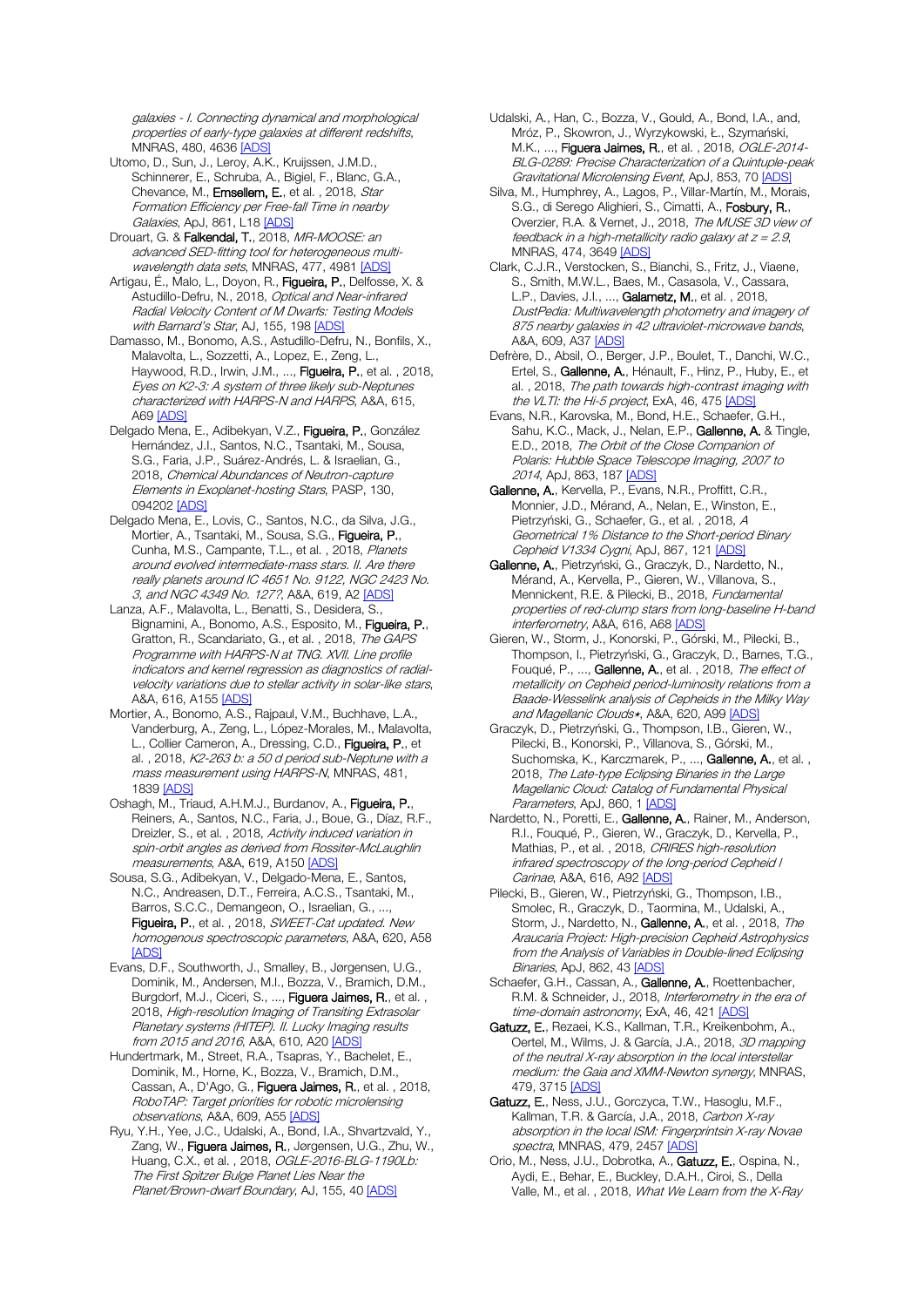Grating Spectra of Nova SMC 2016, ApJ, 862, 164 [\[ADS\]](https://ui.adsabs.harvard.edu/#abs/2018ApJ...862..164O)

Baxter, E.J., Raghunathan, S., Crawford, T.M., Fosalba, P., Hou, Z., Holder, G.P., Omori, Y., Patil, S., Rozo, E., Abbott, T.M.C., ..., George, E.M., et al., 2018, A measurement of CMB cluster lensing with SPT and DES year 1 data, MNRAS, 476, 2674 [\[ADS\]](https://ui.adsabs.harvard.edu/#abs/2018MNRAS.476.2674B)

Chown, R., Omori, Y., Aylor, K., Benson, B.A., Bleem, L.E., Carlstrom, J.E., Chang, C.L., Cho, H.M., Crawford, T.M., Crites, A.T., ..., George, E.M., et al., 2018, Maps of the Southern Millimeter-wave Sky from Combined 2500 deg² SPT-SZ and Planck Temperature Data, ApJS, 239, 10 [\[ADS\]](https://ui.adsabs.harvard.edu/#abs/2018ApJS..239...10C)

Henning, J.W., Sayre, J.T., Reichardt, C.L., Ade, P.A.R., Anderson, A.J., Austermann, J.E., Beall, J.A., Bender, A.N., Benson, B.A., Bleem, L.E., ..., George, E.M., et al. 2018, Measurements of the Temperature and E-mode Polarization of the CMB from 500 Square Degrees of SPTpol Data, ApJ, 852, 97 [\[ADS\]](https://ui.adsabs.harvard.edu/#abs/2018ApJ...852...97H)

Hou, Z., Aylor, K., Benson, B.A., Bleem, L.E., Carlstrom, J.E., Chang, C.L., Cho, H.M., Chown, R., Crawford, T.M., Crites, A.T., ..., George, E.M., et al. , 2018, A Comparison of Maps and Power Spectra Determined from South Pole Telescope and Planck Data, ApJ, 853, [3 \[ADS\]](https://ui.adsabs.harvard.edu/#abs/2018ApJ...853....3H)

Simard, G., Omori, Y., Aylor, K., Baxter, E.J., Benson, B.A., Bleem, L.E., Carlstrom, J.E., Chang, C.L., Cho, H.M., Chown, R., ..., George, E.M., et al., 2018, Constraints on Cosmological Parameters from the Angular Power Spectrum of a Combined 2500 deg² SPT-SZ and Planck Gravitational Lensing Map, ApJ, 860, 13[7 \[ADS\]](https://ui.adsabs.harvard.edu/#abs/2018ApJ...860..137S)

Ginsburg, A., Bally, J., Barnes, A., Bastian, N., Battersby, C., Beuther, H., Brogan, C., Contreras, Y., Corby, J., Darling, J., et al., 2018, Distributed Star Formation throughout the Galactic Center Cloud Sgr B2, ApJ, 853, 17[1 \[ADS\]](https://ui.adsabs.harvard.edu/#abs/2018ApJ...853..171G)

Sánchez-Monge, Á., Schilke, P., Ginsburg, A., Cesaroni, R. & Schmiedeke, A., 2018, STATCONT: A statistical continuum level determination method for line-rich sources, A&A, 609, A10[1 \[ADS\]](https://ui.adsabs.harvard.edu/#abs/2018A%26A...609A.101S)

Smith, N., Ginsburg, A. & Bally, J., 2018, A disrupted molecular torus around Eta Carinae as seen in 12CO with ALMA, MNRAS, 474, 498[8 \[ADS\]](https://ui.adsabs.harvard.edu/#abs/2018MNRAS.474.4988S)

Keppler, M., Benisty, M., Müller, A., Henning, T., van Boekel, R., Cantalloube, F., Ginski, C., van Holstein, R.G., Maire, A.L., Pohl, A., et al., 2018, Discovery of a planetarymass companion within the gap of the transition disk around PDS 70, A&A, 617, A44 [\[ADS\]](https://ui.adsabs.harvard.edu/#abs/2018A%26A...617A..44K)

Ligi, R., Vigan, A., Gratton, R., de Boer, J., Benisty, M., Boccaletti, A., Quanz, S.P., Meyer, M., Ginski, C., Sissa, E., ..., Girard, J., et al., 2018, *Investigation of the inner* structures around HD 169142 with VLT/SPHERE, MNRAS, 473, 1774 [\[ADS\]](https://ui.adsabs.harvard.edu/#abs/2018MNRAS.473.1774L)

Nogueras-Lara, F., Gallego-Calvente, A.T., Dong, H., Gallego-Cano, E., Girard, J.H.V., Hilker, M., de Zeeuw, P.T., Feldmeier-Krause, A., Nishiyama, S., Najarro, F., et al., 2018, GALACTICNUCLEUS: A high angular resolution JHK<sup>®</sup> imaging survey of the Galactic centre. I. Methodology, performance, and near-infrared extinction towards the Galactic centre, A&A, 610, A8[3 \[ADS\]](https://ui.adsabs.harvard.edu/#abs/2018A%26A...610A..83N)

Rodet, L., Bonnefoy, M., Durkan, S., Beust, H., Lagrange, A.M., Schlieder, J.E., Janson, M., Grandjean, A., Chauvin, G., Messina, S., ..., Girard, J., et al., 2018, Dynamical masses of M-dwarf binaries in young moving groups. I. The case of TWA 22 and GJ 2060, A&A, 618, A23 [\[ADS\]](https://ui.adsabs.harvard.edu/#abs/2018A%26A...618A..23R)

Grosbøl, P. & Carraro, G., 2018, The spiral potential of the Milky Way, A&A, 619, A5[0 \[ADS\]](https://ui.adsabs.harvard.edu/#abs/2018A%26A...619A..50G)

Guillard, N., Emsellem, E. & Renaud, F., 2018, The impact of radiation feedback on the assembly of star clusters in a galactic context, MNRAS, 477, 500[1 \[ADS\]](https://ui.adsabs.harvard.edu/#abs/2018MNRAS.477.5001G)

Guzman-Ramirez, L., Gómez-Ruíz, A.I., Boffin, H.M.J., Jones, D., Wesson, R., Zijlstra, A.A., Smith, C.L. & Nyman, Lars-Åke, 2018, Opening PANDORA's box: APEX observations of CO in PNe, A&A, 618, A9[1 \[ADS\]](https://ui.adsabs.harvard.edu/#abs/2018A%26A...618A..91G)

Bailer-Jones, C.A.L., Farnocchia, D., Meech, K.J., Brasser, R., Micheli, M., Chakrabarti, S., Buie, M.W. & Hainaut, O.R., 2018, Plausible Home Stars of the Interstellar Object 'Oumuamua Found in Gaia DR2, AJ, 156, 205 [\[ADS\]](https://ui.adsabs.harvard.edu/#abs/2018AJ....156..205B)

Belton, M.J.S., Hainaut, O.R., Meech, K.J., Mueller, B.E.A., Kleyna, J.T., Weaver, H.A., Buie, M.W., Drahus, M., Guzik, P., Wainscoat, R.J., et al., 2018, The Excited Spin State of 1//2017 U1 'Oumuamua, ApJ, 856, L21 **[\[ADS\]](https://ui.adsabs.harvard.edu/#abs/2018ApJ...856L..21B)** 

Micheli, M., Farnocchia, D., Meech, K.J., Buie, M.W., Hainaut, O.R., Prialnik, D., Schörghofer, N., Weaver, H.A., Chodas, P.W., Kleyna, J.T., et al. , 2018, Nongravitational acceleration in the trajectory of 1I/2017 U1 ('Oumuamua), Nature, 559, 22[3 \[ADS\]](https://ui.adsabs.harvard.edu/#abs/2018Natur.559..223M)

Micheli, M., Buzzoni, A., Koschny, D., Drolshagen, G., Perozzi, E., Hainaut, O., Lemmens, S., Altavilla, G., Foppiani, I., Nomen, J., et al., 2018, The observing campaign on the deep-space debris WT1190F as a test case for short-warning NEO impacts, Icar, 304, 4 [\[ADS\]](https://ui.adsabs.harvard.edu/#abs/2018Icar..304....4M)

Hallakoun, N., Maoz, D., Agol, E., Brown, W.R., Dufour, P., Farihi, J., Gänsicke, B.T., Kilic, M., Kosakowski, A., Loeb, A., et al. , 2018, Periodic optical variability and debris accretion in white dwarfs: a test for a causal connection\*, MNRAS, 476, 93[3 \[ADS\]](https://ui.adsabs.harvard.edu/#abs/2018MNRAS.476..933H)

Johnson, H.L., Harrison, C.M., Swinbank, A.M., Tiley, A.L., Stott, J.P., Bower, R.G., Smail, I., Bunker, A.J., Sobral, D., Turner, O.J., et al., 2018, The KMOS Redshift One Spectroscopic Survey (KROSS): the origin of disc turbulence in  $z \approx 1$  star-forming galaxies, MNRAS, 474, 5076 [\[ADS\]](https://ui.adsabs.harvard.edu/#abs/2018MNRAS.474.5076J)

Scholtz, J., Alexander, D.M., Harrison, C.M., Rosario, D.J., McAlpine, S., Mullaney, J.R., Stanley, F., Simpson, J., Theuns, T., Bower, R.G., et al., 2018, Identifying the subtle signatures of feedback from distant AGN using ALMA observations and the EAGLE hydrodynamical simulations, MNRAS, 475, 128[8 \[ADS\]](https://ui.adsabs.harvard.edu/#abs/2018MNRAS.475.1288S)

Stanley, F., Harrison, C.M., Alexander, D.M., Simpson, J., Knudsen, K.K., Mullaney, J.R., Rosario, D.J. & Scholtz, J., 2018, Deep ALMA photometry of distant X-ray AGN: improvements in star formation rate constraints, and AGN identification, MNRAS, 478, 3721 [\[ADS\]](https://ui.adsabs.harvard.edu/#abs/2018MNRAS.478.3721S)

Hartke, J., Arnaboldi, M., Gerhard, O., Agnello, A., Longobardi, A., Coccato, L., Pulsoni, C., Freeman, K.C. & Merrifield, M., 2018, Three dynamically distinct stellar populations in the halo of M49, A&A, 616, A12[3 \[ADS\]](https://ui.adsabs.harvard.edu/#abs/2018A%26A...616A.123H)

Hatziminaoglou, E., Farrah, D., Humphreys, E., Manrique, A., Pérez-Fournon, I., Pitchford, L.K., Salvador-Solé, E. & Wang, L., 2018, On the multiplicity of ALMA Compact Array counterparts of far-infrared bright quasars, MNRAS, 480, 497[4 \[ADS\]](https://ui.adsabs.harvard.edu/#abs/2018MNRAS.480.4974H)

Perraut, K., Jocou, L., Berger, J.P., Chabli, A., Cardin, V., Chamiot-Maitral, G., Delboulbé, A., Eisenhauer, F., Gambérini, Y., Gillessen, S., ..., Haug, M., et al. , 2018, Single-mode waveguides for GRAVITY. I. The cryogenic 4-telescope integrated optics beam combiner, A&A, 614, A7[0 \[ADS\]](https://ui.adsabs.harvard.edu/#abs/2018A%26A...614A..70P)

Hashimoto, T., Laporte, N., Mawatari, K., Ellis, R.S., Inoue, A.K., Zackrisson, E., Roberts-Borsani, G., Zheng, W., Tamura, Y., Bauer, F.E., ..., Hayatsu, N.H., et al., 2018, The onset of star formation 250 million years after the Big Bang, Nature, 557, 392 [\[ADS\]](https://ui.adsabs.harvard.edu/#abs/2018Natur.557..392H)

Hatsukade, B., Kohno, K., Yamaguchi, Y., Umehata, H., Ao, Y., Aretxaga, I., Caputi, K.I., Dunlop, J.S., Egami, E., Espada, D., ..., Hayatsu, N.H., et al., 2018, ALMA twenty-six arcmin² survey of GOODS-S at one millimeter (ASAGAO): Source catalog and number counts, PASJ, 70, 10[5 \[ADS\]](https://ui.adsabs.harvard.edu/#abs/2018PASJ...70..105H)

Heritier, C.T., Esposito, S., Fusco, T., Neichel, B., Oberti, S., Briguglio, R., Agapito, G., Puglisi, A., Pinna, E. & Madec, P.Y., 2018, A new calibration strategy for adaptive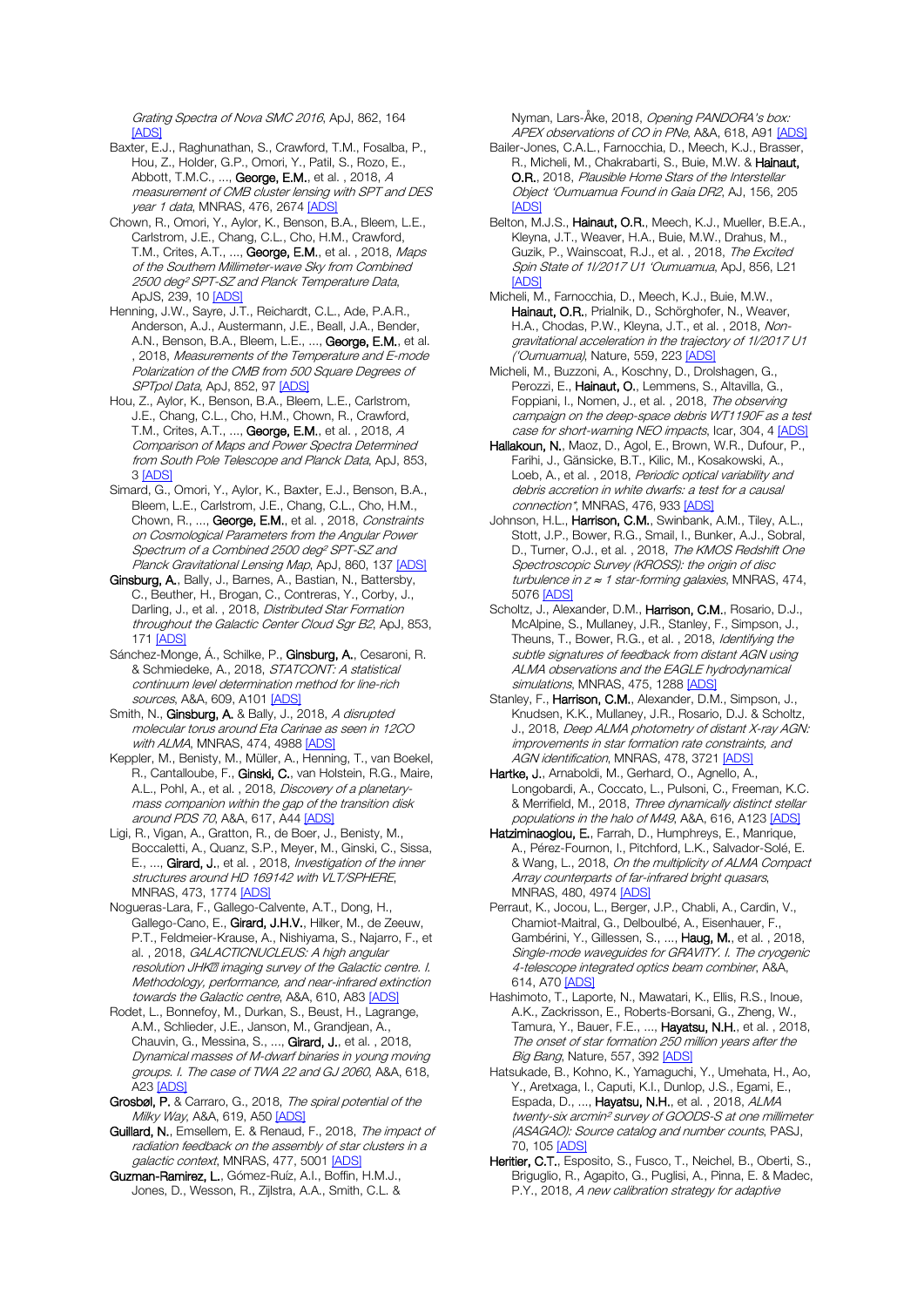telescopes with pyramid WFS, MNRAS, 481, 2829  $[ADS]$ 

- De Rosa, A., Vignali, C., Husemann, B., Bianchi, S., Bogdanović, T., Guainazzi, M., Herrero-Illana, R., Komossa, S., Kun, E., Loiseau, N., et al. , 2018, Disclosing the properties of low-redshift dual AGN through XMM-Newton and SDSS spectroscopy, MNRAS, 480, 1639 [\[ADS\]](https://ui.adsabs.harvard.edu/#abs/2018MNRAS.480.1639D)
- Kool, E.C., Ryder, S., Kankare, E., Mattila, S., Reynolds, T., McDermid, R.M., Pérez-Torres, M.A., Herrero-Illana, R., Schirmer, M., Efstathiou, A., et al., 2018, First results from GeMS/GSAOI for project SUNBIRD: Supernovae UNmasked By Infra-Red Detection, MNRAS, 473, 5641 **[\[ADS\]](https://ui.adsabs.harvard.edu/#abs/2018MNRAS.473.5641K)**
- Mattila, S., Pérez-Torres, M., Efstathiou, A., Mimica, P., Fraser, M., Kankare, E., Alberdi, A., Aloy, M.Á., Heikkilä, T., Jonker, P.G., ..., Herrero-Illana, R., et al., 2018, A dust-enshrouded tidal disruption event with a resolved radio jet in a galaxy merger, Sci, 361, 48[2 \[ADS\]](https://ui.adsabs.harvard.edu/#abs/2018Sci...361..482M)
- Ramírez-Olivencia, N., Varenius, E., Pérez-Torres, M., Alberdi, A., Pérez, E., Alonso-Herrero, A., Deller, A., Herrero-Illana, R., Moldón, J. & Barcos-Muñoz, L., 2018, Sub-arcsecond imaging of Arp 299-A at 150 MHz with LOFAR: Evidence for a starburst-driven outflow, A&A, 610, L1[8 \[ADS\]](https://ui.adsabs.harvard.edu/#abs/2018A%26A...610L..18R)
- Witzel, G., Martinez, G., Hora, J., Willner, S.P., Morris, M.R., Gammie, C., Becklin, E.E., Ashby, M.L.N., Baganoff, F., Carey, S., ..., Herrero-Illana, R., et al., 2018, Variability Timescale and Spectral Index of Sgr A\* in the Near Infrared: Approximate Bayesian Computation Analysis of the Variability of the Closest Supermassive Black Hole, ApJ, 863, 15 [\[ADS\]](https://ui.adsabs.harvard.edu/#abs/2018ApJ...863...15W)
- Coughlin, A., Rhoads, J.E., Malhotra, S., Probst, R., Swaters, R., Tilvi, V.S., Zheng, Z.-Y., Finkelstein, S., Hibon, P., Mobasher, B., et al. , 2018, H*α* Emitting Galaxies at z <sup>∼</sup> 0.6 in the Deep And Wide Narrow-band Survey, ApJ, 858, 96 [\[ADS\]](https://ui.adsabs.harvard.edu/#abs/2018ApJ...858...96C)
- Jørgensen, I., Chiboucas, K., Hibon, P., Nielsen, L.D. & Takamiya, M., 2018, The Gemini/HST Galaxy Cluster Project: Redshift 0.2*─*1.0 Cluster Sample, X-Ray Data, and Optical Photometry Catalog, ApJS, 235, 29 [\[ADS\]](https://ui.adsabs.harvard.edu/#abs/2018ApJS..235...29J)
- Pharo, J., Malhotra, S., Rhoads, J., Ryan, R., Tilvi, V., Pirzkal, N., Finkelstein, S., Windhorst, R., Grogin, N., Koekemoer, A., ..., Hibon, P., et al. , 2018, Spectrophotometric Redshifts in the Faint Infrared Grism Survey: Finding Overdensities of Faint Galaxies, ApJ, 856, 11[6 \[ADS\]](https://ui.adsabs.harvard.edu/#abs/2018ApJ...856..116P)
- Wang, J.J., Graham, J.R., Dawson, R., Fabrycky, D., De Rosa, R.J., Pueyo, L., Konopacky, Q., Macintosh, B., Marois, C., Chiang, E., ..., Hibon, P., et al., 2018, Dynamical Constraints on the HR 8799 Planets with GPI, AJ, 156, 192 [\[ADS\]](https://ui.adsabs.harvard.edu/#abs/2018AJ....156..192W)
- Ahn, C.P., Seth, A.C., Cappellari, M., Krajnović, D., Strader, J., Voggel, K.T., Walsh, J.L., Bahramian, A., Baumgardt, H., Brodie, J., ..., Hilker, M., et al., 2018, The Black Hole in the Most Massive Ultracompact Dwarf Galaxy M59-UCD3, ApJ, 858, 10[2 \[ADS\]](https://ui.adsabs.harvard.edu/#abs/2018ApJ...858..102A)
- Baumgardt, H. & Hilker, M., 2018, A catalogue of masses, structural parameters, and velocity dispersion profiles of 112 Milky Way globular clusters, MNRAS, 478, 1520 [\[ADS\]](https://ui.adsabs.harvard.edu/#abs/2018MNRAS.478.1520B)
- Cantiello, M., D'Abrusco, R., Spavone, M., Paolillo, M., Capaccioli, M., Limatola, L., Grado, A., Iodice, E., Raimondo, G., Napolitano, N., ..., Hilker, M., et al., 2018, VEGAS-SSS. II. Comparing the globular cluster systems in NGC 3115 and NGC 1399 using VEGAS and FDS survey data. The quest for a common genetic heritage of globular cluster systems, A&A, 611, A93 [\[ADS\]](https://ui.adsabs.harvard.edu/#abs/2018A%26A...611A..93C)
- Eigenthaler, P., Puzia, T.H., Taylor, M.A., Ordenes-Briceño, Y., Muñoz, R.P., Ribbeck, K.X., Alamo-Martínez, K.A., Zhang, H., Ángel, S., Capaccioli, M., ..., Hilker, M., et al. , 2018, The Next Generation Fornax Survey (NGFS). II.

The Central Dwarf Galaxy Population, ApJ, 855, 142  $[ADS]$ 

- Hilker, M., Richtler, T., Barbosa, C.E., Arnaboldi, M., Coccato, L. & Mendes de Oliveira, C., 2018, The Hydra I cluster core. II. Kinematic complexity in a rising velocity dispersion profile around the cD galaxy NGC 3311, A&A, 619, A7[0 \[ADS\]](https://ui.adsabs.harvard.edu/#abs/2018A%26A...619A..70H)
- Hollyhead, K., Lardo, C., Kacharov, N., Bastian, N., Hilker, M., Rejkuba, M., Koch, A., Grebel, E.K. & Georgiev, I., 2018, Kron 3: a fourth intermediate age cluster in the SMC with evidence of multiple populations, MNRAS, 476, 114 [\[ADS\]](https://ui.adsabs.harvard.edu/#abs/2018MNRAS.476..114H)
- Martocchia, S., Niederhofer, F., Dalessandro, E., Bastian, N., Kacharov, N., Usher, C., Cabrera-Ziri, I., Lardo, C., Cassisi, S., Geisler, D., Hilker, M., et al. , 2018, The search for multiple populations in Magellanic Cloud clusters - IV. Coeval multiple stellar populations in the young star cluster NGC 1978, MNRAS, 477, 4696 [\[ADS\]](https://ui.adsabs.harvard.edu/#abs/2018MNRAS.477.4696M)
- Nogueras-Lara, F., Schödel, R., Dong, H., Najarro, F., Gallego-Calvente, A.T., Hilker, M., Gallego-Cano, E., Nishiyama, S., Neumayer, N., Feldmeier-Krause, A., et al. , 2018, Star formation history and metallicity in the Galactic inner bulge revealed by the red giant branch bump, A&A, 620, A8[3 \[ADS\]](https://ui.adsabs.harvard.edu/#abs/2018A%26A...620A..83N)
- Ordenes-Briceño, Y., Eigenthaler, P., Taylor, M.A., Puzia, T.H., Alamo-Martínez, K., Ribbeck, K.X., Muñoz, R.P., Zhang, H., Grebel, E.K., Ángel, S., ..., Hilker, M., et al., 2018, The Next Generation Fornax Survey (NGFS). III. Revealing the Spatial Substructure of the Dwarf Galaxy Population Inside Half of Fornax's Virial Radius, ApJ, 859, 5[2 \[ADS\]](https://ui.adsabs.harvard.edu/#abs/2018ApJ...859...52O)
- Ordenes-Briceño, Y., Puzia, T.H., Eigenthaler, P., Taylor, M.A., Muñoz, R.P., Zhang, H., Alamo-Martínez, K., Ribbeck, K.X., Grebel, E.K., Ángel, S., ..., Hilker, M., et al. , 2018, The Next Generation Fornax Survey (NGFS). IV. Mass and Age Bimodality of Nuclear Clusters in the Fornax Core Region, ApJ, 860, [4 \[ADS\]](https://ui.adsabs.harvard.edu/#abs/2018ApJ...860....4O)
- Pota, V., Napolitano, N.R., Hilker, M., Spavone, M., Schulz, C., Cantiello, M., Tortora, C., Iodice, E., Paolillo, M., D'Abrusco, R., et al., 2018, The Fornax Cluster VLT Spectroscopic Survey - I. VIMOS spectroscopy of compact stellar systems in the Fornax core region, MNRAS, 481, 174[4 \[ADS\]](https://ui.adsabs.harvard.edu/#abs/2018MNRAS.481.1744P)
- Richtler, T., Hilker, M., Voggel, K., Puzia, T.H., Salinas, R., Gómez, M. & Lane, R., 2018, The curious case of the companion: evidence for cold accretion onto a dwarf satellite near the isolated elliptical NGC 7796\*, A&A, 620, A13[3 \[ADS\]](https://ui.adsabs.harvard.edu/#abs/2018A%26A...620A.133R)
- Cheetham, A., Bonnefoy, M., Desidera, S., Langlois, M., Vigan, A., Schmidt, T., Olofsson, J., Chauvin, G., Klahr, H., Gratton, R., ..., Hubin, N., et al., 2018, Discovery of a brown dwarf companion to the star HIP 64892, A&A, 615, A16[0 \[ADS\]](https://ui.adsabs.harvard.edu/#abs/2018A%26A...615A.160C)
- Testa, V., Mignani, R.P., Hummel, W., Rea, N. & Israel, G.L., 2018, VLT observations of the magnetar CXO J164710.2-455216 and the detection of a candidate infrared counterpart, MNRAS, 473, 3180 [\[ADS\]](https://ui.adsabs.harvard.edu/#abs/2018MNRAS.473.3180T)
- Baudry, A., Humphreys, E.M.L., Herpin, F., Torstensson, K., Vlemmings, W.H.T., Richards, A.M.S., Gray, M.D., De Breuck, C. & Olberg, M., 2018, Vibrationally excited water emission at 658 GHz from evolved stars, A&A, 609, A2[5 \[ADS\]](https://ui.adsabs.harvard.edu/#abs/2018A%26A...609A..25B)
- Vlemmings, W.H.T., Khouri, T., Beck, E.D., Olofsson, H., García-Segura, G., Villaver, E., Baudry, A., Humphreys, E.M.L., Maercker, M. & Ramstedt, S., 2018, Rotation of the asymptotic giant branch star R Doradus, A&A, 613, L[4 \[ADS\]](https://ui.adsabs.harvard.edu/#abs/2018A%26A...613L...4V)
- Alencar, S.H.P., Bouvier, J., Donati, J.F., Alecian, E., Folsom, C.P., Grankin, K., Hussain, G.A.J., Hill, C., Cody, A.M., Carmona, A., et al., 2018, Inner disk structure of the classical T Tauri star LkCa 15, A&A, 620, A19[5 \[ADS\]](https://ui.adsabs.harvard.edu/#abs/2018A%26A...620A.195A)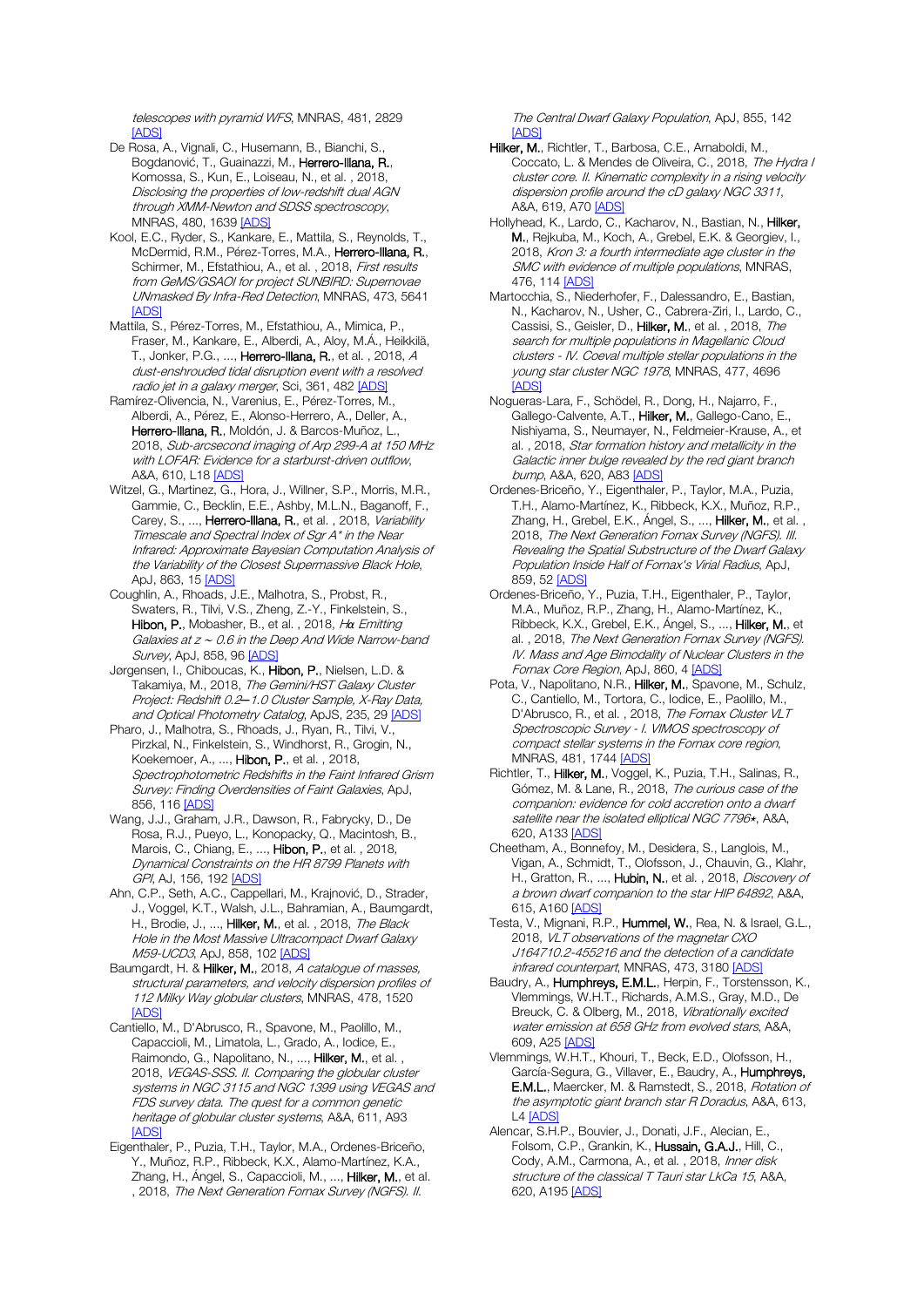Alvarado-Gómez, J.D., Hussain, G.A.J., Drake, J.J., Donati, J.-F., Sanz-Forcada, J., Stelzer, B., Cohen, O., Amazo-Gómez, E.M., Grunhut, J.H., Garraffo, C., et al. , 2018, Far beyond the Sun - I. The beating magnetic heart in Horologium, MNRAS, 473, 432[6 \[ADS\]](https://ui.adsabs.harvard.edu/#abs/2018MNRAS.473.4326A)

Özavcı, I., Şenavcı, H.V., Işık, E., Hussain, G.A.J., O'Neal, D., Yılmaz, M. & Selam, S.O., 2018, Recurrent star-spot activity and differential rotation in KIC 11560447, MNRAS, 474, 5534 [\[ADS\]](https://ui.adsabs.harvard.edu/#abs/2018MNRAS.474.5534O)

Şenavcı, H.V., Bahar, E., Montes, D., Zola, S., Hussain, G.A.J., Frasca, A., Isık, E. & Yörükoğlu, O., 2018, Starspot distributions and chromospheric activity on the RS CVn type eclipsing binary SV Cam, MNRAS, 479, 875 [\[ADS\]](https://ui.adsabs.harvard.edu/#abs/2018MNRAS.479..875S)

Iglesias, D., Bayo, A., Olofsson, J., Wahhaj, Z., Eiroa, C., Montesinos, B., Rebollido, I., Smoker, J., Sbordone, L. & Schreiber, M.R., 2018, Debris discs with multiple absorption features in metallic lines: circumstellar or interstellar origin?, MNRAS, 480, 488 [\[ADS\]](https://ui.adsabs.harvard.edu/#abs/2018MNRAS.480..488I)

Walker, D.L., Longmore, S.N., Zhang, Q., Battersby, C., Keto, E., Kruijssen, J.M.D., Ginsburg, A., Lu, X., Henshaw, J.D., Kauffmann, J., ..., Immer, K., et al., 2018, Star formation in a high-pressure environment: an SMA view of the Galactic Centre dust ridge, MNRAS, 474, 2373 [\[ADS\]](https://ui.adsabs.harvard.edu/#abs/2018MNRAS.474.2373W)

- Borissova, J., Ivanov, V.D., Lucas, P.W., Kurtev, R., Alonso-Garcia, J., Ramírez Alegría, S., Minniti, D., Froebrich, D., Hempel, M., Medina, N., et al., 2018, New Galactic star clusters discovered in the disc area of the WVX survey, MNRAS, 481, 3902 [\[ADS\]](https://ui.adsabs.harvard.edu/#abs/2018MNRAS.481.3902B)
- Boyajian, T.S., Alonso, R., Ammerman, A., Armstrong, D., Asensio Ramos, A., Barkaoui, K., Beatty, T.G., Benkhaldoun, Z., Benni, P., Bentley, R.O., ..., Ivanov, V.D., et al. , 2018, The First Post-Kepler Brightness Dips of KIC 8462852, ApJ, 853, L8 [\[ADS\]](https://ui.adsabs.harvard.edu/#abs/2018ApJ...853L...8B)

Minniti, D., Schlafly, E.F., Palma, T., Clariá, J.J., Hempel, M., Alonso-García, J., Bica, E., Bonatto, C., Braga, V.F., Clementini, G., ..., **Ivanov, V.D.**, et al., 2018, Confirmation of a New Metal-poor Globular Cluster in the Galactic Bulge, ApJ, 866, 1[2 \[ADS\]](https://ui.adsabs.harvard.edu/#abs/2018ApJ...866...12M)

Muraveva, T., Subramanian, S., Clementini, G., Cioni, M.R.L., Palmer, M., van Loon, J.T., Moretti, M.I., de Grijs, R., Molinaro, R., Ripepi, V., ...& Ivanov, V.D., 2018, The VMC survey - XXVI. Structure of the Small Magellanic Cloud from RR Lyrae stars, MNRAS, 473, 3131 [\[ADS\]](https://ui.adsabs.harvard.edu/#abs/2018MNRAS.473.3131M)

Niederhofer, F., Cioni, M.R.L., Rubele, S., Schmidt, T., Bekki, K., de Grijs, R., Emerson, J., **Ivanov, V.D.**, Marconi, M., Oliveira, J.M., et al. , 2018, The VMC survey. XXX. Stellar proper motions in the central parts of the Small Magellanic Cloud, A&A, 613, L[8 \[ADS\]](https://ui.adsabs.harvard.edu/#abs/2018A%26A...613L...8N)

Niederhofer, F., Cioni, M.-R.L., Rubele, S., Schmidt, T., Bekki, K., de Grijs, R., Emerson, J., Ivanov, V.D., Oliveira, J.M., Petr-Gotzens, M.G., et al. , 2018, The VMC survey. XXVIII. Improved measurements of the proper motion of the Galactic globular cluster 47 Tucanae, A&A, 612, A115 [\[ADS\]](https://ui.adsabs.harvard.edu/#abs/2018A%26A...612A.115N)

Rubele, S., Pastorelli, G., Girardi, L., Cioni, M.-R.L., Zaggia, S., Marigo, P., Bekki, K., Bressan, A., Clementini, G., de Grijs, R., ..., **Ivanov, V.D.**, et al., 2018, *The VMC survey* - XXXI: The spatially resolved star formation history of the main body of the Small Magellanic Cloud, MNRAS, 478, 5017 [\[ADS\]](https://ui.adsabs.harvard.edu/#abs/2018MNRAS.478.5017R)

Sun, N.-C., de Grijs, R., Cioni, M.-R.L., Rubele, S., Subramanian, S., van Loon, J.T., Bekki, K., Bell, C.P.M., Ivanov, V.D., Marconi, M., et al., 2018, The VMC Survey. XXIX. Turbulence-controlled Hierarchical Star Formation in the Small Magellanic Cloud, ApJ, 858, 31 [\[ADS\]](https://ui.adsabs.harvard.edu/#abs/2018ApJ...858...31S)

An, F.X., Stach, S.M., Smail, I., Swinbank, A.M., Almaini, O., Simpson, C., Hartley, W., Maltby, D.T., Ivison, R.J., Arumugam, V., et al., 2018, A Machine-learning Method for Identifying Multiwavelength Counterparts of

Submillimeter Galaxies: Training and Testing Using AS2UDS and ALESS, ApJ, 862, 101 [\[ADS\]](https://ui.adsabs.harvard.edu/#abs/2018ApJ...862..101A)

Bakx, T.J.L.C., Eales, S.A., Negrello, M., Smith, M.W.L., Valiante, E., Holland, W.S., Baes, M., Bourne, N., Clements, D.L., Dannerbauer, H., ..., Ivison, R.J., et al. , 2018, The Herschel Bright Sources (HerBS): sample definition and SCUBA-2 observations, MNRAS, 473, 1751 [\[ADS\]](https://ui.adsabs.harvard.edu/#abs/2018MNRAS.473.1751B)

Duivenvoorden, S., Oliver, S., Scudder, J.M., Greenslade, J., Riechers, D.A., Wilkins, S.M., Buat, V., Chapman, S.C., Clements, D.L., Cooray, A., ..., Ivison, R.J., et al. , 2018, Red, redder, reddest: SCUBA-2 imaging of colour-selected Herschel sources, MNRAS, 477, 1099 [\[ADS\]](https://ui.adsabs.harvard.edu/#abs/2018MNRAS.477.1099D)

Eales, S., Smith, D., Bourne, N., Loveday, J., Rowlands, K., van der Werf, P., Driver, S., Dunne, L., Dye, S., Furlanetto, C., Ivison, R.J., et al., 2018, The new galaxy evolution paradigm revealed by the Herschel surveys, MNRAS, 473, 350[7 \[ADS\]](https://ui.adsabs.harvard.edu/#abs/2018MNRAS.473.3507E)

Eales, S.A., Baes, M., Bourne, N., Bremer, M., Brown, M.J.I., Clark, C., Clements, D., de Vis, P., Driver, S., Dunne, L., ..., **Ivison, R.J.**, et al., 2018, The causes of the red sequence, the blue cloud, the green valley, and the green mountain, MNRAS, 481, 1183 [\[ADS\]](https://ui.adsabs.harvard.edu/#abs/2018MNRAS.481.1183E)

- Frayer, D.T., Maddalena, R.J., Ivison, R.J., Smail, I., Blain, A.W. & Vanden Bout, P., 2018, The Discovery of a New Massive Molecular Gas Component Associated with the Submillimeter Galaxy SMM J02399-0136, ApJ, 860, 87 **[\[ADS\]](https://ui.adsabs.harvard.edu/#abs/2018ApJ...860...87F)**
- Fujimoto, S., Ouchi, M., Kohno, K., Yamaguchi, Y., Hatsukade, B., Ueda, Y., Shibuya, T., Inoue, S., Oogi, T., Toft, S., ..., **Ivison, R.J.**, et al., 2018, ALMA 26 Arcmin² Survey of GOODS-S at One Millimeter (ASAGAO): Average Morphology of High-z Dusty Starforming Galaxies in an Exponential Disk ( $n \approx 1$ ), ApJ, 861, [7 \[ADS\]](https://ui.adsabs.harvard.edu/#abs/2018ApJ...861....7F)

Furlanetto, C., Dye, S., Bourne, N., Maddox, S., Dunne, L., Eales, S., Valiante, E., Smith, M.W., Smith, D.J.B. & Ivison, R.J., 2018, The second Herschel-ATLAS Data Release - III. Optical and near-infrared counterparts in the North Galactic Plane field, MNRAS, 476, 96[1 \[ADS\]](https://ui.adsabs.harvard.edu/#abs/2018MNRAS.476..961F)

Geach, J.E., Ivison, R.J., Dye, S. & Oteo, I., 2018, A Magnified View of Circumnuclear Star Formation and Feedback around an Active Galactic Nucleus at  $z = 2.6$ , ApJ, 866, L12 [\[ADS\]](https://ui.adsabs.harvard.edu/#abs/2018ApJ...866L..12G)

Lewis, A.J.R., **Ivison, R.J.**, Best, P.N., Simpson, J.M., Weiss, A., Oteo, I., Zhang, Z.Y., Arumugam, V., Bremer, M.N., Chapman, S.C., et al., 2018, Ultra-red Galaxies Signpost Candidate Protoclusters at High Redshift, ApJ, 862, 9[6 \[ADS\]](https://ui.adsabs.harvard.edu/#abs/2018ApJ...862...96L)

Maddox, S.J., Valiante, E., Cigan, P., Dunne, L., Eales, S., Smith, M.W.L., Dye, S., Furlanetto, C., Ibar, E., de Zotti, G., ..., **Ivison, R.J.**, et al., 2018, *The Herschel-ATLAS* Data Release 2. Paper II. Catalogs of Far-infrared and Submillimeter Sources in the Fields at the South and North Galactic Poles, ApJS, 236, 30 [\[ADS\]](https://ui.adsabs.harvard.edu/#abs/2018ApJS..236...30M)

Marques-Chaves, R., Pérez-Fournon, I., Gavazzi, R., Martínez-Navajas, P.I., Riechers, D., Rigopoulou, D., Cabrera-Lavers, A., Clements, D.L., Cooray, A., Farrah, D., **Ivison, R.J.**, et al., 2018, *The Strong Gravitationally* Lensed Herschel Galaxy HLock01: Optical Spectroscopy Reveals a Close Galaxy Merger with Evidence of Inflowing Gas, ApJ, 854, 15[1 \[ADS\]](https://ui.adsabs.harvard.edu/#abs/2018ApJ...854..151M)

Pavesi, R., Sharon, C.E., Riechers, D.A., Hodge, J.A., Decarli, R., Walter, F., Carilli, C.L., Daddi, E., Smail, I., Dickinson, M., Ivison, R.J., et al., 2018, The CO Luminosity Density at High-z (COLDz) Survey: A Sensitive, Large-area Blind Search for Low-J CO Emission from Cold Gas in the Early Universe with the Karl G. Jansky Very Large Array, ApJ, 864, 4[9 \[ADS\]](https://ui.adsabs.harvard.edu/#abs/2018ApJ...864...49P)

Rujopakarn, W., Nyland, K., Rieke, G.H., Barro, G., Elbaz, D., Ivison, R.J., Jagannathan, P., Silverman, J.D., Smolčić, V. & Wang, T., 2018, Cospatial Star Formation and Supermassive Black Hole Growth in z <sup>∼</sup> 3 Galaxies: Evidence for In Situ Co-evolution, ApJ, 854, L[4 \[ADS\]](https://ui.adsabs.harvard.edu/#abs/2018ApJ...854L...4R)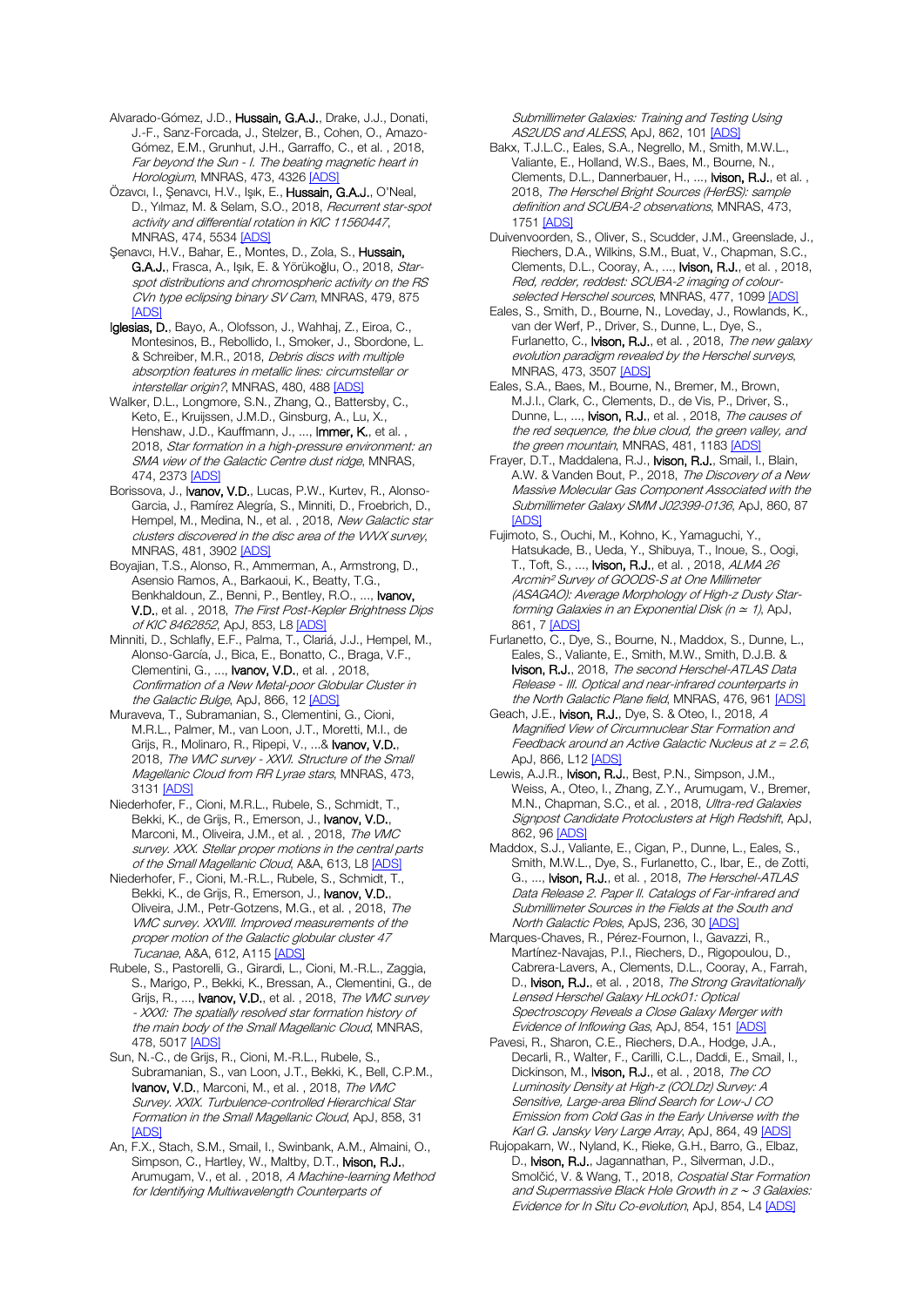Stacey, H.R., McKean, J.P., Robertson, N.C., Ivison, R.J., Isaak, K.G., Schleicher, D.R.G., van der Werf, P.P., Baan, W.A., Berciano Alba, A. & Garrett, M.A., 2018, Gravitational lensing reveals extreme dust-obscured star formation in quasar host galaxies, MNRAS, 476, 5075 [\[ADS\]](https://ui.adsabs.harvard.edu/#abs/2018MNRAS.476.5075S)

Ueda, Y., Hatsukade, B., Kohno, K., Yamaguchi, Y., Tamura, Y., Umehata, H., Akiyama, M., Ao, Y., Aretxaga, I., Caputi, K., ..., Ivison, R.J., et al. , 2018, ALMA 26 arcmin² Survey of GOODS-S at One-millimeter (ASAGAO): X-Ray AGN Properties of Millimeter-selected Galaxies, ApJ, 853, 2[4 \[ADS\]](https://ui.adsabs.harvard.edu/#abs/2018ApJ...853...24U)

Umehata, H., Hatsukade, B., Smail, I., Alexander, D.M., Ivison, R.J., Matsuda, Y., Tamura, Y., Kohno, K., Kato, Y., Hayatsu, N.H., et al., 2018, ALMA deep field in SSA22: Survey design and source catalog of a 20 arcmin<sup>2</sup> survey at 1.1 mm, PASJ, 70, 6[5 \[ADS\]](https://ui.adsabs.harvard.edu/#abs/2018PASJ...70...65U)

Xue, R., Fu, H., Isbell, J., Ivison, R.J., Cooray, A. & Oteo, I., 2018, Flat Rotation Curves Found in Merging Dusty Starbursts at  $z = 2.3$  through Tilted-ring Modeling, ApJ, 864, L1[1 \[ADS\]](https://ui.adsabs.harvard.edu/#abs/2018ApJ...864L..11X)

Zavala, J.A., Montaña, A., Hughes, D.H., Yun, M.S., Ivison, R.J., Valiante, E., Wilner, D., Spilker, J., Aretxaga, I., Eales, S., et al., 2018, A dusty star-forming galaxy at z  $= 6$  revealed by strong gravitational lensing, NatAs, 2, 56 [\[ADS\]](https://ui.adsabs.harvard.edu/#abs/2018NatAs...2...56Z)

Zeballos, M., Aretxaga, I., Hughes, D.H., Humphrey, A., Wilson, G.W., Austermann, J., Dunlop, J.S., Ezawa, H., Ferrusca, D., Hatsukade, B., Ivison, R.J., et al., 2018, AzTEC 1.1 mm observations of high-z protocluster environments: SMG overdensities and misalignment between AGN jets and SMG distribution, MNRAS, 479, 4577 [\[ADS\]](https://ui.adsabs.harvard.edu/#abs/2018MNRAS.479.4577Z)

Jaffé, Y.L., Poggianti, B.M., Moretti, A., Gullieuszik, M., Smith, R., Vulcani, B., Fasano, G., Fritz, J., Tonnesen, S., Bettoni, D., et al., 2018, GASP. IX. Jellyfish galaxies in phase-space: an orbital study of intense ram-pressure stripping in clusters, MNRAS, 476, 4753 [\[ADS\]](https://ui.adsabs.harvard.edu/#abs/2018MNRAS.476.4753J)

Moretti, A., Poggianti, B.M., Gullieuszik, M., Mapelli, M., Jaffé, Y.L., Fritz, J., Biviano, A., Fasano, G., Bettoni, D. & Vulcani, B., 2018, GASP. V. Ram-pressure stripping of a ring Hoag's-like galaxy in a massive cluster, MNRAS, 475, 4055 [\[ADS\]](https://ui.adsabs.harvard.edu/#abs/2018MNRAS.475.4055M)

Olave-Rojas, D., Cerulo, P., Demarco, R., Jaffé, Y.L., Mercurio, A., Rosati, P., Balestra, I. & Nonino, M., 2018, Galaxy pre-processing in substructures around  $\tilde{z}$  0.4 galaxy clusters, MNRAS, 479, 2328 [\[ADS\]](https://ui.adsabs.harvard.edu/#abs/2018MNRAS.479.2328O)

Vulcani, B., Poggianti, B.M., Moretti, A., Mapelli, M., Fasano, G., Fritz, J., Jaffé, Y., Bettoni, D., Gullieuszik, M. & Bellhouse, C., 2018, GASP. VII. Signs of Gas Inflow onto a Lopsided Galaxy, ApJ, 852, 94 [\[ADS\]](https://ui.adsabs.harvard.edu/#abs/2018ApJ...852...94V)

Jamialahmadi, N., Lopez, B., Berio, P., Matter, A., Flament, S., Fathivavsari, H., Ratzka, T., Sitko, M.L., Spang, A. & Russell, R.W., 2018, On the inner disc structure of MWC480: evidence for asymmetries?, MNRAS, 473, 3147 [\[ADS\]](https://ui.adsabs.harvard.edu/#abs/2018MNRAS.473.3147J)

Lansbury, G.B., Jarvis, M.E., Harrison, C.M., Alexander, D.M., Del Moro, A., Edge, A.C., Mullaney, J.R. & Thomson, A.P., 2018, Storm in a Teacup: X-Ray View of an Obscured Quasar and Superbubble, ApJ, 856, L1 [\[ADS\]](https://ui.adsabs.harvard.edu/#abs/2018ApJ...856L...1L)

Watts, A.B., Meurer, G.R., Lagos, C.D.P., Bruzzese, S.M., Kroupa, P. & Jerabkova, T., 2018, Star formation in the outskirts of DDO 154: a top-light IMF in a nearly dormant disc, MNRAS, 477, 555[4 \[ADS\]](https://ui.adsabs.harvard.edu/#abs/2018MNRAS.477.5554W)

Jethwa, P., Torrealba, G., Navarrete, C., Carballo-Bello, J.A., de Boer, T., Erkal, D., Koposov, S.E., Duffau, S., Geisler, D. & Catelan, M., 2018, Discovery of a thin stellar stream in the SLAMS survey, MNRAS, 480, 5342 [\[ADS\]](https://ui.adsabs.harvard.edu/#abs/2018MNRAS.480.5342J)

Koposov, S.E., Walker, M.G., Belokurov, V., Casey, A.R., Geringer-Sameth, A., Mackey, D., Da Costa, G., Erkal, D., Jethwa, P., Mateo, M., et al., 2018, Snake in the

Clouds: a new nearby dwarf galaxy in the Magellanic bridge\*, MNRAS, 479, 5343 [\[ADS\]](https://ui.adsabs.harvard.edu/#abs/2018MNRAS.479.5343K)

Li, T.S., Simon, J.D., Pace, A.B., Torrealba, G., Kuehn, K., Drlica-Wagner, A., Bechtol, K., Vivas, A.K., van der Marel, R.P., Wood, M., ..., Jethwa, P., et al. , 2018, Ships Passing in the Night: Spectroscopic Analysis of Two Ultra-faint Satellites in the Constellation Carina, ApJ, 857, 14[5 \[ADS\]](https://ui.adsabs.harvard.edu/#abs/2018ApJ...857..145L)

Johnston, E.J., Hau, G.K.T., Coccato, L. & Herrera. C., 2018, Mapping the Kinematically Decoupled Core in NGC 1407 with MUSE, MNRAS, 480, 3215 [\[ADS\]](https://ui.adsabs.harvard.edu/#abs/2018MNRAS.480.3215J)

Johnston, E.J., Merrifield, M. & Aragón-Salamanca, A., 2018, Spectroscopic decomposition of the galaxy and halo of the cD galaxyNGC 3311, MNRAS, 478, 4255 [\[ADS\]](https://ui.adsabs.harvard.edu/#abs/2018MNRAS.478.4255J)

Brahm, R., Espinoza, N., Jordán, A., Rojas, F., Sarkis, P., Díaz, M.R., Rabus, M., Drass, H., Lachaume, R., Soto, M.G., ..., **Jones, M.I.**, et al., 2018, K2-232 b: a transiting warm Saturn on an eccentric  $P = 11.2$  d orbit around a  $V = 9.9$  star, MNRAS, 477, 257[2 \[ADS\]](https://ui.adsabs.harvard.edu/#abs/2018MNRAS.477.2572B)

Giles, H.A.C., Bayliss, D., Espinoza, N., Brahm, R., Blanco-Cuaresma, S., Shporer, A., Armstrong, D., Lovis, C., Udry, S., Bouchy, F., ..., **Jones, M.**, et al., 2018, K2-140b - an eccentric 6.57 d transiting hot Jupiter in Virgo, MNRAS, 475, 180[9 \[ADS\]](https://ui.adsabs.harvard.edu/#abs/2018MNRAS.475.1809G)

Jones, M.I., Brahm, R., Espinoza, N., Jordán, A., Rojas, F., Rabus, M., Drass, H., Zapata, A., Soto, M.G., Jenkins, J.S., et al., 2018, A hot Saturn on an eccentric orbit around the giant star K2-132, A&A, 613, A7[6 \[ADS\]](https://ui.adsabs.harvard.edu/#abs/2018A%26A...613A..76J)

Soto, M.G., Díaz, M.R., Jenkins, J.S., Rojas, F., Espinoza, N., Brahm, R., Drass, H., Jones, M.I., Rabus, M., Hartman, J., et al., 2018, K2-237 b and K2-238 b: discovery and characterization of two new transiting hot Jupiters from K2, MNRAS, 478, 535[6 \[ADS\]](https://ui.adsabs.harvard.edu/#abs/2018MNRAS.478.5356S)

Vanzi, L., Zapata, A., Flores, M., Brahm, R., Tala Pinto, M., Rukdee, S., Jones, M., Ropert, S., Shen, T., Ramirez, S., et al., 2018, Precision stellar radial velocity measurements with FIDEOS at the ESO 1-m telescope of La Silla, MNRAS, 477, 504[1 \[ADS\]](https://ui.adsabs.harvard.edu/#abs/2018MNRAS.477.5041V)

Junker, G. & Inomata, A., 2018, Path integral and spectral representations for supersymmetric Dirac-Hamiltonians, JMP, 59, 05230[1 \[ADS\]](https://ui.adsabs.harvard.edu/#abs/2018JMP....59e2301J)

Kakkad, D., Groves, B., Dopita, M., Thomas, A.D., Davies, R.L., Mainieri, V., Kharb, P., Scharwächter, J., Hampton, E.J. & Ho, I.T., 2018, Spatially resolved electron density in the narrow line region of z < 0.02 radio AGNs, A&A, 618, A6 [\[ADS\]](https://ui.adsabs.harvard.edu/#abs/2018A%26A...618A...6K)

Bonnefoy, M., Perraut, K., Lagrange, A.M., Delorme, P., Vigan, A., Line, M., Rodet, L., Ginski, C., Mourard, D., Marleau, G.D., ..., Kasper, M., et al., 2018, The GJ 504 system revisited. Combining interferometric, radial velocity, and high contrast imaging data, A&A, 618, A63 [\[ADS\]](https://ui.adsabs.harvard.edu/#abs/2018A%26A...618A..63B)

Cantalloube, F., Por, E.H., Dohlen, K., Sauvage, J.F., Vigan, A., Kasper, M., Bharmal, N., Henning, T., Brandner, W., Milli, J., et al., 2018, Origin of the asymmetry of the wind driven halo observed in high-contrast images, A&A, 620, L10 [\[ADS\]](https://ui.adsabs.harvard.edu/#abs/2018A%26A...620L..10C)

Sissa, E., Gratton, R., Garufi, A., Rigliaco, E., Zurlo, A., Mesa, D., Langlois, M., de Boer, J., Desidera, S., Ginski, C., ..., Kasper, M., et al., 2018, High-contrast study of the candidate planets and protoplanetary disk around HD 100546, A&A, 619, A160 [\[ADS\]](https://ui.adsabs.harvard.edu/#abs/2018A%26A...619A.160S)

Wagner, K., Follete, K.B., Close, L.M., Apai, D., Gibbs, A., Keppler, M., Müller, A., Henning, T., Kasper, M., Wu, Y. L., et al. , 2018, Magellan Adaptive Optics Imaging of PDS 70: Measuring the Mass Accretion Rate of a Young Giant Planet within a Gapped Disk, ApJ, 863, L[8 \[ADS\]](https://ui.adsabs.harvard.edu/#abs/2018ApJ...863L...8W)

Wagner, K., Dong, R., Sheehan, P., Apai, D., Kasper, M., McClure, M., Morzinski, K.M., Close, L., Males, J., Hinz, P., et al. , 2018, The Orbit of the Companion to HD 100453A: Binary-driven Spiral Arms in a Protoplanetary Disk, ApJ, 854, 13[0 \[ADS\]](https://ui.adsabs.harvard.edu/#abs/2018ApJ...854..130W)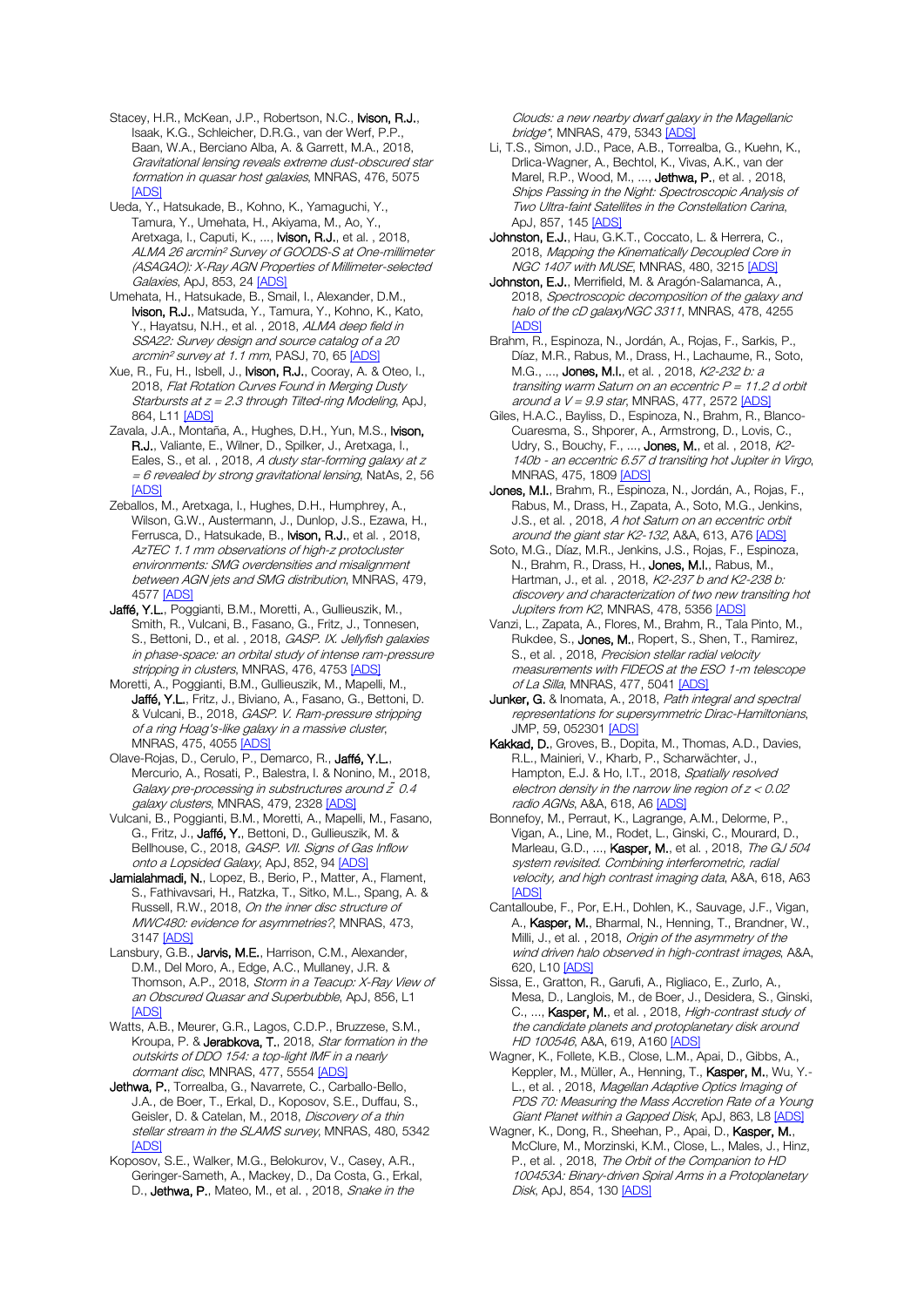Beaujean, F., Eggers, H.C. & Kerzendorf, W.E., 2018, Bayesian modelling of uncertainties of Monte Carlo radiative-transfer simulations, MNRAS, 477, 342[5 \[ADS\]](https://ui.adsabs.harvard.edu/#abs/2018MNRAS.477.3425B)

Do, T., Kerzendorf, W., Konopacky, Q., Marcinik, J.M., Ghez, A., Lu, J.R. & Morris, M.R., 2018, Super-solar Metallicity Stars in the Galactic Center Nuclear Star Cluster: Unusual Sc, V, and Y Abundances, ApJ, 855, L5 [\[ADS\]](https://ui.adsabs.harvard.edu/#abs/2018ApJ...855L...5D)

Kerzendorf, W.E., Strampelli, G., Shen, K.J., Schwab, J., Pakmor, R., Do, T., Buchner, J. & Rest, A., 2018, A search for a surviving companion in SN 1006, MNRAS, 479, 19[2 \[ADS\]](https://ui.adsabs.harvard.edu/#abs/2018MNRAS.479..192K)

Kerzendorf, W.E., Long, K.S., Winkler, P.F. & Do, T., 2018, Tycho-B: an unlikely companion for SN 1572\*, MNRAS, 479, 5696 [\[ADS\]](https://ui.adsabs.harvard.edu/#abs/2018MNRAS.479.5696K)

Magee, M.R., Sim, S.A., Kotak, R. & Kerzendorf, W.E., 2018, Modelling the early time behaviour of type Ia supernovae: effects of the 56Ni distribution, A&A, 614, A11[5 \[ADS\]](https://ui.adsabs.harvard.edu/#abs/2018A%26A...614A.115M)

Astropy Collaboration, Price-Whelan, A.M., Sipőcz, B.M., Günther, H.M., Lim, P.L., Crawford, S.M., Conseil, S., Shupe, D.L., Craig, M.W., Dencheva, N., ..., Kerzendorf, W.E., et al., 2018, The Astropy Project: Building an Open-science Project and Status of the v2.0 Core Package, AJ, 156, 12[3 \[ADS\]](https://ui.adsabs.harvard.edu/#abs/2018AJ....156..123A)

Shen, K.J., Boubert, D., Gänsicke, B.T., Jha, S.W., Andrews, J.E., Chomiuk, L., Foley, R.J., Fraser, M., Gromadzki, M., Guillochon, J., ..., Kerzendorf, W.E., et al., 2018, Three Hypervelocity White Dwarfs in Gaia DR2: Evidence for Dynamically Driven Doubledegenerate Double-detonation Type Ia Supernovae, ApJ, 865, 15 [\[ADS\]](https://ui.adsabs.harvard.edu/#abs/2018ApJ...865...15S)

Klitsch, A., Péroux, C., Zwaan, M.A., Smail, I., Oteo, I., Biggs, A.D., Popping, G. & Swinbank, A.M., 2018, ALMACAL - III. A combined ALMA and MUSE survey for neutral, molecular, and ionized gas in an H I-absorption-selected system, MNRAS, 475, 49[2 \[ADS\]](https://ui.adsabs.harvard.edu/#abs/2018MNRAS.475..492K)

Cañameras, R., Nesvadba, N.P.H., Limousin, M., Dole, H., Kneissl, R., Koenig, S., Le Floc'h, E., Petitpas, G. & Scott, D., 2018, Planck's dusty GEMS. V. Molecular wind and clump stability in a strongly lensed starforming galaxy at  $z = 2.2$ , A&A, 620, A60 [\[ADS\]](https://ui.adsabs.harvard.edu/#abs/2018A%26A...620A..60C)

Muñoz Arancibia, A.M., González-López, J., Ibar, E., Bauer, F.E., Carrasco, M., Laporte, N., Anguita, T., Aravena, M., Barrientos, F., Bouwens, R.J., ..., Kneissl, R., et al., 2018, The ALMA Frontier Fields Survey. IV. Lensingcorrected 1.1 mm number counts in Abell 2744, MACS J0416.1-2403 and MACS J1149.5+2223, A&A, 620, A12[5 \[ADS\]](https://ui.adsabs.harvard.edu/#abs/2018A%26A...620A.125M)

Baldwin, C., McDermid, R.M., Kuntschner, H., Maraston, C. & Conroy, C., 2018, Comparison of stellar population model predictions using optical and infrared spectroscopy, MNRAS, 473, 469[8 \[ADS\]](https://ui.adsabs.harvard.edu/#abs/2018MNRAS.473.4698B)

Pirzkal, N., Rothberg, B., Ryan, R.E., Malhotra, S., Rhoads, J., Grogin, N., Curtis-Lake, E., Chevallard, J., Charlot, S., Finkelstein, S.L., ..., Kuntschner, H., et al., 2018, A Two-dimensional Spectroscopic Study of Emission-line Galaxies in the Faint Infrared Grism Survey (FIGS). I. Detection Method and Catalog, ApJ, 868, 6[1 \[ADS\]](https://ui.adsabs.harvard.edu/#abs/2018ApJ...868...61P)

Weaver, J., Husemann, B., Kuntschner, H., Martín-Navarro, I., Bournaud, F., Duc, P.A., Emsellem, E., Krajnović, D., Lyubenova, M. & McDermid, R.M., 2018, History and destiny of an emerging early-type galaxy. New IFU insights on the major-merger remnant NGC 7252, A&A, 614, A32 [\[ADS\]](https://ui.adsabs.harvard.edu/#abs/2018A%26A...614A..32W)

Heintz, K.E., Fynbo, J.P.U., Ledoux, C., Jakobsson, P., Møller, P., Christensen, L., Geier, S., Krogager, J.K. & Noterdaeme, P., 2018, A quasar hiding behind two dusty absorbers. Quantifying the selection bias of metalrich, damped Ly*α* absorption systems, A&A, 615, A43 [\[ADS\]](https://ui.adsabs.harvard.edu/#abs/2018A%26A...615A..43H)

Lopez, S., Tejos, N., Ledoux, C., Barrientos, L.F., Sharon, K., Rigby, J.R., Gladders, M.D., Bayliss, M.B. & Pessa, I., 2018, A clumpy and anisotropic galaxy halo at

redshift 1 from gravitational-arc tomography, Nature, 554, 493 [\[ADS\]](https://ui.adsabs.harvard.edu/#abs/2018Natur.554..493L)

Noterdaeme, P., Ledoux, C., Zou, S., Petitjean, P., Srianand, R., Balashev, S. & López, S., 2018, Spotting high-z molecular absorbers using neutral carbon. Results from a complete spectroscopic survey with the VLT, A&A, 612, A5[8 \[ADS\]](https://ui.adsabs.harvard.edu/#abs/2018A%26A...612A..58N)

Ranjan, A., Noterdaeme, P., Krogager, J.K., Petitjean, P., Balashev, S.A., Bialy, S., Srianand, R., Gupta, N., Fynbo, J.P.U. & Ledoux, C., 2018, Molecular gas and star formation in an absorption-selected galaxy: Hitting the bull's eye at  $z \approx 2.46$ , A&A, 618, A184 [\[ADS\]](https://ui.adsabs.harvard.edu/#abs/2018A%26A...618A.184R)

Zou, S., Petitjean, P., Noterdaeme, P., Ledoux, C., Krogager, J.K., Fathivavsari, H., Srianand, R. & López, S., 2018, Near-infrared spectroscopic observations of high redshift C I absorbers, A&A, 616, A158 [\[ADS\]](https://ui.adsabs.harvard.edu/#abs/2018A%26A...616A.158Z)

Leftley, J.H., Tristram, K.R.W., Hönig, S.F., Kishimoto, M., Asmus, D. & Gandhi, P., 2018, New Evidence for the Dusty Wind Model: Polar Dust and a Hot Core in the Type-1 Seyfert ESO 323-G77, ApJ, 862, 17 [\[ADS\]](https://ui.adsabs.harvard.edu/#abs/2018ApJ...862...17L)

Gall, E.E.E., Kotak, R., Leibundgut, B., Taubenberger, S., Hillebrandt, W., Kromer, M., Burgett, W.S., Chambers, K., Flewelling, H., Huber, M.E., et al., 2018, An updated Type II supernova Hubble diagram, A&A, 611, A25 [\[ADS\]](https://ui.adsabs.harvard.edu/#abs/2018A%26A...611A..25G)

Katz, H., Desmond, H., Lelli, F., McGaugh, S., Di Cintio, A., Brook, C. & Schombert, J., 2018, Stellar feedback and the energy budget of late-type Galaxies: missing baryons and core creation, MNRAS, 480, 428[7 \[ADS\]](https://ui.adsabs.harvard.edu/#abs/2018MNRAS.480.4287K)

Lelli, F., De Breuck, C., Falkendal, T., Fraternali, F., Man, A.W.S., Nesvadba, N.P.H. & Lehnert, M.D., 2018, Neutral versus ionized gas kinematics at  $z \approx 2.6$ : the AGN-host starburst galaxy PKS 0529-549, MNRAS, 479, 544[0 \[ADS\]](https://ui.adsabs.harvard.edu/#abs/2018MNRAS.479.5440L)

Li, P., Lelli, F., McGaugh, S. & Schombert, J., 2018, Fitting the radial acceleration relation to individual SPARC galaxies, A&A, 615, A[3 \[ADS\]](https://ui.adsabs.harvard.edu/#abs/2018A%26A...615A...3L)

Müller, O., Pawlowski, M.S., Jerjen, H. & Lelli, F., 2018, A whirling plane of satellite galaxies around Centaurus A challenges cold dark matter cosmology, Sci, 359, 534 [\[ADS\]](https://ui.adsabs.harvard.edu/#abs/2018Sci...359..534M)

Starkman, N., Lelli, F., McGaugh, S. & Schombert, J., 2018, A new algorithm to quantify maximum discs in galaxies, MNRAS, 480, 229[2 \[ADS\]](https://ui.adsabs.harvard.edu/#abs/2018MNRAS.480.2292S)

Jones, M.G., Espada, D., Verdes-Montenegro, L., Huchtmeier, W.K., Lisenfeld, U., Leon, S., Sulentic, J., Sabater, J., Jones, D.E. & Sanchez, S., 2018, The AMIGA sample of isolated galaxies. XIII. The HI content of an almost ''nurture free'' sample, A&A, 609, A17 [\[ADS\]](https://ui.adsabs.harvard.edu/#abs/2018A%26A...609A..17J)

Aller, A., Lillo-Box, J., Vučković, M., Van Winckel, H., Jones, D., Montesinos, B., Zorotovic, M. & Miranda, L.F., 2018, A new look inside planetary nebula LoTr 5: a long-period binary with hints of a possible third component, MNRAS, 476, 114[0 \[ADS\]](https://ui.adsabs.harvard.edu/#abs/2018MNRAS.476.1140A)

Bean, J.L., Stevenson, K.B., Batalha, N.M., Berta-Thompson, Z., Kreidberg, L., Crouzet, N., Benneke, B., Line, M.R., Sing, D.K., Wakeford, H.R., ..., Lillo-Box, J., et al., 2018, The Transiting Exoplanet Community Early Release Science Program for JWST, PASP, 130, 11440[2 \[ADS\]](https://ui.adsabs.harvard.edu/#abs/2018PASP..130k4402B)

Bouvier, J., Barrado, D., Moraux, E., Stauffer, J., Rebull, L., Hillenbrand, L., Bayo, A., Boisse, I., Bouy, H., DiFolco, E., Lillo-Box, J., et al., 2018, The lithium-rotation connection in the 125 Myr-old Pleiades cluster, A&A, 613, A6[3 \[ADS\]](https://ui.adsabs.harvard.edu/#abs/2018A%26A...613A..63B)

Huélamo, N., Chauvin, G., Schmid, H.M., Quanz, S.P., Whelan, E., Lillo-Box, J., Barrado, D., Montesinos, B., Alcalá, J.M., Benisty, M., et al. , 2018, Searching for H*α* emitting sources around MWC 758. SPHERE/ZIMPOL high-contrast imaging, A&A, 613, L[5 \[ADS\]](https://ui.adsabs.harvard.edu/#abs/2018A%26A...613L...5H)

Lam, K.W.F., Santerne, A., Sousa, S.G., Vigan, A., Armstrong, D.J., Barros, S.C.C., Brugger, B., Adibekyan, V., Almenara, J.M., Delgado Mena, E., ...,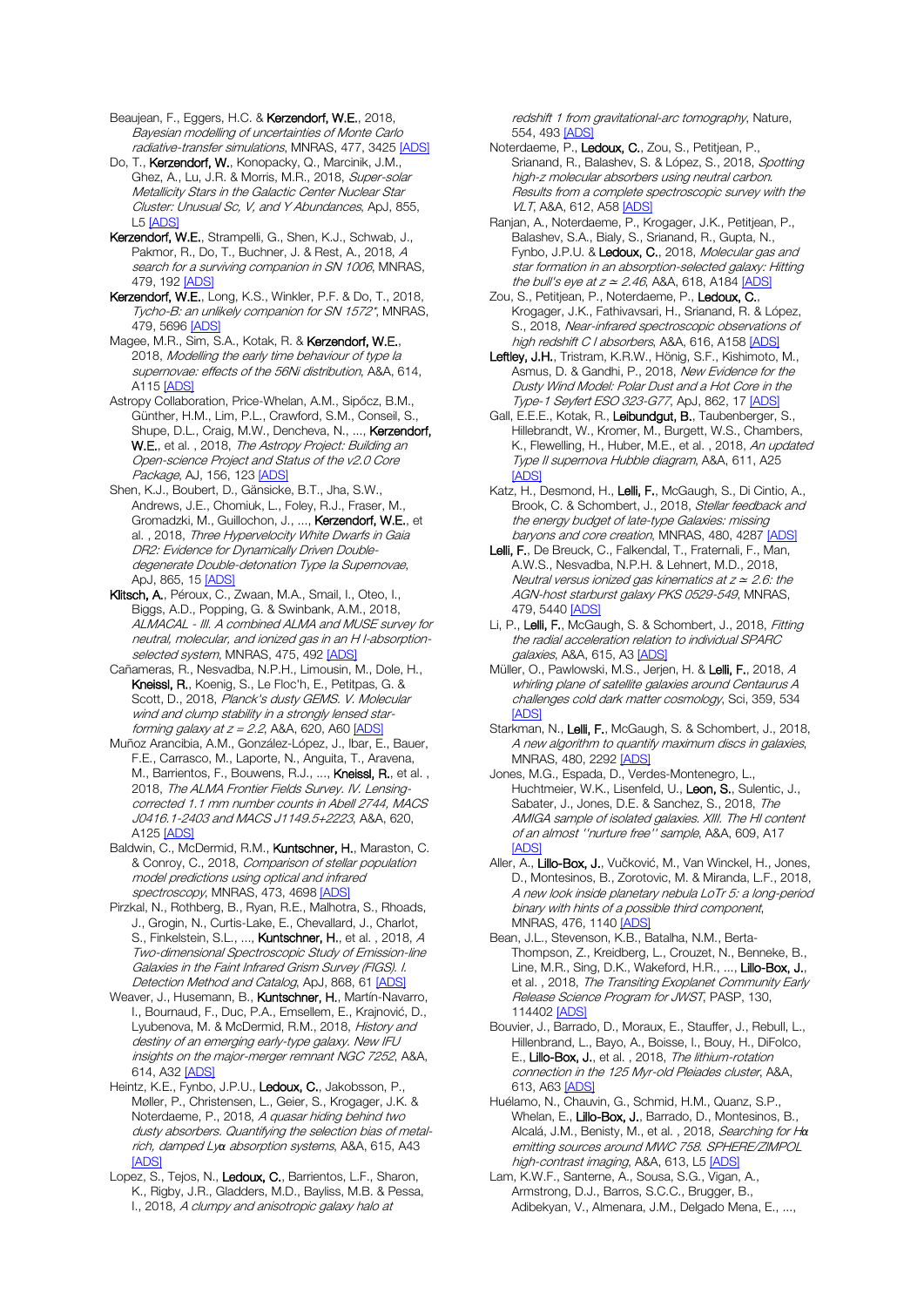Lillo-Box, J., et al., 2018, K2-265 b: a transiting rocky super-Earth, A&A, 620, A7[7 \[ADS\]](https://ui.adsabs.harvard.edu/#abs/2018A%26A...620A..77L)

- Lillo-Box, J., Leleu, A., Parviainen, H., Figueira, P., Mallonn, M., Correia, A.C.M., Santos, N.C., Robutel, P., Lendl, M., Boffin, H.M.J., et al., 2018, The TROY project. II. Multi-technique constraints on exotrojans in nine planetary systems, A&A, 618, A42 [\[ADS\]](https://ui.adsabs.harvard.edu/#abs/2018A%26A...618A..42L)
- Lillo-Box, J., Barrado, D., Figueira, P., Leleu, A., Santos, N.C., Correia, A.C.M., Robutel, P. & Faria, J.P., 2018, The TROY project: Searching for co-orbital bodies to known planets. I. Project goals and first results from archival radial velocity, A&A, 609, A96 [\[ADS\]](https://ui.adsabs.harvard.edu/#abs/2018A%26A...609A..96L)
- Loveday, J., Christodoulou, L., Norberg, P., Peacock, J.A., Baldry, I.K., Bland-Hawthorn, J., Brown, M.J.I., Colless, M., Driver, S.P., Holwerda, B.W., ..., Liske, J., et al., 2018, Galaxy and Mass Assembly (GAMA): small-scale anisotropic galaxy clustering and the pairwise velocity dispersion of galaxies, MNRAS, 474, 343[5 \[ADS\]](https://ui.adsabs.harvard.edu/#abs/2018MNRAS.474.3435L)
- Ching, T.-C., Lai, S.-P., Zhang, Q., Girart, J.M., Qiu, K. & Liu, H.B., 2018, Interactions Between Gas Dynamics and Magnetic Fields in the Massive Dense Cores of the DR21 Filament, ApJ, 865, 11[0 \[ADS\]](https://ui.adsabs.harvard.edu/#abs/2018ApJ...865..110C)
- Dong, R., Liu, S.-y., Eisner, J., Andrews, S., Fung, J., Zhu, Z., Chiang, E., Hashimoto, J., Liu, H.B., Casassus, S., et al. , 2018, The Eccentric Cavity, Triple Rings, Twoarmed Spirals, and Double Clumps of the MWC 758 Disk, ApJ, 860, 12[4 \[ADS\]](https://ui.adsabs.harvard.edu/#abs/2018ApJ...860..124D)
- Galván-Madrid, R., Liu, H.B., Izquierdo, A.F., Miotello, A., Zhao, B., Carrasco-González, C., Lizano, S. & Rodríguez, L.F., 2018, On the Effects of Selfobscuration in the (Sub)Millimeter Spectral Indices and the Appearance of Protostellar Disks, ApJ, 868, 39 **[\[ADS\]](https://ui.adsabs.harvard.edu/#abs/2018ApJ...868...39G)**
- Kudo, T., Hashimoto, J., Muto, T., Liu, H.B., Dong, R., Hasegawa, Y., Tsukagoshi, T. & Konishi, M., 2018, A Spatially Resolved au-scale Inner Disk around DM Tau, ApJ, 868, L5 [\[ADS\]](https://ui.adsabs.harvard.edu/#abs/2018ApJ...868L...5K)
- Liu, H.B., Dunham, M.M., Pascucci, I., Bourke, T.L., Hirano, N., Longmore, S., Andrews, S., Carrasco-González, C., Forbrich, J., Galván-Madrid, R., et al. , 2018, A 1.3 mm SMA survey of 29 variable young stellar objects, A&A, 612, A54 [\[ADS\]](https://ui.adsabs.harvard.edu/#abs/2018A%26A...612A..54L)
- Liu, H.B., Hasegawa, Y., Ching, T.-C., Lai, S.-P., Hirano, N. & Rao, R., 2018, Detection of 40-48 GHz dust continuum linear polarization towards the Class 0 young stellar object IRAS 16293-2422, A&A, 617, A[3 \[ADS\]](https://ui.adsabs.harvard.edu/#abs/2018A%26A...617A...3L)
- Lu, X., Zhang, Q., Liu, H.B., Sanhueza, P., Tatematsu, K., Feng, S., Smith, H.A., Myers, P.C., Sridharan, T.K. & Gu, Q., 2018, Filamentary Fragmentation and Accretion in High-mass Star-forming Molecular Clouds, ApJ, 855, [9 \[ADS\]](https://ui.adsabs.harvard.edu/#abs/2018ApJ...855....9L)
- Monsch, K., Pineda, J.E., Liu, H.B., Zucker, C., How-Huan Chen, H., Pattle, K., Offner, S.S.R., Di Francesco, J., Ginsburg, A., Ercolano, B., et al., 2018, Dense Gas Kinematics and a Narrow Filament in the Orion A OMC1 Region Using NH<sub>3</sub>, ApJ, 861, 77 [\[ADS\]](https://ui.adsabs.harvard.edu/#abs/2018ApJ...861...77M)
- Takami, M., Fu, G., Liu, H.B., Karr, J.L., Hashimoto, J., Kudo, T., Vorobyov, E.I., Kóspál, Á., Scicluna, P., Dong, R., et al., 2018, Near-infrared High-resolution Imaging Polarimetry of FU Ori-type Objects: Toward a Unified Scheme for Low-mass Protostellar Evolution, ApJ, 864, 20 [\[ADS\]](https://ui.adsabs.harvard.edu/#abs/2018ApJ...864...20T)
- Vorobyov, E.I., Akimkin, V., Stoyanovskaya, O., Pavlyuchenkov, Y. & Liu, H.B., 2018, Early evolution of viscous and self-gravitating circumstellar disks with a dust component, A&A, 614, A9[8 \[ADS\]](https://ui.adsabs.harvard.edu/#abs/2018A%26A...614A..98V)
- Yi, H.-W., Lee, J.-E., Liu, T., Kim, K.-T., Choi, M., Eden, D., Evans, N.J.I., Di Francesco, J., Fuller, G., Hirano, N., .... Liu, H.Y.B., et al. , 2018, Planck Cold Clumps in the *λ* Orionis Complex. II. Environmental Effects on Core Formation, ApJS, 236, 5[1 \[ADS\]](https://ui.adsabs.harvard.edu/#abs/2018ApJS..236...51Y)
- Barbato, D., Sozzetti, A., Desidera, S., Damasso, M., Bonomo, A.S., Giacobbe, P., Colombo, L.S., Lazzoni, C., Claudi, R., Gratton, R., LoCurto, G., et al., 2018,

Exploring the realm of scaled solar system analogues with HARPS, A&A, 615, A17[5 \[ADS\]](https://ui.adsabs.harvard.edu/#abs/2018A%26A...615A.175B)

- Brusa, M., Cresci, G., Daddi, E., Paladino, R., Perna, M., Bongiorno, A., Lusso, E., Sargent, M.T., Casasola, V., Feruglio, C., ..., Mainieri, V., et al., 2018, Molecular outflow and feedback in the obscured quasar XID2028 revealed by ALMA, A&A, 612, A2[9 \[ADS\]](https://ui.adsabs.harvard.edu/#abs/2018A%26A...612A..29B)
- Förster Schreiber, N.M., Renzini, A., Mancini, C., Genzel, R., Bouché, N., Cresci, G., Hicks, E.K.S., Lilly, S.J., Peng, Y., Burkert, A., ..., Mainieri, V., et al., 2018, The SINS/zC-SINF Survey of z <sup>∼</sup> 2 Galaxy Kinematics: SINFONI Adaptive Optics*─*assisted Data and Kiloparsec-scale Emission-line Properties, ApJS, 238, 21 [\[ADS\]](https://ui.adsabs.harvard.edu/#abs/2018ApJS..238...21F)
- Venturi, G., Nardini, E., Marconi, A., Carniani, S., Mingozzi, M., Cresci, G., Mannucci, F., Risaliti, G., Maiolino, R., Balmaverde, B., ..., Mainieri, V., et al., 2018, MAGNUM survey: A MUSE-Chandra resolved view on ionized outflows and photoionization in the Seyfert galaxy NGC1365, A&A, 619, A7[4 \[ADS\]](https://ui.adsabs.harvard.edu/#abs/2018A%26A...619A..74V)
- Ebeling, H., Stockmann, M., Richard, J., Zabl, J., Brammer, G., Toft, S. & Man, A., 2018, Thirty-fold: Extreme Gravitational Lensing of a Quiescent Galaxy at  $z = 1.6$ , ApJ, 852, L[7 \[ADS\]](https://ui.adsabs.harvard.edu/#abs/2018ApJ...852L...7E)
- Ansdell, M., Williams, J.P., Trapman, L., van Terwisga, S.E., Facchini, S., Manara, C.F., van der Marel, N., Miotello, A., Tazzari, M., Hogerheijde, M., et al. , 2018, ALMA Survey of Lupus Protoplanetary Disks. II. Gas Disk Radii, ApJ, 859, 2[1 \[ADS\]](https://ui.adsabs.harvard.edu/#abs/2018ApJ...859...21A)
- Arulanantham, N., France, K., Hoadley, K., Manara, C.F., Schneider, P.C., Alcalá, J.M., Banzatti, A., Günther, H.M., Miotello, A., van der Marel, N., et al. , 2018, A UVto-NIR Study of Molecular Gas in the Dust Cavity around RY Lupi, ApJ, 855, 9[8 \[ADS\]](https://ui.adsabs.harvard.edu/#abs/2018ApJ...855...98A)
- Lehtinen, K., Prusti, T., de Bruijne, J., Lammers, U., Manara, C.F., Ness, J.U., Siddiqui, H., Markkanen, T., Poutanen, M. & Muinonen, K., 2018, Digitization and astrometric calibration of Carte du Ciel photographic plates with Gaia DR1, A&A, 616, A18[5 \[ADS\]](https://ui.adsabs.harvard.edu/#abs/2018A%26A...616A.185L)
- Long, F., Herczeg, G.J., Pascucci, I., Apai, D., Henning, T., Manara, C.F., Mulders, G.D., Szűcs, L. & Hendler, N.P., 2018, An ALMA Survey of Faint Disks in the Chamaeleon I Star-forming Region: Why Are Some Class II Disks so Faint?, ApJ, 863, 6[1 \[ADS\]](https://ui.adsabs.harvard.edu/#abs/2018ApJ...863...61L)
- Long, F., Pinilla, P., Herczeg, G.J., Harsono, D., Dipierro, G., Pascucci, I., Hendler, N., Tazzari, M., Ragusa, E., Salyk, C., ..., Manara, C.F., et al., 2018, Gaps and Rings in an ALMA Survey of Disks in the Taurus Star-forming Region, ApJ, 869, 1[7 \[ADS\]](https://ui.adsabs.harvard.edu/#abs/2018ApJ...869...17L)
- Manara, C.F., Prusti, T., Comeron, F., Mor, R., Alcalá, J.M., Antoja, T., Facchini, S., Fedele, D., Frasca, A., Jerabkova, T., et al., 2018, Gaia DR2 view of the Lupus V-VI clouds: The candidate diskless young stellar objects are mainly background contaminants, A&A, 615, L[1 \[ADS\]](https://ui.adsabs.harvard.edu/#abs/2018A%26A...615L...1M)
- Manara, C.F., Morbidelli, A. & Guillot, T., 2018, Why do protoplanetary disks appear not massive enough to form the known exoplanet population?, A&A, 618, L3 **[\[ADS\]](https://ui.adsabs.harvard.edu/#abs/2018A%26A...618L...3M)**
- Pinilla, P., Tazzari, M., Pascucci, I., Youdin, A.N., Garufi, A., Manara, C.F., Testi, L., van der Plas, G., Barenfeld, S.A., Canovas, H., et al. , 2018, Homogeneous Analysis of the Dust Morphology of Transition Disks Observed with ALMA: Investigating Dust Trapping and the Origin of the Cavities, ApJ, 859, 32 [\[ADS\]](https://ui.adsabs.harvard.edu/#abs/2018ApJ...859...32P)
- Pinilla, P., Benisty, M., de Boer, J., Manara, C.F., Bouvier, J., Dominik, C., Ginski, C., Loomis, R.A. & Sicilia Aguilar, A., 2018, Variable Outer Disk Shadowing around the Dipper Star RXJ1604.3*─*2130, ApJ, 868, 8[5 \[ADS\]](https://ui.adsabs.harvard.edu/#abs/2018ApJ...868...85P)
- Pinilla, P., Natta, A., Manara, C.F., Ricci, L., Scholz, A. & Testi, L., 2018, Resolved millimeter-dust continuum cavity around the very low mass young star CIDA 1, A&A, 615, A9[5 \[ADS\]](https://ui.adsabs.harvard.edu/#abs/2018A%26A...615A..95P)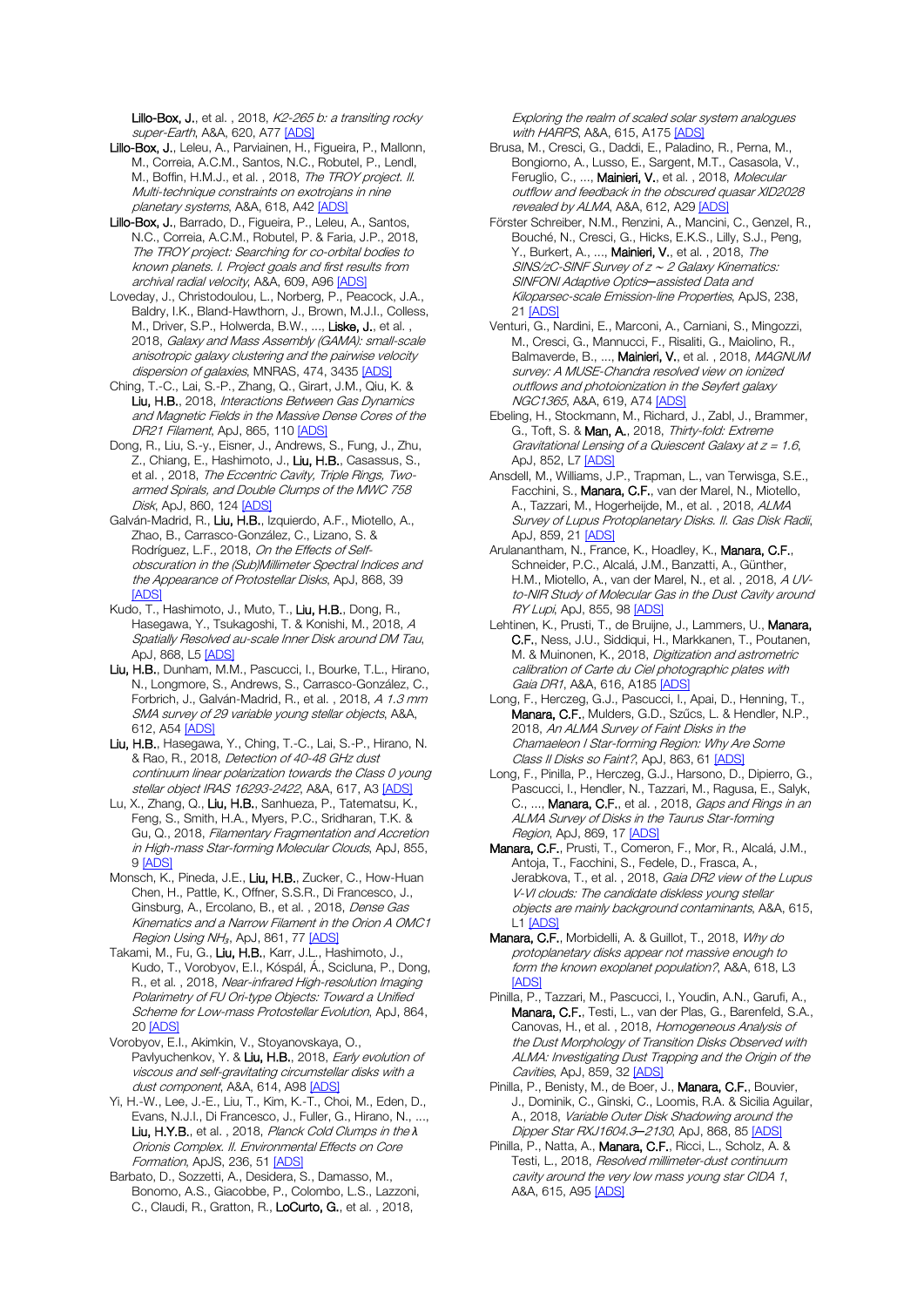Schneider, P.C., Manara, C.F., Facchini, S., Günther, H.M., Herczeg, G.J., Fedele, D. & Teixeira, P.S., 2018, Multiepoch monitoring of the AA Tauri-like star V 354 Mon. Indications for a low gas-to-dust ratio in the inner disk warp, A&A, 614, A10[8 \[ADS\]](https://ui.adsabs.harvard.edu/#abs/2018A%26A...614A.108S)

van der Marel, N., Williams, J.P., Ansdell, M., Manara, C.F., Miotello, A., Tazzari, M., Testi, L., Hogerheijde, M., Bruderer, S. & van Terwisga, S.E., 2018, New Insights into the Nature of Transition Disks from a Complete Disk Survey of the Lupus Star-forming Region, ApJ, 854, 177 [\[ADS\]](https://ui.adsabs.harvard.edu/#abs/2018ApJ...854..177V)

Voirin, J., Manara, C.F. & Prusti, T., 2018, A revised estimate of the distance to the clouds in the Chamaeleon complex using the Tycho-Gaia Astrometric Solution, A&A, 610, A6[4 \[ADS\]](https://ui.adsabs.harvard.edu/#abs/2018A%26A...610A..64V)

Ahnen, M.L., Ansoldi, S., Antonelli, L.A., Arcaro, C., Babić, A., Banerjee, B., Bangale, P., Barresde Almeida, U., Barrio, J.A., BecerraGonzález, J., ..., Manilla-Robles, A., et al. , 2018, Extreme HBL behavior of Markarian 501 during 2012, A&A, 620, A181 [\[ADS\]](https://ui.adsabs.harvard.edu/#abs/2018A%26A...620A.181A)

Braga, V.F., Stetson, P.B., Bono, G., Dall'Ora, M., Ferraro, I., Fiorentino, G., Iannicola, G., Marconi, M., Marengo, M., Monson, A.J., ..., Marchetti, E., et al., 2018, On the RR Lyrae Stars in Globulars. V. The Complete Nearinfrared (JHK s ) Census of *ω* Centauri RR Lyrae Variables, AJ, 155, 13[7 \[ADS\]](https://ui.adsabs.harvard.edu/#abs/2018AJ....155..137B)

Laverick, M., Lobel, A., Merle, T., Royer, P., Martayan, C., David, M., Hensberge, H. & Thienpont, E., 2018, The Belgian repository of fundamental atomic data and stellar spectra (BRASS). I. Cross-matching atomic databases of astrophysical interest, A&A, 612, A60 [\[ADS\]](https://ui.adsabs.harvard.edu/#abs/2018A%26A...612A..60L)

Semaan, T., Hubert, A.M., Zorec, J., Gutiérrez-Soto, J., Frémat, Y., Martayan, C., Fabregat, J. & Eggenberger, P., 2018, Study of a sample of faint Be stars in the exofield of CoRoT. II. Pulsation and outburst events: Time series analysis of photometric variations, A&A, 613, A70 [\[ADS\]](https://ui.adsabs.harvard.edu/#abs/2018A%26A...613A..70S)

Espada, D., Martin, S., Verley, S., Pettitt, A.R., Matsushita, S., Argudo-Fernández, M., Randriamanakoto, Z., Hsieh, P.-Y., Saito, T., Miura, R.E., et al., 2018, Molecular Gas and Star Formation Properties in Early Stage Mergers: SMA CO(2-1) Observations of the LIRGs NGC 3110 and NGC 232, ApJ, 866, 7[7 \[ADS\]](https://ui.adsabs.harvard.edu/#abs/2018ApJ...866...77E)

Martins, J.H.C., Figueira, P., Santos, N.C., Melo, C., Muñoz, A.G., Faria, J., Pepe, F. & Lovis, C., 2018, Recovering the colour-dependent albedo of exoplanets with highresolution spectroscopy: from ESPRESSO to the ELT, MNRAS, 478, 5240 [\[ADS\]](https://ui.adsabs.harvard.edu/#abs/2018MNRAS.478.5240M)

Aladro, R., König, S., Aalto, S., González-Alfonso, E., Falstad, N., Martín, S., Muller, S., García-Burillo, S., Henkel, C., van der Werf, P., et al., 2018, Molecular gas in the northern nucleus of Mrk 273: Physical and chemical properties of the disc and its outflow, A&A, 617, A20 [\[ADS\]](https://ui.adsabs.harvard.edu/#abs/2018A%26A...617A..20A)

Armijos-Abendaño, J., López, E., Martín-Pintado, J., Báez-Rubio, A., Aravena, M., Requena-Torres, M.A., Martín, S., Llerena, M., Aldás, F. & Logan, C., 2018, Study of diffuse H II regions potentially forming part of the gas streams around Sqr A\*, MNRAS, 476, 2446 [\[ADS\]](https://ui.adsabs.harvard.edu/#abs/2018MNRAS.476.2446A)

Barcos-Muñoz, L., Aalto, S., Thompson, T.A., Sakamoto, K., Martín, S., Leroy, A.K., Privon, G.C., Evans, A.S. & Kepley, A., 2018, Fast, Collimated Outflow in the Western Nucleus of Arp 220, ApJ, 853, L28 [\[ADS\]](https://ui.adsabs.harvard.edu/#abs/2018ApJ...853L..28B)

de Ugarte Postigo, A., Thöne, C.C., Bensch, K., van der Horst, A.J., Kann, D.A., Cano, Z., Izzo, L., Goldoni, P., Martín, S., Filgas, R., et al., 2018, The luminous host galaxy, faint supernova and rapid afterglow rebrightening of GRB 100418A, A&A, 620, A190 [\[ADS\]](https://ui.adsabs.harvard.edu/#abs/2018A%26A...620A.190D)

Harada, N., Sakamoto, K., Martín, S., Aalto, S., Aladro, R. & Sliwa, K., 2018, ALMA Astrochemical Observations of the Infrared-luminous Merger NGC 3256, ApJ, 855, 49 **[\[ADS\]](https://ui.adsabs.harvard.edu/#abs/2018ApJ...855...49H)** 

Henkel, C., Mühle, S., Bendo, G., Józsa, G.I.G., Gong, Y., Viti, S., Aalto, S., Combes, F., García-Burillo, S., Hunt, L.K., ..., Martín, S., et al., 2018, Molecular line emission in NGC 4945, imaged with ALMA, A&A, 615, A155 [\[ADS\]](https://ui.adsabs.harvard.edu/#abs/2018A%26A...615A.155H)

Riquelme, D., Amo-Baladrón, M.A., Martín-Pintado, J., Mauersberger, R., Martín, S., Burton, M., Cunningham, M., Jones, P.A., Menten, K.M. & Bronfman, L., 2018, Footpoints of the giant molecular loops in the Galactic center region, A&A, 613, A42 [\[ADS\]](https://ui.adsabs.harvard.edu/#abs/2018A%26A...613A..42R)

Rivilla, V.M., Jiménez-Serra, I., Zeng, S., Martín, S., Martín-Pintado, J., Armijos-Abendaño, J., Viti, S., Aladro, R., Riquelme, D., Requena-Torres, M., et al. , 2018, Phosphorus-bearing molecules in the Galactic Center, MNRAS, 475, L3[0 \[ADS\]](https://ui.adsabs.harvard.edu/#abs/2018MNRAS.475L..30R)

Zeng, S., Jiménez-Serra, I., Rivilla, V.M., Martín, S., Martín-Pintado, J., Requena-Torres, M.A., Armijos-Abendaño, J., Riquelme, D. & Aladro, R., 2018, Complex organic molecules in the Galactic Centre: the N-bearing family, MNRAS, 478, 296[2 \[ADS\]](https://ui.adsabs.harvard.edu/#abs/2018MNRAS.478.2962Z)

Walter, F., Riechers, D., Novak, M., Decarli, R., Ferkinhoff, C., Venemans, B., Bañados, E., Bertoldi, F., Carilli, C., Fan, X., ..., Mazzucchelli, C., et al., 2018, No Evidence for Enhanced [O III] 88 μm Emission in a z <sup>∼</sup> 6 Quasar Compared to Its Companion Starbursting Galaxy, ApJ, 869, L22 [\[ADS\]](https://ui.adsabs.harvard.edu/#abs/2018ApJ...869L..22W)

Krühler, T., Fraser, M., Leloudas, G., Schulze, S., Stone, N.C., van Velzen, S., Amorin, R., Hjorth, J., Jonker, P.G., Kann, D.A., ..., Mehner, A., et al. , 2018, The supermassive black hole coincident with the luminous transient ASASSN-15lh, A&A, 610, A1[4 \[ADS\]](https://ui.adsabs.harvard.edu/#abs/2018A%26A...610A..14K)

Schulze, S., Krühler, T., Leloudas, G., Gorosabel, J., Mehner, A., Buchner, J., Kim, S., Ibar, E., Amorín, R., Herrero-Illana, R., et al., 2018, Cosmic evolution and metal aversion in superluminous supernova host galaxies, MNRAS, 473, 125[8 \[ADS\]](https://ui.adsabs.harvard.edu/#abs/2018MNRAS.473.1258S)

Castro, N., Crowther, P.A., Evans, C.J., Mackey, J., Castro-Rodriguez, N., Vink, J.S., Melnick, J. & Selman, F., 2018, Mapping the core of the Tarantula Nebula with VLT-MUSE. I. Spectral and nebular content around R136, A&A, 614, A14[7 \[ADS\]](https://ui.adsabs.harvard.edu/#abs/2018A%26A...614A.147C)

Fernández Arenas, D., Terlevich, E., Terlevich, R., Melnick, J., Chávez, R., Bresolin, F., Telles, E., Plionis, M. & Basilakos, S., 2018, An independent determination of the local Hubble constant, MNRAS, 474, 1250 [\[ADS\]](https://ui.adsabs.harvard.edu/#abs/2018MNRAS.474.1250F)

Telles, E. & Melnick, J., 2018, Stellar populations of HII galaxies. A tale of three bursts, A&A, 615, A5[5 \[ADS\]](https://ui.adsabs.harvard.edu/#abs/2018A%26A...615A..55T)

Monnier, J.D., Kraus, S., Ireland, M.J., Baron, F., Bayo, A., Berger, J.-P., Creech-Eakman, M., Dong, R., Duchêne, G., Espaillat, C., ..., Merand, A., et al., 2018, The planet formation imager, ExA, 46, 51[7 \[ADS\]](https://ui.adsabs.harvard.edu/#abs/2018ExA....46..517M)

Franco, M., Elbaz, D., Béthermin, M., Magnelli, B., Schreiber, C., Ciesla, L., Dickinson, M., Nagar, N., Silverman, J., Daddi, E., ..., Messias, H., et al. , 2018, GOODS-ALMA: 1.1 mm galaxy survey. I. Source catalog and optically dark galaxies, A&A, 620, A15[2 \[ADS\]](https://ui.adsabs.harvard.edu/#abs/2018A%26A...620A.152F)

Ma, J., Brown, A., Cooray, A., Nayyeri, H., Messias, H., Timmons, N., Staguhn, J., Temi, P., Dowell, C.D., Wardlow, J., et al., 2018, SOFIA/HAWC+ Detection of a Gravitationally Lensed Starburst Galaxy at  $z = 1.03$ , ApJ, 864, 6[0 \[ADS\]](https://ui.adsabs.harvard.edu/#abs/2018ApJ...864...60M)

Matthews, L.D., Crew, G.B., Doeleman, S.S., Lacasse, R., Saez, A.F., Alef, W., Akiyama, K., Amestica, R., Anderson, J.M., Barkats, D.A., ..., Messias, H., et al., 2018, The ALMA Phasing System: A Beamforming Capability for Ultra-high-resolution Science at (Sub)Millimeter Wavelengths, PASP, 130, 015002 [\[ADS\]](https://ui.adsabs.harvard.edu/#abs/2018PASP..130a5002M)

Treister, E., Privon, G.C., Sartori, L.F., Nagar, N., Bauer, F.E., Schawinski, K., Messias, H., Ricci, C., U, V., Casey, C., et al. , 2018, Optical, Near-IR, and Sub-mm IFU Observations of the Nearby Dual Active Galactic Nuclei MRK 463, ApJ, 854, 8[3 \[ADS\]](https://ui.adsabs.harvard.edu/#abs/2018ApJ...854...83T)

Afanasiev, A.V., Chilingarian, I.V., Mieske, S., Voggel, K.T., Picotti, A., Hilker, M., Seth, A., Neumayer, N., Frank, M.,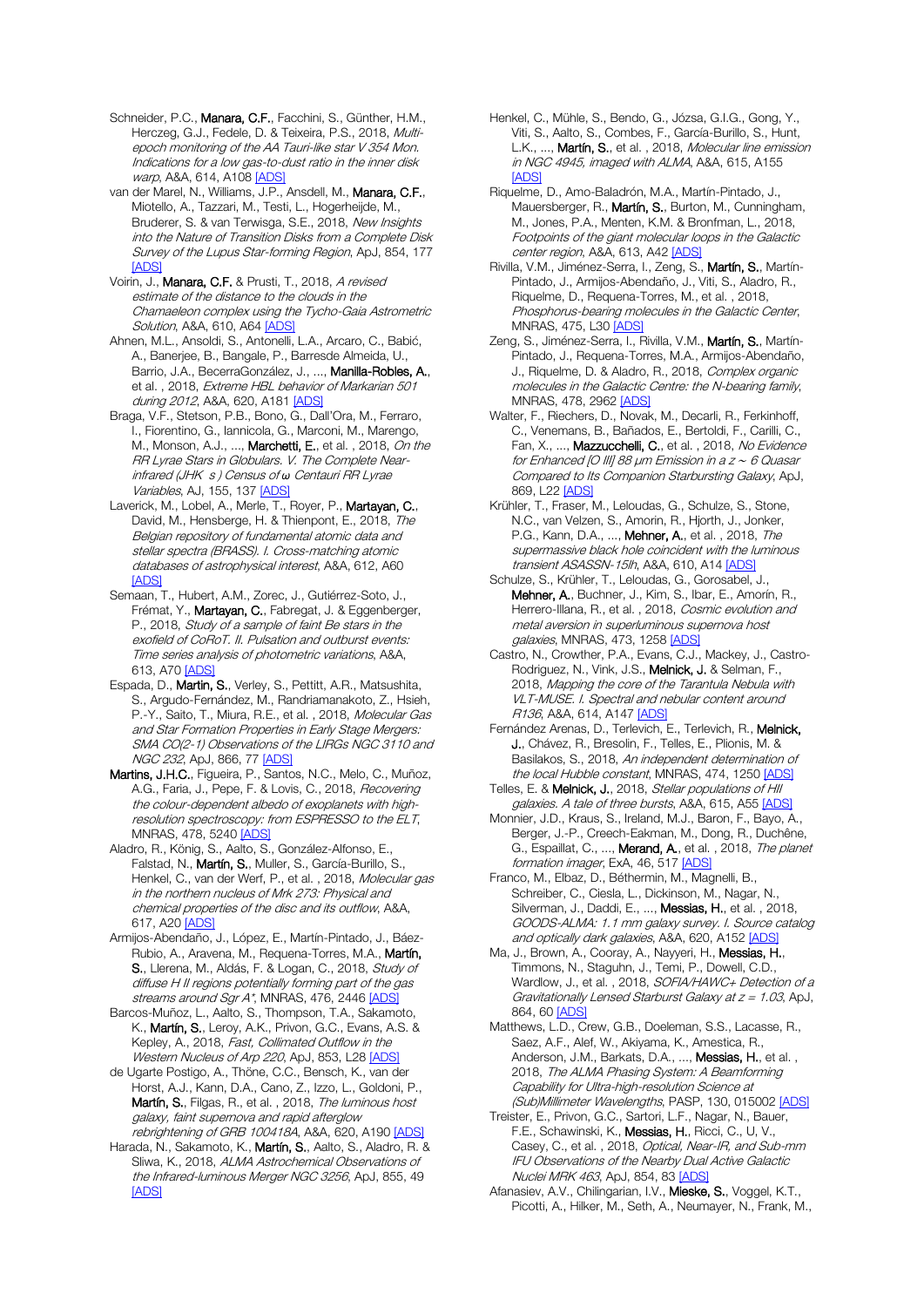Romanowsky, A.J., et al., 2018, A 3.5 million Solar masses black hole in the centre of the ultracompact dwarf galaxy fornax UCD3, MNRAS, 477, 485[6 \[ADS\]](https://ui.adsabs.harvard.edu/#abs/2018MNRAS.477.4856A)

Venhola, A., Peletier, R., Laurikainen, E., Salo, H., Iodice, E., Mieske, S., Hilker, M., Wittmann, C., Lisker, T., Paolillo, M., et al., 2018, The Fornax Deep Survey with the VST. IV. A size and magnitude limited catalog of dwarf galaxies in the area of the Fornax cluster, A&A, 620, A16[5 \[ADS\]](https://ui.adsabs.harvard.edu/#abs/2018A%26A...620A.165V)

Voggel, K.T., Seth, A.C., Neumayer, N., Mieske, S., Chilingarian, I., Ahn, C., Baumgardt, H., Hilker, M., Nguyen, D.D., Romanowsky, A.J., et al., 2018, Upper Limits on the Presence of Central Massive Black Holes in Two Ultra-compact Dwarf Galaxies in Centaurus A, ApJ, 858, 20 [\[ADS\]](https://ui.adsabs.harvard.edu/#abs/2018ApJ...858...20V)

Boccaletti, A., Sezestre, E., Lagrange, A.M., Thébault, P., Gratton, R., Langlois, M., Thalmann, C., Janson, M., Delorme, P., Augereau, J.C., ..., Milli, J., et al. , 2018, Observations of fast-moving features in the debris disk of AU Mic on a three-year timescale: Confirmation and new discoveries, A&A, 614, A52 [\[ADS\]](https://ui.adsabs.harvard.edu/#abs/2018A%26A...614A..52B)

Ginski, C., Benisty, M., van Holstein, R.G., Juhász, A., Schmidt, T.O.B., Chauvin, G., de Boer, J., Wilby, M., Manara, C.F., Delorme, P., ..., Milli, J., et al., 2018, First direct detection of a polarized companion outside a resolved circumbinary disk around CS Chamaeleonis, A&A, 616, A7[9 \[ADS\]](https://ui.adsabs.harvard.edu/#abs/2018A%26A...616A..79G)

Lagrange, A.M., Keppler, M., Meunier, N., Lannier, J., Beust, H., Milli, J., Bonnavita, M., Bonnefoy, M., Borgniet, S., Chauvin, G., et al. , 2018, Full exploration of the giant planet population around *β* Pictoris, A&A, 612, A10[8 \[ADS\]](https://ui.adsabs.harvard.edu/#abs/2018A%26A...612A.108L)

Marshall, J.P., Milli, J., Choquet, É., del Burgo, C., Kennedy, G.M., Matrà, L., Ertel, S. & Boccaletti, A., 2018, Comprehensive Analysis of HD 105, A Young Solar System Analog, ApJ, 869, 1[0 \[ADS\]](https://ui.adsabs.harvard.edu/#abs/2018ApJ...869...10M)

Olofsson, J., van Holstein, R.G., Boccaletti, A., Janson, M., Thébault, P., Gratton, R., Lazzoni, C., Kral, Q., Bayo, A., Canovas, H., ..., Milli, J., et al., 2018, Resolving faint structures in the debris disk around TWA 7. Tentative detections of an outer belt, a spiral arm, and a dusty cloud, A&A, 617, A109 [\[ADS\]](https://ui.adsabs.harvard.edu/#abs/2018A%26A...617A.109O)

Schmid, H.M., Bazzon, A., Roelfsema, R., Mouillet, D., Milli, J., Menard, F., Gisler, D., Hunziker, S., Pragt, J., Dominik, C., et al., 2018, SPHERE/ZIMPOL high resolution polarimetric imager. I. System overview, PSF parameters, coronagraphy, and polarimetry, A&A, 619, A[9 \[ADS\]](https://ui.adsabs.harvard.edu/#abs/2018A%26A...619A...9S)

Soulain, A., Millour, F., Lopez, B., Matter, A., Lagadec, E., Carbillet, M., La Camera, A., Lamberts, A., Langlois, M., Milli, J., et al., 2018, SPHERE view of Wolf-Rayet 104. Direct detection of the Pinwheel and the link with the nearby star, A&A, 618, A108 [\[ADS\]](https://ui.adsabs.harvard.edu/#abs/2018A%26A...618A.108S)

Zurlo, A., Gratton, R., Mesa, D., Desidera, S., Enia, A., Sahu, K., Almenara, J.M., Kervella, P., Avenhaus, H., Girard, J., ..., Milli, J., et al., 2018, The gravitational mass of Proxima Centauri measured with SPHERE from a microlensing event, MNRAS, 480, 23[6 \[ADS\]](https://ui.adsabs.harvard.edu/#abs/2018MNRAS.480..236Z)

Braga, V.F., Bhardwaj, A., Contreras Ramos, R., Minniti, D., Bono, G., de Grijs, R., Minniti, J.H. & Rejkuba, M., 2018, Structure and kinematics of Type II Cepheids in the Galactic bulge based on near-infrared VVV data, A&A, 619, A51 [\[ADS\]](https://ui.adsabs.harvard.edu/#abs/2018A%26A...619A..51B)

Carney, M.T., Fedele, D., Hogerheijde, M.R., Favre, C., Walsh, C., Bruderer, S., Miotello, A., Murillo, N.M., Klaassen, P.D. & Henning, T., 2018, Probing midplane  $CO$  abundance and gas temperature with  $DCO<sup>+</sup>$  in the protoplanetary disk around HD 169142, A&A, 614, A10[6 \[ADS\]](https://ui.adsabs.harvard.edu/#abs/2018A%26A...614A.106C)

Miotello, A., Facchini, S., van Dishoeck, E.F. & Bruderer, S., 2018, Probing the protoplanetary disk gas surface density distribution with 13CO emission, A&A, 619, A11[3 \[ADS\]](https://ui.adsabs.harvard.edu/#abs/2018A%26A...619A.113M)

Shitanishi, J.A., Pierpaoli, E., Sayers, J., Golwala, S.R., Ameglio, S., Mantz, A.B., Mroczkowski, T.K., Rasia, E. & Siegel, S., 2018, Thermodynamic profiles of galaxy clusters from a joint X-ray/SZ analysis, MNRAS, 481, 74[9 \[ADS\]](https://ui.adsabs.harvard.edu/#abs/2018MNRAS.481..749S)

Siegel, S.R., Sayers, J., Mahdavi, A., Donahue, M., Merten, J., Zitrin, A., Meneghetti, M., Umetsu, K., Czakon, N.G., Golwala, S.R., ..., Mroczkowski, T.K., et al. , 2018, Constraints on the Mass, Concentration, and Nonthermal Pressure Support of Six CLASH Clusters from a Joint Analysis of X-Ray, SZ, and Lensing Data, ApJ, 861, 7[1 \[ADS\]](https://ui.adsabs.harvard.edu/#abs/2018ApJ...861...71S)

Girard, M., Dessauges-Zavadsky, M., Schaerer, D., Richard, J., Nakajima, K. & Cava, A., 2018, Physics of a clumpy lensed galaxy at  $z = 1.6$ , A&A, 619, A15 [\[ADS\]](https://ui.adsabs.harvard.edu/#abs/2018A%26A...619A..15G)

Konno, A., Ouchi, M., Shibuya, T., Ono, Y., Shimasaku, K., Taniguchi, Y., Nagao, T., Kobayashi, M.A.R., Kajisawa, M., Kashikawa, N., ..., Nakajima, K., et al. , 2018, SILVERRUSH. IV. Ly*α* luminosity functions at z = 5.7 and 6.6 studied with *̃*1300 Ly*α* emitters on the 14-21 deg<sup>2</sup> sky, PASJ, 70, S16 [\[ADS\]](https://ui.adsabs.harvard.edu/#abs/2018PASJ...70S..16K)

Kusakabe, H., Shimasaku, K., Ouchi, M., Nakajima, K., Goto, R., Hashimoto, T., Konno, A., Harikane, Y., Silverman, J.D. & Capak, P.L., 2018, The stellar mass, star formation rate and dark matter halo properties of LAEs at  $\tilde{z}$  2, PASJ, 70, [4 \[ADS\]](https://ui.adsabs.harvard.edu/#abs/2018PASJ...70....4K)

Nakajima, K., Schaerer, D., Le Fèvre, O., Amorín, R., Talia, M., Lemaux, B.C., Tasca, L.A.M., Vanzella, E., Zamorani, G., Bardelli, S., et al., 2018, The VIMOS Ultra Deep Survey: Nature, ISM properties, and ionizing spectra of CIII]*λ*1909 emitters at z = 2-4, A&A, 612, A94 [\[ADS\]](https://ui.adsabs.harvard.edu/#abs/2018A%26A...612A..94N)

Nakajima, K., Fletcher, T., Ellis, R.S., Robertson, B.E. & Iwata, I., 2018, The mean ultraviolet spectrum of a representative sample of faint  $\tilde{z}$  3 Lyman alpha emitters, MNRAS, 477, 209[8 \[ADS\]](https://ui.adsabs.harvard.edu/#abs/2018MNRAS.477.2098N)

Ono, Y., Ouchi, M., Harikane, Y., Toshikawa, J., Rauch, M., Yuma, S., Sawicki, M., Shibuya, T., Shimasaku, K., Oguri, M., ..., Nakajima, K., et al., 2018, Great Optically Luminous Dropout Research Using Subaru HSC (GOLDRUSH). I. UV luminosity functions at z *̃*4-7 derived with the half-million dropouts on the 100 deg<sup>2</sup> sky, PASJ, 70, S10 [\[ADS\]](https://ui.adsabs.harvard.edu/#abs/2018PASJ...70S..10O)

Ouchi, M., Harikane, Y., Shibuya, T., Shimasaku, K., Taniguchi, Y., Konno, A., Kobayashi, M., Kajisawa, M., Nagao, T., Ono, Y., ..., Nakajima, K., et al. , 2018, Systematic Identification of LAEs for Visible Exploration and Reionization Research Using Subaru HSC (SILVERRUSH). I. Program strategy and clustering properties of *̃*2000 Ly*α* emitters at z = 6-7 over the 0.3- 0.5 Gpc<sup>2</sup> survey area, PASJ, 70, S1[3 \[ADS\]](https://ui.adsabs.harvard.edu/#abs/2018PASJ...70S..13O)

Shibuya, T., Ouchi, M., Konno, A., Higuchi, R., Harikane, Y., Ono, Y., Shimasaku, K., Taniguchi, Y., Kobayashi, M.A.R., Kajisawa, M., ..., Nakajima, K., et al. , 2018, SILVERRUSH. II. First catalogs and properties of *̃*2000 Ly*α* emitters and blobs at z *̃*6-7 identified over the 14- 21 deg<sup>2</sup> sky<sup>\*</sup>, PASJ, 70, S14 [\[ADS\]](https://ui.adsabs.harvard.edu/#abs/2018PASJ...70S..14S)

Shibuya, T., Ouchi, M., Harikane, Y., Rauch, M., Ono, Y., Mukae, S., Higuchi, R., Kojima, T., Yuma, S., Lee, C.- H., ..., Nakajima, K., et al., 2018, SILVERRUSH. III. Deep optical and near-infrared spectroscopy for Ly*α* and UV-nebular lines of bright Ly*α* emitters at z = 6-7, PASJ, 70, S15 [\[ADS\]](https://ui.adsabs.harvard.edu/#abs/2018PASJ...70S..15S)

Nicholson, B.A., Hussain, G.A.J., Donati, J.F., Folsom, C.P., Mengel, M., Carter, B.D. & Wright, D., 2018, The surface magnetic activity of the weak-line T Tauri stars TWA 9A and V1095 Sco, MNRAS, 480, 175[4 \[ADS\]](https://ui.adsabs.harvard.edu/#abs/2018MNRAS.480.1754N)

Murase, K., Oikonomou, F. & Petropoulou, M., 2018, Blazar Flares as an Origin of High-energy Cosmic Neutrinos?, ApJ, 865, 12[4 \[ADS\]](https://ui.adsabs.harvard.edu/#abs/2018ApJ...865..124M)

Murase, K., Toomey, M.W., Fang, K., Oikonomou, F., Kimura, S.S., Hotokezaka, K., Kashiyama, K., Ioka, K. & Mészáros, P., 2018, Double Neutron Star Mergers and Short Gamma-ray Bursts: Long-lasting High-energy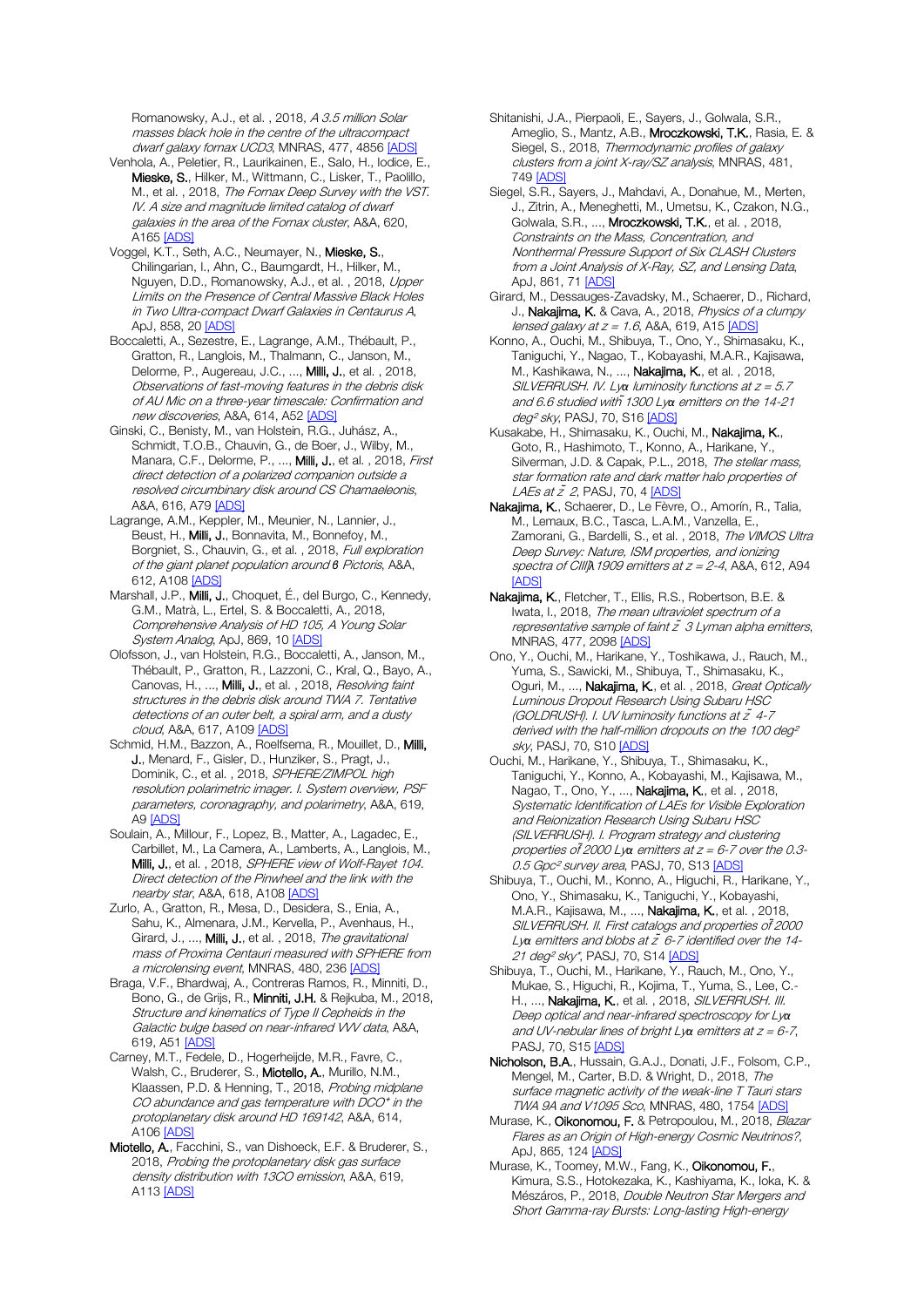Signatures and Remnant Dichotomy, ApJ, 854, 60 [\[ADS\]](https://ui.adsabs.harvard.edu/#abs/2018ApJ...854...60M)

- Moulane, Y., Jehin, E., Opitom, C., Pozuelos, F.J., Manfroid, J., Benkhaldoun, Z., Daassou, A. & Gillon, M., 2018, Monitoring of the activity and composition of comets 41P/Tuttle-Giacobini-Kresak and 45P/Honda-Mrkos-Pajdusakova, A&A, 619, A15[6 \[ADS\]](https://ui.adsabs.harvard.edu/#abs/2018A%26A...619A.156M)
- Pozuelos, F.J., Jehin, E., Moulane, Y., Opitom, C., Manfroid, J., Benkhaldoun, Z. & Gillon, M., 2018, Dust modelling and a dynamical study of comet 41P/Tuttle-Giacobini-Kresak during its 2017 perihelion passage, A&A, 615, A15[4 \[ADS\]](https://ui.adsabs.harvard.edu/#abs/2018A%26A...615A.154P)
- Enia, A., Negrello, M., Gurwell, M., Dye, S., Rodighiero, G., Massardi, M., De Zotti, G., Franceschini, A., Cooray, A., van der Werf, P., ...& Oteo, I., 2018, The Herschel-ATLAS: magnifications and physical sizes of 500-μmselected strongly lensed galaxies, MNRAS, 475, 3467 [\[ADS\]](https://ui.adsabs.harvard.edu/#abs/2018MNRAS.475.3467E)
- Oteo, I., Ivison, R.J., Dunne, L., Manilla-Robles, A., Maddox, S., Lewis, A.J.R., de Zotti, G., Bremer, M., Clements, D.L., Cooray, A., et al., 2018, An Extreme Protocluster of Luminous Dusty Starbursts in the Early Universe, ApJ, 856, 72 [\[ADS\]](https://ui.adsabs.harvard.edu/#abs/2018ApJ...856...72O)
- Vaduvescu, O., Hudin, L., Mocnik, T., Char, F., Sonka, A., Tudor, V., Ordonez-Etxeberria, I., Díaz Alfaro, M., Ashley, R., Errmann, R., ..., Oteo, I., et al., 2018, 280 one-opposition near-Earth asteroids recovered by the EURONEAR with the Isaac Newton Telescope, A&A, 609, A10[5 \[ADS\]](https://ui.adsabs.harvard.edu/#abs/2018A%26A...609A.105V)
- Padovani, P., Turcati, A. & Resconi, E., 2018, AGN outflows as neutrino sources: an observational test, MNRAS, 477, 3469 [\[ADS\]](https://ui.adsabs.harvard.edu/#abs/2018MNRAS.477.3469P)
- Padovani, P., Giommi, P., Resconi, E., Glauch, T., Arsioli, B., Sahakyan, N. & Huber, M., 2018, Dissecting the region around IceCube-170922A: the blazar TXS 0506+056 as the first cosmic neutrino source, MNRAS, 480, 19[2 \[ADS\]](https://ui.adsabs.harvard.edu/#abs/2018MNRAS.480..192P)
- Paladini, C., Baron, F., Jorissen, A., Le Bouquin, J.B., Freytag, B., van Eck, S., Wittkowski, M., Hron, J., Chiavassa, A., Berger, J.P., et al. , 2018, Large granulation cells on the surface of the giant star  $\pi$ <sup>1</sup> Gruis, Nature, 553, 310 [\[ADS\]](https://ui.adsabs.harvard.edu/#abs/2018Natur.553..310P)
- Pantoja, B.M., Jenkins, J.S., Girard, J.H., Vigan, A., Salter, G.S. & Jones, M.I., 2018, SAFARI - I. A SPHERE discovery of a super metal-rich M-dwarf companion to the star HD 86006, MNRAS, 479, 495[8 \[ADS\]](https://ui.adsabs.harvard.edu/#abs/2018MNRAS.479.4958P)
- Conway, J.E., Elitzur, M. & Parra, R., 2018, Continuum and Spectral Line Radiation from a Random Clumpy Medium, ApJ, 865, 7[0 \[ADS\]](https://ui.adsabs.harvard.edu/#abs/2018ApJ...865...70C)
- Smiljanic, R., Franciosini, E., Bragaglia, A., Tautvaišienė, G., Fu, X., Pancino, E., Adibekyan, V., Sousa, S.G., Randich, S., Montalbán, J., Pasquini, L., et al., 2018, The Gaia-ESO Survey: properties of newly discovered Li-rich giants, A&A, 617, A[4 \[ADS\]](https://ui.adsabs.harvard.edu/#abs/2018A%26A...617A...4S)
- Patat, F., 2018, Peer Review Under Review a Statistical Study on Proposal Ranking at ESO. Part I: the Pre-meeting Phase, PASP, 130, 084501 [\[ADS\]](https://ui.adsabs.harvard.edu/#abs/2018PASP..130h4501P)
- Lazzoni, C., Desidera, S., Marzari, F., Boccaletti, A., Langlois, M., Mesa, D., Gratton, R., Kral, Q., Pawellek, N., Olofsson, J., et al. , 2018, Dynamical models to explain observations with SPHERE in planetary systems with double debris belts, A&A, 611, A4[3 \[ADS\]](https://ui.adsabs.harvard.edu/#abs/2018A%26A...611A..43L)
- Leto, P., Trigilio, C., Oskinova, L.M., Ignace, R., Buemi, C.S., Umana, G., Ingallinera, A., Leone, F., Phillips, N.M., Agliozzo, C., et al., 2018, A combined multiwavelength VLA/ALMA/Chandra study unveils the complex magnetosphere of the B-type star HR5907, MNRAS, 476, 56[2 \[ADS\]](https://ui.adsabs.harvard.edu/#abs/2018MNRAS.476..562L)
- Broekhoven-Fiene, H., Matthews, B.C., Harvey, P., Kirk, H., Chen, M., Currie, M.J., Pattle, K., Lane, J., Buckle, J., Di Francesco, J., ..., Pineda, J.E., et al., 2018, The JCMT Gould Belt Survey: A First Look at the Auriga*─*California Molecular Cloud with SCUBA-2, ApJ, 852, 73 [\[ADS\]](https://ui.adsabs.harvard.edu/#abs/2018ApJ...852...73B)
- Plunkett, A.L., Fernández-López, M., Arce, H.G., Busquet, G., Mardones, D. & Dunham, M.M., 2018, Distribution of Serpens South protostars revealed with ALMA, A&A, 615, A[9 \[ADS\]](https://ui.adsabs.harvard.edu/#abs/2018A%26A...615A...9P)
- Vorobyov, E.I., Elbakyan, V.G., Plunkett, A.L., Dunham, M.M., Audard, M., Guedel, M. & Dionatos, O., 2018, Knotty protostellar jets as a signature of episodic protostellar accretion?, A&A, 613, A1[8 \[ADS\]](https://ui.adsabs.harvard.edu/#abs/2018A%26A...613A..18V)
- Adami, C., Giles, P., Koulouridis, E., Pacaud, F., Caretta, C.A., Pierre, M., Eckert, D., Ramos-Ceja, M.E., Gastaldello, F., Fotopoulou, S., ..., Pompei, E., et al. , 2018, The XXL Survey. XX. The 365 cluster catalogue, A&A, 620, A[5 \[ADS\]](https://ui.adsabs.harvard.edu/#abs/2018A%26A...620A...5A)
- Chiappetti, L., Fotopoulou, S., Lidman, C., Faccioli, L., Pacaud, F., Elyiv, A., Paltani, S., Pierre, M., Plionis, M., Adami, C., ..., Pompei, E., et al., 2018, The XXL Survey: XXVII. The 3XLSS point source catalogue, A&A, 620, A12 [\[ADS\]](https://ui.adsabs.harvard.edu/#abs/2018A%26A...620A..12C)
- Marulli, F., Veropalumbo, A., Sereno, M., Moscardini, L., Pacaud, F., Pierre, M., Plionis, M., Cappi, A., Adami, C., Alis, S., ..., Pompei, E., et al., 2018, The XXL Survey. XVI. The clustering of X-ray selected galaxy clusters at z 0.3, A&A, 620, A[1 \[ADS\]](https://ui.adsabs.harvard.edu/#abs/2018A%26A...620A...1M)
- Melnyk, O., Elyiv, A., Smolčić, V., Plionis, M., Koulouridis, E., Fotopoulou, S., Chiappetti, L., Adami, C., Baran, N., Butler, A., ..., Pompei, E., et al., 2018, The XXL Survey. XXI. The environment and clustering of X-ray AGN in the XXL-South field, A&A, 620, A6 [\[ADS\]](https://ui.adsabs.harvard.edu/#abs/2018A%26A...620A...6M)
- Pacaud, F., Pierre, M., Melin, J.B., Adami, C., Evrard, A.E., Galli, S., Gastaldello, F., Maughan, B.J., Sereno, M., Alis, S., ..., **Pompei, E.**, et al., 2018, *The XXL Survey.* XXV. Cosmological analysis of the C1 cluster number counts, A&A, 620, A10 [\[ADS\]](https://ui.adsabs.harvard.edu/#abs/2018A%26A...620A..10P)
- Beeston, R.A., Wright, A.H., Maddox, S., Gomez, H.L. Dunne, L., Driver, S.P., Robotham, A., Clark, C.J.R., Vinsen, K., Takeuchi, T.T., Popping, G., et al. , 2018, GAMA/H-ATLAS: the local dust mass function and cosmic density as a function of galaxy type - <sup>a</sup> benchmark for models of galaxy evolution, MNRAS, 479, 107[7 \[ADS\]](https://ui.adsabs.harvard.edu/#abs/2018MNRAS.479.1077B)
- Dries, M., Trager, S.C., Koopmans, L.V.E., Popping, G. & Somerville, R.S., 2018, Hierarchical Bayesian inference of the initial mass function in composite stellar populations, MNRAS, 474, 350[0 \[ADS\]](https://ui.adsabs.harvard.edu/#abs/2018MNRAS.474.3500D)
- Proxauf, B., da Silva, R., Kovtyukh, V.V., Bono, G., Inno, L., Lemasle, B., Pritchard, J., Przybilla, N., Storm, J., Urbaneja, M.A., et al. , 2018, A new and homogeneous metallicity scale for Galactic classical Cepheids. I. Physical parameters, A&A, 616, A82 [\[ADS\]](https://ui.adsabs.harvard.edu/#abs/2018A%26A...616A..82P)
- Ruiz-Lapuente, P., Damiani, F., Bedin, L., González Hernández, J.I., Galbany, L., Pritchard, J., Canal, R. & Méndez, J., 2018, No Surviving Companion in Kepler's Supernova, ApJ, 862, 124 [\[ADS\]](https://ui.adsabs.harvard.edu/#abs/2018ApJ...862..124R)
- Gómez-Guijarro, C., Toft, S., Karim, A., Magnelli, B., Magdis, G.E., Jiménez-Andrade, E.F., Capak, P.L. Fraternali, F., Fujimoto, S., Riechers, D.A., ..., Puglisi, A., et al., 2018, Starburst to Quiescent from HST/ALMA: Stars and Dust Unveil Minor Mergers in Submillimeter Galaxies at z ~ 4.5, ApJ, 856, 12[1 \[ADS\]](https://ui.adsabs.harvard.edu/#abs/2018ApJ...856..121G)
- Eliche-Moral, M.C., Rodríguez-Pérez, C., Borlaff, A., Querejeta, M. & Tapia, T., 2018, Formation of SO galaxies through mergers. Morphological properties: tidal relics, lenses, ovals, and other inner components, A&A, 617, A11[3 \[ADS\]](https://ui.adsabs.harvard.edu/#abs/2018A%26A...617A.113E)
- Gallagher, M.J., Leroy, A.K., Bigiel, F., Cormier, D., Jiménez-Donaire, M.J., Hughes, A., Pety, J., Schinnerer, E., Sun, J., Usero, A., ..., Querejeta, M., et al. , 2018, Do Spectroscopic Dense Gas Fractions Track Molecular Cloud Surface Densities?, ApJ, 868, L3[8 \[ADS\]](https://ui.adsabs.harvard.edu/#abs/2018ApJ...868L..38G)
- Kreckel, K., Faesi, C., Kruijssen, J.M.D., Schruba, A., Groves, B., Leroy, A.K., Bigiel, F., Blanc, G.A., Chevance, M., Herrera, C., ..., Querejeta, M., et al., 2018, A 50 pc Scale View of Star Formation Efficiency across NGC 628, ApJ, 863, L21 [\[ADS\]](https://ui.adsabs.harvard.edu/#abs/2018ApJ...863L..21K)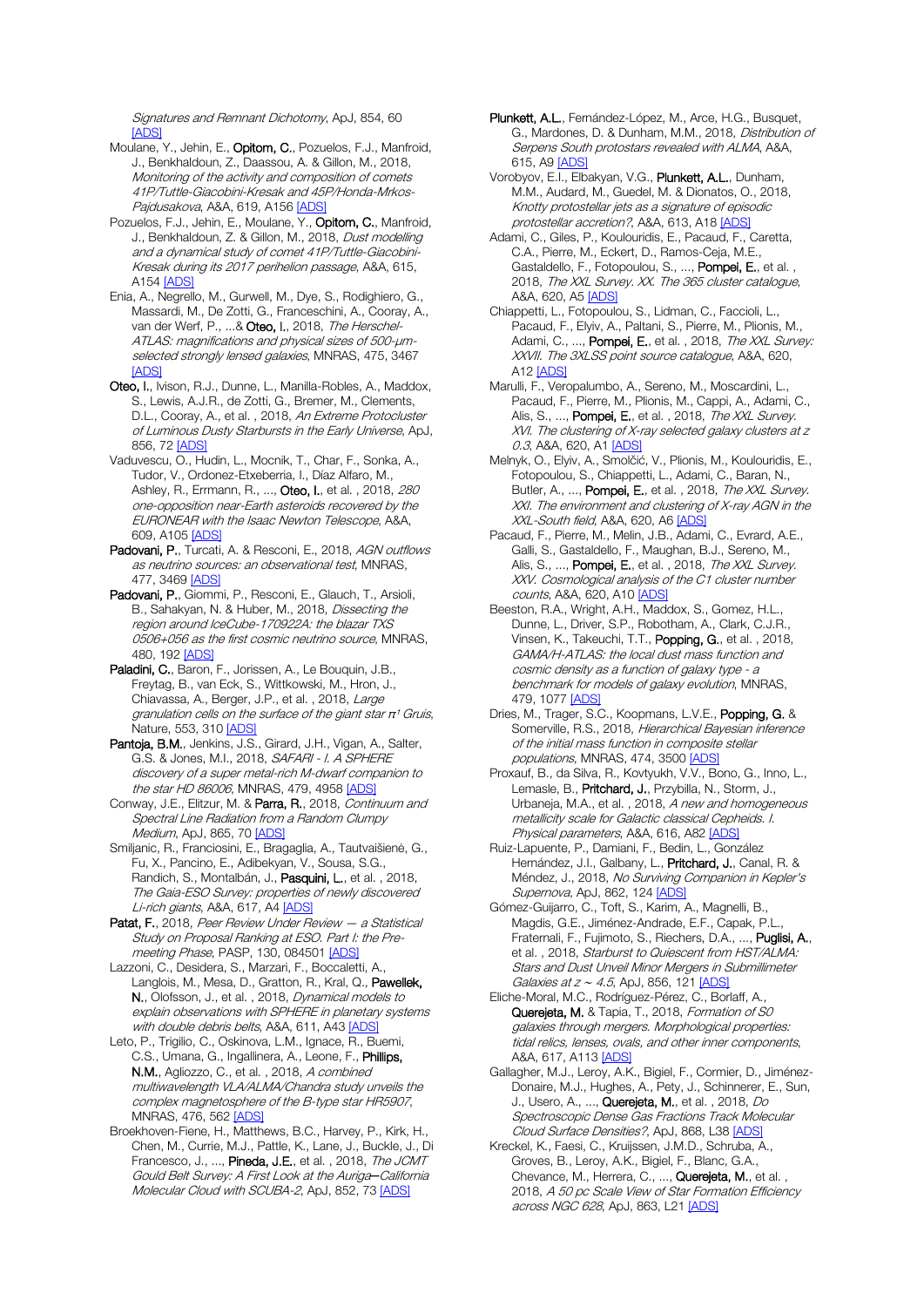- Meidt, S.E., Leroy, A.K., Rosolowsky, E., Kruijssen, J.M.D., Schinnerer, E., Schruba, A., Pety, J., Blanc, G., Bigiel, F., Chevance, M., ..., Querejeta, M., et al. , 2018, A Model for the Onset of Self-gravitation and Star Formation in Molecular Gas Governed by Galactic Forces. I. Cloud-scale Gas Motions, ApJ, 854, 100 [\[ADS\]](https://ui.adsabs.harvard.edu/#abs/2018ApJ...854..100M)
- Sun, J., Leroy, A.K., Schruba, A., Rosolowsky, E., Hughes, A., Kruijssen, J.M.D., Meidt, S., Schinnerer, E., Blanc, G.A., Bigiel, F., ..., Querejeta, M., et al., 2018, Cloudscale Molecular Gas Properties in 15 Nearby Galaxies, ApJ, 860, 17[2 \[ADS\]](https://ui.adsabs.harvard.edu/#abs/2018ApJ...860..172S)
- Tomičić, N., Hughes, A., Kreckel, K., Renaud, F., Pety, J., Schinnerer, E., Saito, T., Querejeta, M., Faesi, C.M. & Garcia-Burillo, S., 2018, Two Orders of Magnitude Variation in the Star Formation Efficiency across the Premerger Galaxy NGC 2276, ApJ, 869, L38 [\[ADS\]](https://ui.adsabs.harvard.edu/#abs/2018ApJ...869L..38T)
- Danehkar, A., Nowak, M.A., Lee, J.C., Kriss, G.A., Young, A.J., Hardcastle, M.J., Chakravorty, S., Fang, T., Neilsen, J. & Rahoui, F., 2018, The Ultra-fast Outflow of the Quasar PG 1211+143 as Viewed by Time-averaged Chandra Grating Spectroscopy, ApJ, 853, 16[5 \[ADS\]](https://ui.adsabs.harvard.edu/#abs/2018ApJ...853..165D)
- Ponti, G., Bianchi, S., Muñoz-Darias, T., Mori, K., De, K., Rau, A., De Marco, B., Hailey, C., Tomsick, J., Madsen, K.K., ..., **Rahoui, F.**, et al., 2018, *NuSTAR + XMM-*Newton monitoring of the neutron star transient AX J1745.6-2901, MNRAS, 473, 230[4 \[ADS\]](https://ui.adsabs.harvard.edu/#abs/2018MNRAS.473.2304P)
- Varricatt, W.P., Wouterloot, J.G.A., Ramsay, S.K. & Davis, C.J., 2018, Discovery of two embedded massive YSOs and an outflow in IRAS 18144-1723, MNRAS, 480, 4231 [\[ADS\]](https://ui.adsabs.harvard.edu/#abs/2018MNRAS.480.4231V)
- Zeidler, P., Sabbi, E., Nota, A., Pasquali, A., Grebel, E.K., McLeod, A.F., Kamann, S., Tosi, M., Cignoni, M. & Ramsay, S., 2018, The Young Massive Star Cluster Westerlund 2 Observed with MUSE. I. First Results on the Cluster Internal Motion from Stellar Radial Velocities, AJ, 156, 211 [\[ADS\]](https://ui.adsabs.harvard.edu/#abs/2018AJ....156..211Z)
- Latour, M., Randall, S.K., Calamida, A., Geier, S. & Moehler, S., 2018, SHOTGLAS. I. The ultimate spectroscopic census of extreme horizontal branch stars in *ω* Centauri, A&A, 618, A1[5 \[ADS\]](https://ui.adsabs.harvard.edu/#abs/2018A%26A...618A..15L)
- Cantiello, M., Grado, A., Rejkuba, M., Arnaboldi, M., Capaccioli, M., Greggio, L., Iodice, E. & Limatola, L., 2018, A VST and VISTA study of globular clusters in NGC 253, A&A, 611, A2[1 \[ADS\]](https://ui.adsabs.harvard.edu/#abs/2018A%26A...611A..21C)
- Minniti, D., Saito, R.K., Gonzalez, O.A., Alonso-García, J., Rejkuba, M., Barbá, R., Irwin, M., Kammers, R., Lucas, P.W. & Majaess, D., 2018, A new near-IR window of low extinction in the Galactic plane, A&A, 616, A2[6 \[ADS\]](https://ui.adsabs.harvard.edu/#abs/2018A%26A...616A..26M)
- Mitzkus, M., Walcher, C.J., Roth, M.M., Coelho, P.R.T., Cioni, M.-R.L., Raimondo, G. & Rejkuba, M., 2018, Surface brightness fluctuation spectrum: a new probe of evolved stars in unresolved stellar populations, MNRAS, 480, 62[9 \[ADS\]](https://ui.adsabs.harvard.edu/#abs/2018MNRAS.480..629M)
- Müller, O., Rejkuba, M. & Jerjen, H., 2018, Distances from the tip of the red giant branch to the dwarf galaxies dw1335-29 and dw1340-30 in the Centaurus group, A&A, 615, A9[6 \[ADS\]](https://ui.adsabs.harvard.edu/#abs/2018A%26A...615A..96M)
- Taibi, S., Battaglia, G., Kacharov, N., Rejkuba, M., Irwin, M., Leaman, R., Zoccali, M., Tolstoy, E. & Jablonka, P., 2018, Stellar chemo-kinematics of the Cetus dwarf spheroidal galaxy, A&A, 618, A122 [\[ADS\]](https://ui.adsabs.harvard.edu/#abs/2018A%26A...618A.122T)
- Chojnowski, S.D., Labadie-Bartz, J., Rivinius, T., Gies, D., Panoglou, D., Borges Fernandes, M., Wisniewski, J.P., Whelan, D.G., Mennickent, R.E., McMillan, R., et al. , 2018, The Remarkable Be+sdOB Binary HD 55606. I. Orbital and Stellar Parameters, ApJ, 865, 7[6 \[ADS\]](https://ui.adsabs.harvard.edu/#abs/2018ApJ...865...76C)
- Mennickent, R.E., Rivinius, T., Cidale, L., Soszyński, I. & Fernández-Trincado, J.G., 2018, A Peculiar Interacting Be Star Binary in the Small Magellanic Cloud, PASP, 130, 09420[4 \[ADS\]](https://ui.adsabs.harvard.edu/#abs/2018PASP..130i4204M)
- Rímulo, L.R., Carciofi, A.C., Vieira, R.G., Rivinius, T., Faes, D.M., Figueiredo, A.L., Bjorkman, J.E., Georgy, C., Ghoreyshi, M.R. & Soszyński, I., 2018, The life cycles of

Be viscous decretion discs: fundamental disc parameters of 54 SMC Be stars, MNRAS, 476, 3555 **[\[ADS\]](https://ui.adsabs.harvard.edu/#abs/2018MNRAS.476.3555R)** 

- Shultz, M., Rivinius, T., Wade, G.A., Alecian, E. & Petit, V., 2018, HD 156324: a tidally locked magnetic triple spectroscopic binary with a disrupted magnetosphere, MNRAS, 475, 83[9 \[ADS\]](https://ui.adsabs.harvard.edu/#abs/2018MNRAS.475..839S)
- Shultz, M., Kochukhov, O., Wade, G.A. & Rivinius, T., 2018, The pulsationally modulated radial crossover signature of the slowly rotating magnetic B-type star *ξ*¹ CMa, MNRAS, 478, L39 [\[ADS\]](https://ui.adsabs.harvard.edu/#abs/2018MNRAS.478L..39S)
- Persson, C.M., Fridlund, M., Barragán, O., Dai, F., Gandolfi, D., Hatzes, A.P., Hirano, T., Grziwa, S., Korth, J., Prieto-Arranz, J., ..., Rodler, F., et al., 2018, Super-Earth of 8 M⊕ in a 2.2-day orbit around the K5V star K2-216, A&A, 618, A3[3 \[ADS\]](https://ui.adsabs.harvard.edu/#abs/2018A%26A...618A..33P)
- Reiners, A., Ribas, I., Zechmeister, M., Caballero, J.A., Trifonov, T., Dreizler, S., Morales, J.C., Tal-Or, L., Lafarga, M., Quirrenbach, A., ..., Rodler, F., et al., 2018, The CARMENES search for exoplanets around M dwarfs. HD147379 b: A nearby Neptune in the temperate zone of an early-M dwarf, A&A, 609, L5 [\[ADS\]](https://ui.adsabs.harvard.edu/#abs/2018A%26A...609L...5R)
- Reiners, A., Zechmeister, M., Caballero, J.A., Ribas, I., Morales, J.C., Jeffers, S.V., Schöfer, P., Tal-Or, L., Quirrenbach, A., Amado, P.J., ..., Rodler, F., et al., 2018, The CARMENES search for exoplanets around M dwarfs. High-resolution optical and near-infrared spectroscopy of 324 survey stars, A&A, 612, A49 [\[ADS\]](https://ui.adsabs.harvard.edu/#abs/2018A%26A...612A..49R)
- Trifonov, T., Kürster, M., Zechmeister, M., Tal-Or, L., Caballero, J.A., Quirrenbach, A., Amado, P.J., Ribas, I., Reiners, A., Reffert, S., ..., Rodler, F., et al., 2018, The CARMENES search for exoplanets around M dwarfs . First visual-channel radial-velocity measurements and orbital parameter updates of seven M-dwarf planetary systems, A&A, 609, A11[7 \[ADS\]](https://ui.adsabs.harvard.edu/#abs/2018A%26A...609A.117T)
- Van Eylen, V., Dai, F., Mathur, S., Gandolfi, D., Albrecht, S., Fridlund, M., García, R.A., Guenther, E., Hjorth, M., Justesen, A.B., ..., Rodler, F., et al., 2018, HD 89345: a bright oscillating star hosting a transiting warm Saturn-sized planet observed by K2, MNRAS, 478, 4866 [\[ADS\]](https://ui.adsabs.harvard.edu/#abs/2018MNRAS.478.4866V)
- Gravity Collaboration, Sanchez-Bermudez, J., Weigelt, G., Bestenlehner, J.M., Kervella, P., Brandner, W., Henning, T., Müller, A., Perrin, G., Pott, J.U., et al. , 2018, GRAVITY chromatic imaging of *η* Car's core. Milliarcsecond resolution imaging of the wind-wind collision zone (Br*γ*, He I), A&A, 618, A12[5 \[ADS\]](https://ui.adsabs.harvard.edu/#abs/2018A%26A...618A.125G)
- Koutoulaki, M., Garcia Lopez, R., Natta, A., Caratti o Garatti, A., Coffey, D., Sanchez-Bermudez, J. & Ray, T.P., 2018, The circumstellar environment of HD 50138 revealed by VLTI/AMBER at high angular resolution, A&A, 614, A9[0 \[ADS\]](https://ui.adsabs.harvard.edu/#abs/2018A%26A...614A..90K)
- Sanchez-Bermudez, J., Millour, F., Baron, F., van Boekel, R., Bourgès, L., Duvert, G., Garcia, P.J.V., Gomes, N., Hofmann, K.-H., Henning, T., et al. , 2018, Why chromatic imaging matters, ExA, 46, 457 [\[ADS\]](https://ui.adsabs.harvard.edu/#abs/2018ExA....46..457S)
- Casasola, V., Magrini, L., Combes, F., Sani, E., Fritz, J., Rodighiero, G., Poggianti, B., Bianchi, S. & Liuzzo, E., 2018, Spectroscopic characterization of the protocluster of galaxies around 7C 1756+6520 at z 1.4, A&A, 618, A12[8 \[ADS\]](https://ui.adsabs.harvard.edu/#abs/2018A%26A...618A.128C)
- Nanni, R., Gilli, R., Vignali, C., Mignoli, M., Comastri, A., Vanzella, E., Zamorani, G., Calura, F., Lanzuisi, G., Brusa, M., ..., Sani, E., et al., 2018, The 500 ks Chandra observation of the  $z = 6.31$  QSO SDSS J1030 + 0524, A&A, 614, A121 [ADS
- Vanzella, E., Nonino, M., Cupani, G., Castellano, M., Sani, E., Mignoli, M., Calura, F., Meneghetti, M., Gilli, R., Comastri, A., et al. , 2018, Direct Lyman continuum and Ly *α* escape observed at redshift 4, MNRAS, 476, L15 [\[ADS\]](https://ui.adsabs.harvard.edu/#abs/2018MNRAS.476L..15V)
- Santamaría-Miranda, A., Cáceres, C., Schreiber, M.R., Hardy, A., Bayo, A., Parsons, S.G., Gromadzki, M. & Aguayo Villegas, A.B., 2018, Accretion signatures in the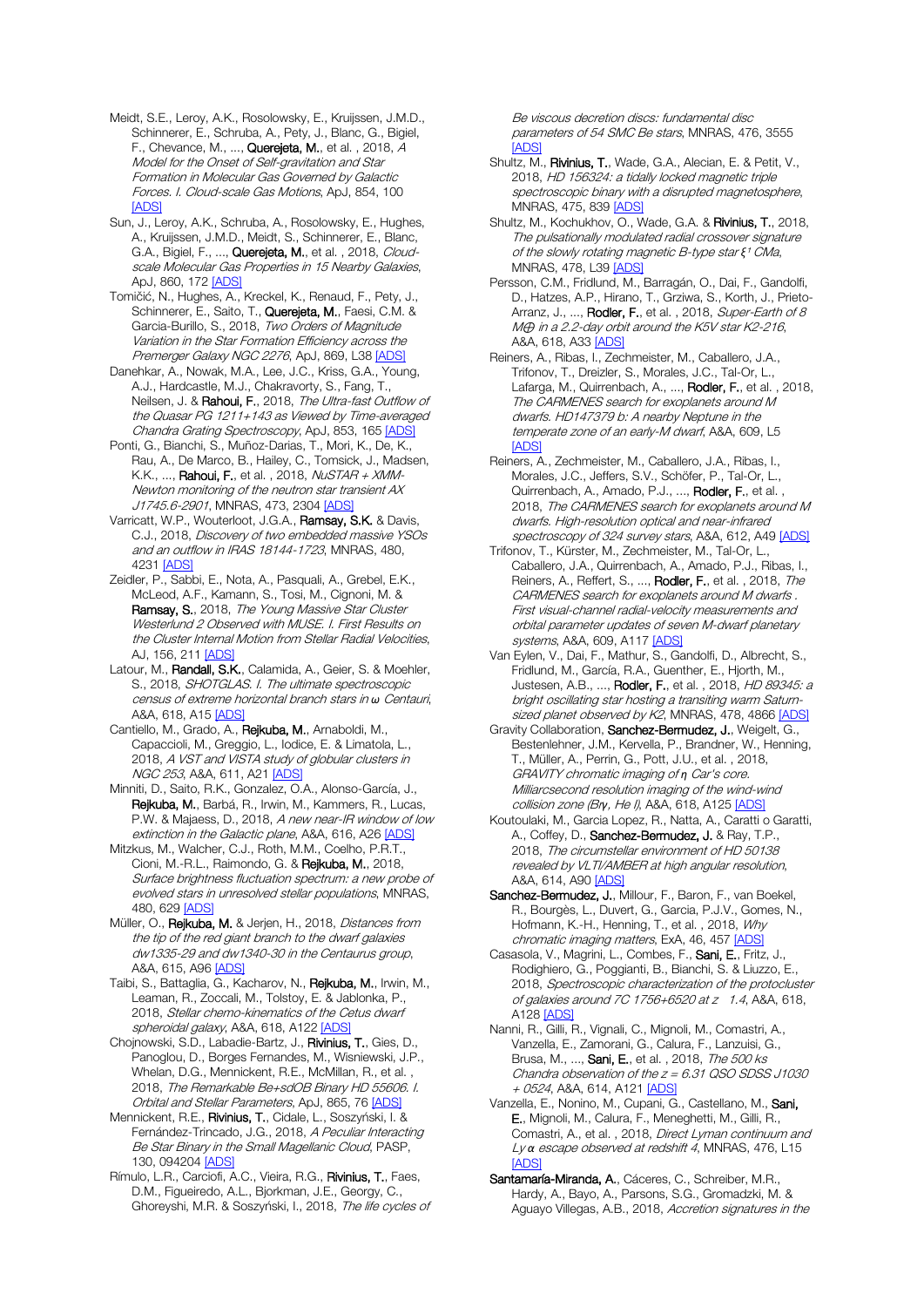X-shooter spectrum of the substellar companion to SR12, MNRAS, 475, 299[4 \[ADS\]](https://ui.adsabs.harvard.edu/#abs/2018MNRAS.475.2994S)

- Farley, O.J.D., Osborn, J., Morris, T., Sarazin, M., Butterley, T., Townson, M.J., Jia, P. & Wilson, R.W., 2018, Representative optical turbulence profiles for ESO Paranal by hierarchical clustering, MNRAS, 481, 4030 [\[ADS\]](https://ui.adsabs.harvard.edu/#abs/2018MNRAS.481.4030F)
- Osborn, J. & Sarazin, M., 2018, Atmospheric turbulence forecasting with a general circulation model for Cerro Paranal, MNRAS, 480, 127[8 \[ADS\]](https://ui.adsabs.harvard.edu/#abs/2018MNRAS.480.1278O)
- Osborn, J., Wilson, R.W., Sarazin, M., Butterley, T., Chacón, A., Derie, F., Farley, O.J.D., Haubois, X., Laidlaw, D., LeLouarn, M., et al., 2018, Optical turbulence profiling with Stereo-SCIDAR for VLT and ELT, MNRAS, 478, 82[5 \[ADS\]](https://ui.adsabs.harvard.edu/#abs/2018MNRAS.478..825O)
- D'Orazi, V., Magurno, D., Bono, G., Matsunaga, N., Braga, V.F., Elgueta, S.S., Fukue, K., Hamano, S., Inno, L., Kobayashi, N., ..., Saviane, I., et al. , 2018, On the Chemical Abundances of Miras in Clusters: V1 in the Metal-rich Globular NGC 5927, ApJ, 855, L9 [\[ADS\]](https://ui.adsabs.harvard.edu/#abs/2018ApJ...855L...9D)
- Kovtyukh, V., Wallerstein, G., Yegorova, I., Andrievsky, S., Korotin, S., Saviane, I., Belik, S., Davis, C.E. & Farrell, E.M., 2018, Metal-poor Type II Cepheids with Periods Less Than Three Days, PASP, 130, 05420[1 \[ADS\]](https://ui.adsabs.harvard.edu/#abs/2018PASP..130e4201K)
- Kovtyukh, V., Yegorova, I., Andrievsky, S., Korotin, S., Saviane, I., Lemasle, B., Chekhonadskikh, F. & Belik, S., 2018, Type II Cepheids: evidence for Na-O anticorrelation for BL Her type stars?, MNRAS, 477, 2276 [\[ADS\]](https://ui.adsabs.harvard.edu/#abs/2018MNRAS.477.2276K)
- Muñoz, C., Geisler, D., Villanova, S., Saviane, I., Cortés, C.C., Dias, B., Cohen, R.E., Mauro, F. & Moni Bidin, C., 2018, Chemical analysis of NGC 6528: one of the most metal-rich bulge globular clusters, A&A, 620, A96 [\[ADS\]](https://ui.adsabs.harvard.edu/#abs/2018A%26A...620A..96M)
- Vásquez, S., Saviane, I., Held, E.V., Da Costa, G.S., Dias, B., Gullieuszik, M., Barbuy, B., Ortolani, S. & Zoccali, M., 2018, Homogeneous metallicities and radial velocities for Galactic globular clusters. II. New CaT metallicities for 28 distant and reddened globular clusters, A&A, 619, A1[3 \[ADS\]](https://ui.adsabs.harvard.edu/#abs/2018A%26A...619A..13V)
- Andrievsky, S., Bonifacio, P., Caffau, E., Korotin, S., Spite, M., Spite, F., Sbordone, L. & Zhukova, A.V., 2018, Galactic evolution of copper in the light of NLTE computations, MNRAS, 473, 337[7 \[ADS\]](https://ui.adsabs.harvard.edu/#abs/2018MNRAS.473.3377A)
- Bonifacio, P., Caffau, E., Spite, M., Spite, F., Sbordone, L., Monaco, L., François, P., Plez, B., Molaro, P., Gallagher, A.J., et al. , 2018, TOPoS. IV. Chemical abundances from high-resolution observations of seven extremely metal-poor stars, A&A, 612, A6[5 \[ADS\]](https://ui.adsabs.harvard.edu/#abs/2018A%26A...612A..65B)
- Caffau, E., Gallagher, A.J., Bonifacio, P., Spite, M., Duffau, S., Spite, F., Monaco, L. & Sbordone, L., 2018, Investigation of a sample of carbon-enhanced metalpoor stars observed with FORS and GMOS, A&A, 614, A68 [\[ADS\]](https://ui.adsabs.harvard.edu/#abs/2018A%26A...614A..68C)
- Fu, X., Romano, D., Bragaglia, A., Mucciarelli, A., Lind, K., Delgado Mena, E., Sousa, S.G., Randich, S., Bressan, A., Sbordone, L., et al., 2018, The Gaia-ESO Survey: Lithium enrichment histories of the Galactic thick and thin disc, A&A, 610, A3[8 \[ADS\]](https://ui.adsabs.harvard.edu/#abs/2018A%26A...610A..38F)
- Hansen, C.J., El-Souri, M., Monaco, L., Villanova, S., Bonifacio, P., Caffau, E. & Sbordone, L., 2018, Ages and Heavy Element Abundances from Very Metal-poor Stars in the Sagittarius Dwarf Galaxy, ApJ, 855, 83 [\[ADS\]](https://ui.adsabs.harvard.edu/#abs/2018ApJ...855...83H)
- Magrini, L., Spina, L., Randich, S., Friel, E., Kordopatis, G., Worley, C., Pancino, E., Bragaglia, A., Donati, P., Tautvaišienė, G., ..., Sbordone, L., et al., 2018, The Gaia-ESO Survey: the origin and evolution of s-process elements, A&A, 617, A10[6 \[ADS\]](https://ui.adsabs.harvard.edu/#abs/2018A%26A...617A.106M)
- Randich, S., Tognelli, E., Jackson, R., Jeffries, R.D., Degl'Innocenti, S., Pancino, E., Re Fiorentin, P. Spagna, A., Sacco, G., Bragaglia, A., ..., Sbordone, L., et al., 2018, The Gaia-ESO Survey: open clusters in Gaia-DR1 . A way forward to stellar age calibration, A&A, 612, A9[9 \[ADS\]](https://ui.adsabs.harvard.edu/#abs/2018A%26A...612A..99R)
- Fuentes-Morales, I., Vogt, N., Tappert, C., Schmidtobreick, L., Hambsch, F.-J. & Vučković, M., 2018, Photometric long-term variations and superhump occurrence in the Classical Nova RR Pictoris, MNRAS, 474, 2493 [\[ADS\]](https://ui.adsabs.harvard.edu/#abs/2018MNRAS.474.2493F)
- Pala, A.F., Schmidtobreick, L., Tappert, C., Gänsicke, B.T. & Mehner, A., 2018, The cataclysmic variable QZ Lib: a period bouncer, MNRAS, 481, 252[3 \[ADS\]](https://ui.adsabs.harvard.edu/#abs/2018MNRAS.481.2523P)
- Schmidtobreick, L., Mason, E., Howell, S.B., Long, K.S., Pala, A.F., Points, S. & Walter, F.M., 2018, Catching VY Sculptoris in a low state, A&A, 617, A1[6 \[ADS\]](https://ui.adsabs.harvard.edu/#abs/2018A%26A...617A..16S)
- Vogt, N., Tappert, C., Puebla, E.C., Fuentes-Morales, I., Ederoclite, A. & Schmidtobreick, L., 2018, Life after eruption - VII. A search for stunted outbursts in 13 post-novae, MNRAS, 478, 5427 [\[ADS\]](https://ui.adsabs.harvard.edu/#abs/2018MNRAS.478.5427V)
- Shokry, A., Rivinius, T., Mehner, A., Martayan, C., Hummel, W., Townsend, R.H.D., Mérand, A., Mota, B., Faes, D.M., Hamdy, M.A., et al., 2018, Stellar parameters of Be stars observed with X-shooter, A&A, 609, A108 [\[ADS\]](https://ui.adsabs.harvard.edu/#abs/2018A%26A...609A.108S)
- Shultz, M.E., Wade, G.A., Rivinius, T., Neiner, C., Alecian, E., Bohlender, D., Monin, D., Sikora, J., MiMeS Collaboration & BinaMIcS Collaboration, 2018, The magnetic early B-type stars I: magnetometry and rotation, MNRAS, 475, 514[4 \[ADS\]](https://ui.adsabs.harvard.edu/#abs/2018MNRAS.475.5144S)
- Siebenmorgen, R., Scicluna, P. & Krełowski, J., 2018, Far-infrared emission of massive stars, A&A, 620, A3[2 \[ADS\]](https://ui.adsabs.harvard.edu/#abs/2018A%26A...620A..32S)
- Siebenmorgen, R., Voshchinnikov, N.V., Bagnulo, S., Cox, N.L.J., Cami, J. & Peest, C., 2018, Large Interstellar Polarisation Survey. II. UV/optical study of cloud-tocloud variations of dust in the diffuse ISM, A&A, 611, A5 [\[ADS\]](https://ui.adsabs.harvard.edu/#abs/2018A%26A...611A...5S)
- Ritacco, A., Macías-Pérez, J.F., Ponthieu, N., Adam, R., Ade, P., André, P., Aumont, J., Beelen, A., Benoît, A., Bideaud, A., ..., Siringo, G., et al., 2018, NIKA 150 GHz polarization observations of the Crab nebula and its spectral energy distribution, A&A, 616, A3[5 \[ADS\]](https://ui.adsabs.harvard.edu/#abs/2018A%26A...616A..35R)
- Krogager, J.K., Noterdaeme, P., O'Meara, J.M., Fumagalli, M., Fynbo, J.P.U., Prochaska, J.X., Hennawi, J., Balashev, S., Courbin, F., Rafelski, M., Smette, A., et al. , 2018, Dissecting cold gas in a high-redshift galaxy using a lensed background quasar, A&A, 619, A142 [\[ADS\]](https://ui.adsabs.harvard.edu/#abs/2018A%26A...619A.142K)
- Elyajouri, M., Lallement, R., Cox, N.L.J., Cami, J., Cordiner, M.A., Smoker, J.V., Farhang, A., Sarre, P.J. & Linnartz, H., 2018, The EDIBLES survey. III.  $C_2$ -DIBs and their profiles, A&A, 616, A14[3 \[ADS\]](https://ui.adsabs.harvard.edu/#abs/2018A%26A...616A.143E)
- Lallement, R., Cox, N.L.J., Cami, J., Smoker, J., Fahrang, A., Elyajouri, M., Cordiner, M.A., Linnartz, H., Smith, K.T. & Ehrenfreund, P., 2018, The EDIBLES survey II. The detectability of C60<sup>+</sup> bands, A&A, 614, A2[8 \[ADS\]](https://ui.adsabs.harvard.edu/#abs/2018A%26A...614A..28L)
- Spiniello, C., Agnello, A., Napolitano, N.R., Sergeyev, A.V., Getman, F.I., Tortora, C., Spavone, M., Bilicki, M., Buddelmeijer, H., Koopmans, L.V.E., et al., 2018, KiDS-SQuaD: The KiDS Strongly lensed Quasar Detection project, MNRAS, 480, 1163 [\[ADS\]](https://ui.adsabs.harvard.edu/#abs/2018MNRAS.480.1163S)
- Spiniello, C., Napolitano, N.R., Arnaboldi, M., Tortora, C., Coccato, L., Capaccioli, M., Gerhard, O., Iodice, E., Spavone, M., Cantiello, M., et al., 2018, The Fornax Cluster VLT Spectroscopic Survey II - Planetary Nebulae kinematics within 200 kpc of the cluster core, MNRAS, 477, 188[0 \[ADS\]](https://ui.adsabs.harvard.edu/#abs/2018MNRAS.477.1880S)
- Banerjee, D.P.K., Joshi, V., Evans, A., Srivastava, M., Ashok, N.M., Gehrz, R.D., Connelley, M.S., Geballe, T.R., Spyromilio, J. & Rho, J., 2018, Early formation of carbon monoxide in the Centaurus A supernova SN 2016adj, MNRAS, 481, 80[6 \[ADS\]](https://ui.adsabs.harvard.edu/#abs/2018MNRAS.481..806B)
- Maguire, K., Sim, S.A., Shingles, L., Spyromilio, J., Jerkstrand, A., Sullivan, M., Chen, T.W., Cartier, R., Dimitriadis, G., Frohmaier, C., et al., 2018, Using latetime optical and near-infrared spectra to constrain Type la supernova explosion properties, MNRAS, 477, 3567 **IADS**
- Bally, J., Chambers, E., Guzman, V., Keto, E., Mookerjea, B., Sandell, G., Stanke, T. & Zinnecker, H., 2018,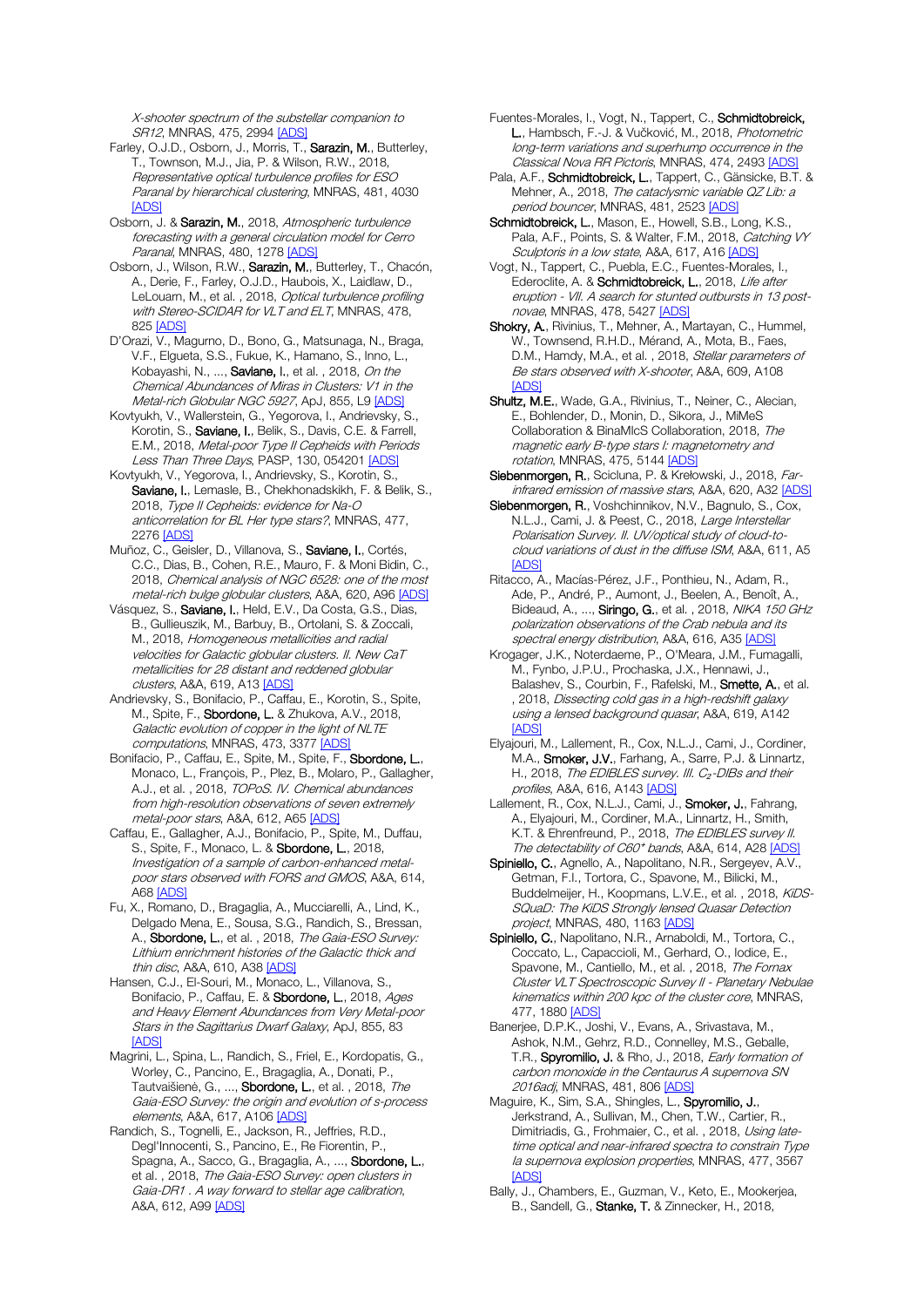Kinematics of the Horsehead Nebula and IC 434 Ionization Front in CO and C+, AJ, 155, 80 [\[ADS\]](https://ui.adsabs.harvard.edu/#abs/2018AJ....155...80B)

- Di Gennaro, G., van Weeren, R.J., Hoeft, M., Kang, H., Ryu, D., Rudnick, L., Forman, W., Röttgering, H.J.A., Brüggen, M., Dawson, W.A., ...& Stroe, A., 2018, Deep Very Large Array Observations of the Merging Cluster CIZA J2242.8+5301: Continuum and Spectral Imaging, ApJ, 865, 24 [\[ADS\]](https://ui.adsabs.harvard.edu/#abs/2018ApJ...865...24D)
- Hoang, D.N., Shimwell, T.W., van Weeren, R.J., Intema, H.T., Röttgering, H.J.A., Andrade-Santos, F., Akamatsu, H., Bonafede, A., Brunetti, G., Dawson, W.A., ..., Stroe, A., et al. , 2018, Radio observations of the double-relic galaxy cluster Abell 1240, MNRAS, 478, 221[8 \[ADS\]](https://ui.adsabs.harvard.edu/#abs/2018MNRAS.478.2218H)
- Paulino-Afonso, A., Sobral, D., Darvish, B., Ribeiro, B., Stroe, A., Best, P., Afonso, J. & Matsuda, Y., 2018, VIS³COS. I. Survey overview and the role of environment and stellar mass on star formation, A&A, 620, A186 **[\[ADS\]](https://ui.adsabs.harvard.edu/#abs/2018A%26A...620A.186P)**
- Sobral, D., Matthee, J., Darvish, B., Smail, I., Best, P.N., Alegre, L., Röttgering, H., Mobasher, B., Paulino-Afonso, A. & Stroe, A., 2018, The nature of luminous Ly *α* emitters at z *̃*2-3: maximal dust-poor starbursts and highly ionizing AGN, MNRAS, 477, 2817 [\[ADS\]](https://ui.adsabs.harvard.edu/#abs/2018MNRAS.477.2817S)
- Langlois, M., Pohl, A., Lagrange, A.M., Maire, A.L., Mesa, D., Boccaletti, A., Gratton, R., Denneulin, L., Klahr, H., Vigan, A., ..., Suarez, M., et al., 2018, First scattered light detection of a nearly edge-on transition disk around the T Tauri star RY Lupi, A&A, 614, A88 [\[ADS\]](https://ui.adsabs.harvard.edu/#abs/2018A%26A...614A..88L)
- Şen, Ş., Peletier, R.F., Boselli, A., den Brok, M., Falcón-Barroso, J., Hensler, G., Janz, J., Laurikainen, E., Lisker, T., Mentz, J.J., ..., Sybilska, A., et al., 2018, Abundance ratios in dwarf elliptical galaxies, MNRAS, 475, 3453 [\[ADS\]](https://ui.adsabs.harvard.edu/#abs/2018MNRAS.475.3453S)
- Sybilska, A., Kuntschner, H., van de Ven, G., Vazdekis, A., Falcón-Barroso, J., Peletier, R.F. & Lisker, T., 2018, The hELENa project - II. Abundance distribution trends of early-type galaxies: from dwarfs to giants, MNRAS, 476, 4501 [\[ADS\]](https://ui.adsabs.harvard.edu/#abs/2018MNRAS.476.4501S)
- Sybilski, P., Pawłaszek, R.K., Sybilska, A., Konacki, M., Hełminiak, K.G., Kozłowski, S.K. & Ratajczak, M., 2018, Tracking spin-axis orbital alignment in selected binary systems: the Torun Rossiter-McLaughlin effect survey, MNRAS, 478, 1942 [\[ADS\]](https://ui.adsabs.harvard.edu/#abs/2018MNRAS.478.1942S)
- Benetti, S., Zampieri, L., Pastorello, A., Cappellaro, E., Pumo, M.L., Elias-Rosa, N., Ochner, P., Terreran, G. Tomasella, L., Taubenberger, S., et al., 2018, ASASSN-15no: the Supernova that plays hide-and-seek, MNRAS, 476, 26[1 \[ADS\]](https://ui.adsabs.harvard.edu/#abs/2018MNRAS.476..261B)
- Léget, P.F., Pruzhinskaya, M.V., Ciulli, A., Gangler, E., Aldering, G., Antilogus, P., Aragon, C., Bailey, S., Baltay, C., Barbary, K., ..., Taubenberger, S., et al., 2018, Correcting for peculiar velocities of Type Ia supernovae in clusters of galaxies, A&A, 615, A16[2 \[ADS\]](https://ui.adsabs.harvard.edu/#abs/2018A%26A...615A.162L)
- Nordin, J., Aldering, G., Antilogus, P., Aragon, C., Bailey, S., Baltay, C., Barbary, K., Bongard, S., Boone, K., Brinnel, V., ..., Taubenberger, S., et al., 2018, Understanding type Ia supernovae through their U-band spectra, A&A, 614, A71 [\[ADS\]](https://ui.adsabs.harvard.edu/#abs/2018A%26A...614A..71N)
- Zhang, K., Wang, X., Zhang, J., Zhang, T., Benetti, S., Elias-Rosa, N., Huang, F., Lin, H., Li, L., Li, W., ..., Taubenberger, S., et al., 2018, SN 2014J in M82: new insights on the spectral diversity of Type Ia supernovae, MNRAS, 481, 87[8 \[ADS\]](https://ui.adsabs.harvard.edu/#abs/2018MNRAS.481..878Z)
- Bacciotti, F., Girart, J.M., Padovani, M., Podio, L., Paladino, R., Testi, L., Bianchi, E., Galli, D., Codella, C., Coffey, D., et al., 2018, ALMA Observations of Polarized Emission toward the CW Tau and DG Tau Protoplanetary Disks: Constraints on Dust Grain Growth and Settling, ApJ, 865, L1[2 \[ADS\]](https://ui.adsabs.harvard.edu/#abs/2018ApJ...865L..12B)
- Beltrán, M.T., Cesaroni, R., Rivilla, V.M., Sánchez-Monge, Á., Moscadelli, L., Ahmadi, A., Allen, V., Beuther, H., Etoka, S., Galli, D., ..., Testi, L., et al. , 2018, Accelerating infall and rotational spin-up in the hot molecular core G31.41+0.31, A&A, 615, A14[1 \[ADS\]](https://ui.adsabs.harvard.edu/#abs/2018A%26A...615A.141B)
- Colzi, L., Fontani, F., Rivilla, V.M., Sánchez-Monge, A., Testi, L., Beltrán, M.T. & Caselli, P., 2018, Nitrogen fractionation in high-mass star-forming cores across the Galaxy, MNRAS, 478, 369[3 \[ADS\]](https://ui.adsabs.harvard.edu/#abs/2018MNRAS.478.3693C)
- Dipierro, G., Ricci, L., Pérez, L., Lodato, G., Alexander, R.D., Laibe, G., Andrews, S., Carpenter, J.M., Chandler, C.J., Greaves, J.A., ..., Testi, L., et al., 2018, Rings and gaps in the disc around Elias 24 revealed by ALMA, MNRAS, 475, 529[6 \[ADS\]](https://ui.adsabs.harvard.edu/#abs/2018MNRAS.475.5296D)
- Favre, C., Fedele, D., Semenov, D., Parfenov, S., Codella, C., Ceccarelli, C., Bergin, E.A., Chapillon, E., Testi, L., Hersant, F., et al., 2018, First Detection of the Simplest Organic Acid in a Protoplanetary Disk, ApJ, 862, L2 **[\[ADS\]](https://ui.adsabs.harvard.edu/#abs/2018ApJ...862L...2F)**
- Fedele, D., Tazzari, M., Booth, R., Testi, L., Clarke, C.J., Pascucci, I., Kospal, A., Semenov, D., Bruderer, S. & Henning, T., 2018, ALMA continuum observations of the protoplanetary disk AS 209. Evidence of multiple gaps opened by a single planet, A&A, 610, A24 [\[ADS\]](https://ui.adsabs.harvard.edu/#abs/2018A%26A...610A..24F)
- Fontani, F., Commerçon, B., Giannetti, A., Beltrán, M.T., Sánchez-Monge, Á., Testi, L., Brand, J. & Tan, J.C., 2018, Fragmentation properties of massive protocluster gas clumps: an ALMA study, A&A, 615, A9[4 \[ADS\]](https://ui.adsabs.harvard.edu/#abs/2018A%26A...615A..94F)
- Guidi, G., Ruane, G., Williams, J.P., Mawet, D., Testi, L., Zurlo, A., Absil, O., Bottom, M., Choquet, É., Christiaens, V., et al. , 2018, High-contrast imaging of HD 163296 with the Keck/NIRC2 L'-band vortex coronograph, MNRAS, 479, 150[5 \[ADS\]](https://ui.adsabs.harvard.edu/#abs/2018MNRAS.479.1505G)
- Johnson, K.E., Brogan, C.L., Indebetouw, R., Testi, L., Wilner, D.J., Reines, A.E., Chen, C.H.R. & Vanzi, L., 2018, The Association of Molecular Gas and Natal Super Star Clusters in Henize 2*─*10, ApJ, 853, 125 [\[ADS\]](https://ui.adsabs.harvard.edu/#abs/2018ApJ...853..125J)
- Maud, L.T., Cesaroni, R., Kumar, M.S.N., van der Tak, F.F.S., Allen, V., Hoare, M.G., Klaassen, P.D., Harsono, D., Hogerheijde, M.R., Sánchez-Monge, Á., ..., Testi, L., et al. , 2018, Chasing discs around O-type (proto)stars. ALMA evidence for an SiO disc and disc wind from G17.64+0.16, A&A, 620, A31 [\[ADS\]](https://ui.adsabs.harvard.edu/#abs/2018A%26A...620A..31M)
- Punanova, A., Caselli, P., Feng, S., Chacón-Tanarro, A., Ceccarelli, C., Neri, R., Fontani, F., Jiménez-Serra, I., Vastel, C., Bizzocchi, L., ..., Testi, L., et al. , 2018, Seeds of Life in Space (SOLIS). III. Zooming Into the Methanol Peak of the Prestellar Core L1544, ApJ, 855, 11[2 \[ADS\]](https://ui.adsabs.harvard.edu/#abs/2018ApJ...855..112P)
- Tazzari, M., Beaujean, F. & Testi, L., 2018, GALARIO: a GPU accelerated library for analysing radio interferometer observations, MNRAS, 476, 4527 [\[ADS\]](https://ui.adsabs.harvard.edu/#abs/2018MNRAS.476.4527T)
- Tripathi, A., Andrews, S.M., Birnstiel, T., Chandler, C.J., Isella, A., Pérez, L.M., Harris, R.J., Ricci, L., Wilner, D.J., Carpenter, J.M., ...& Testi, L., 2018, The Millimeter Continuum Size*─*Frequency Relationship in the UZ Tau E Disk, ApJ, 861, 64 [\[ADS\]](https://ui.adsabs.harvard.edu/#abs/2018ApJ...861...64T)
- van Terwisga, S.E., van Dishoeck, E.F., Ansdell, M., van der Marel, N., Testi, L., Williams, J.P., Facchini, S., Tazzari, M., Hogerheijde, M.R., Trapman, L., et al. , 2018, V1094 Scorpii: A rare giant multi-ringed disk around a T Tauri star, A&A, 616, A8[8 \[ADS\]](https://ui.adsabs.harvard.edu/#abs/2018A%26A...616A..88V)
- Cucciati, O., Lemaux, B.C., Zamorani, G., Le Fèvre, O., Tasca, L.A.M., Hathi, N.P., Lee, K.G., Bardelli, S., Cassata, P., Garilli, B., ..., Thomas, R., et al. , 2018, The progeny of a cosmic titan: a massive multi-component proto-supercluster in formation at  $z = 2.45$  in VUDS, A&A, 619, A49 [\[ADS\]](https://ui.adsabs.harvard.edu/#abs/2018A%26A...619A..49C)
- Moretti, A., Paladino, R., Poggianti, B.M., D'Onofrio, M., Bettoni, D., Gullieuszik, M., Jaffé, Y.L., Vulcani, B., Fasano, G., Fritz, J. & Torstensson, K., 2018, GASP - X. APEX observations of molecular gas in the discs and in the tails of ram-pressure stripped galaxies, MNRAS, 480, 250[8 \[ADS\]](https://ui.adsabs.harvard.edu/#abs/2018MNRAS.480.2508M)
- Fernández-Ontiveros, J.A., Tristram, K.R.W., Hönig, S., Gandhi, P. & Weigelt, G., 2018, Embedded AGN and star formation in the central 80 pc of IC 3639, A&A, 611, A46 [\[ADS\]](https://ui.adsabs.harvard.edu/#abs/2018A%26A...611A..46F)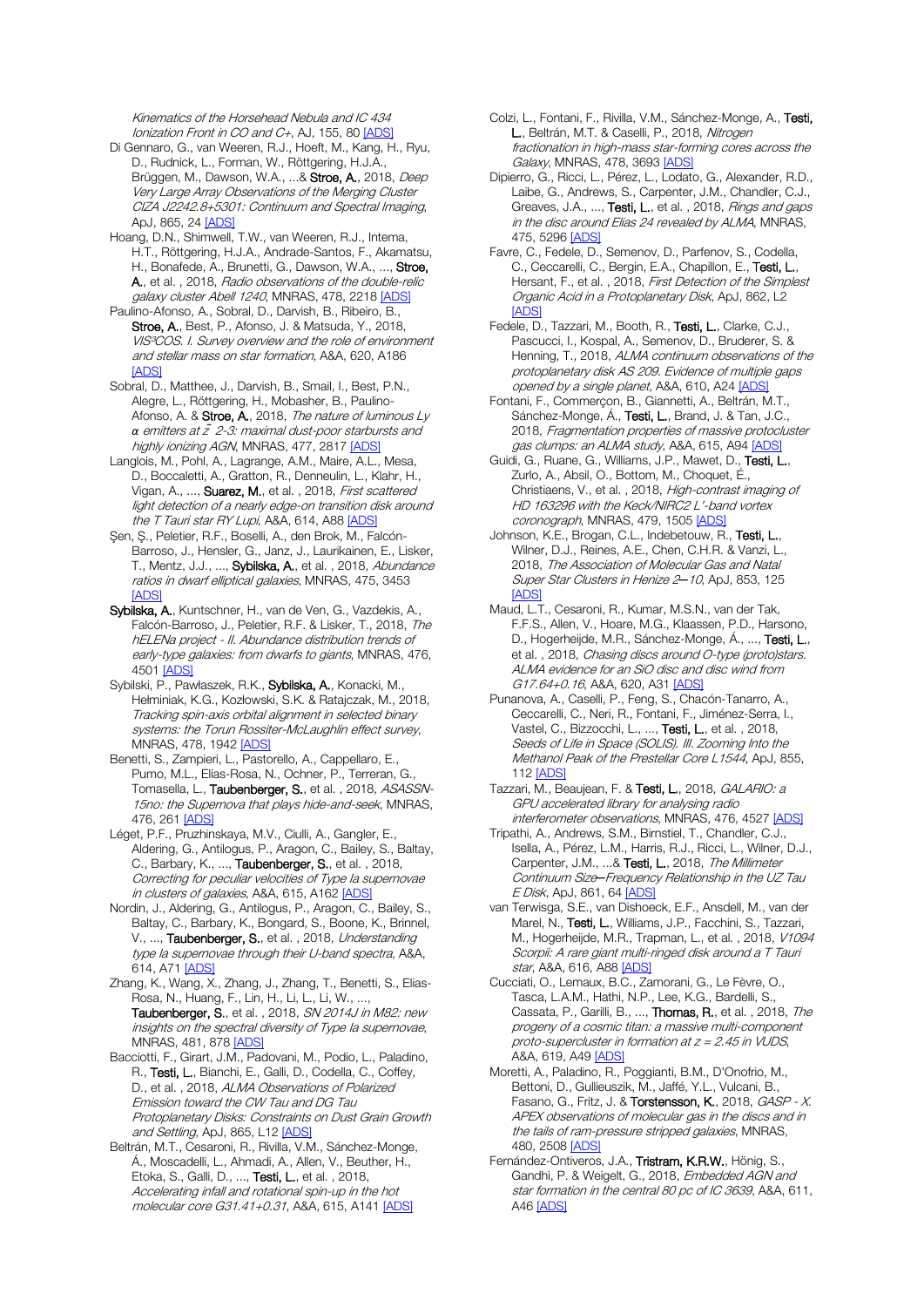Hönig, S.F., Herrero, A.A., Gandhi, P., Kishimoto, M., Pott, J.-U., Almeida, C.R., Surdej, J. & Tristram, K.R.W., 2018, New active galactic nuclei science cases with interferometry. An incomplete preview, ExA, 46, 413 [\[ADS\]](https://ui.adsabs.harvard.edu/#abs/2018ExA....46..413H)

Alonso-García, J., Saito, R.K., Hempel, M., Minniti, D., Pullen, J., Catelan, M., Ramos, R.C., Cross, N.J.G., Gonzalez, O.A., Lucas, P.W., ..., Valenti, E., et al., 2018, Milky Way demographics with the VW survey. IV. PSF photometry from almost one billion stars in the Galactic bulge and adjacent southern disk, A&A, 619, A[4 \[ADS\]](https://ui.adsabs.harvard.edu/#abs/2018A%26A...619A...4A)

Contreras Ramos, R., Minniti, D., Gran, F., Zoccali, M., Alonso-García, J., Huijse, P., Navarro, M.G., Rojas-Arriagada, Á. & Valenti, E., 2018, The WV Survey RR Lyrae Population in the Galactic Center Region, ApJ, 863, 79 [\[ADS\]](https://ui.adsabs.harvard.edu/#abs/2018ApJ...863...79C)

Ferraro, F.R., Mucciarelli, A., Lanzoni, B., Pallanca, C., Lapenna, E., Origlia, L., Dalessandro, E., Valenti, E., Beccari, G., Bellazzini, M., et al., 2018, MIKiS: The Multi-instrument Kinematic Survey of Galactic Globular Clusters. I. Velocity Dispersion Profiles and Rotation Signals of 11 Globular Clusters, ApJ, 860, 5[0 \[ADS\]](https://ui.adsabs.harvard.edu/#abs/2018ApJ...860...50F)

Gonzalez, O.A., Minniti, D., Valenti, E., Alonso-García, J., Debattista, V.P., Zoccali, M., Rejkuba, M., Dias, B., Surot, F. & Hempel, M., 2018, The structure behind the Galactic bar traced by red clump stars in the VW survey, MNRAS, 481, L13[0 \[ADS\]](https://ui.adsabs.harvard.edu/#abs/2018MNRAS.481L.130G)

Lanzoni, B., Ferraro, F.R., Mucciarelli, A., Pallanca, C., Tiongco, M.A., Varri, A., Vesperini, E., Bellazzini, M., Dalessandro, E., Origlia, L., Valenti, E., et al., 2018, The ESO Multi-instrument Kinematic Survey (MIKiS) of Galactic Globular Clusters: Solid-body Rotation and Anomalous Velocity Dispersion Profile in NGC 5986, ApJ, 865, 11 [\[ADS\]](https://ui.adsabs.harvard.edu/#abs/2018ApJ...865...11L)

Lanzoni, B., Ferraro, F.R., Mucciarelli, A., Pallanca, C., Lapenna, E., Origlia, L., Dalessandro, E., Valenti, E., Bellazzini, M., Tiongco, M.A., et al., 2018, The Strong Rotation of M5 (NGC 5904) as Seen from the MIKiS Survey of Galactic Globular Clusters, ApJ, 861, 1[6 \[ADS\]](https://ui.adsabs.harvard.edu/#abs/2018ApJ...861...16L)

Renzini, A., Gennaro, M., Zoccali, M., Brown, T.M., Anderson, J., Minniti, D., Sahu, K.C., Valenti, E. & VandenBerg, D.A., 2018, The WFC3 Galactic Bulge Treasury Program: Relative Ages of Bulge Stars of High and Low Metallicity, ApJ, 863, 16 [\[ADS\]](https://ui.adsabs.harvard.edu/#abs/2018ApJ...863...16R)

Valenti, E., Zoccali, M., Mucciarelli, A., Gonzalez, O.A., Surot, F., Minniti, D., Rejkuba, M., Pasquini, L., Fiorentino, G., Bono, G., et al., 2018, The central velocity dispersion of the Milky Way bulge, A&A, 616, A83 [\[ADS\]](https://ui.adsabs.harvard.edu/#abs/2018A%26A...616A..83V)

Zoccali, M., Valenti, E. & Gonzalez, O.A., 2018, Weighing the two stellar components of the Galactic bulge, A&A, 618, A14[7 \[ADS\]](https://ui.adsabs.harvard.edu/#abs/2018A%26A...618A.147Z)

Aquino-Ortíz, E., Valenzuela, O., Sánchez, S.F., Hernández-Toledo, H., Ávila-Reese, V., van de Ven, G., Rodríguez-Puebla, A., Zhu, L., Mancillas, B. & Cano-Díaz, M., 2018, Kinematic scaling relations of CALIFA galaxies: A dynamical mass proxy for galaxies across the Hubble sequence, MNRAS, 479, 2133 [\[ADS\]](https://ui.adsabs.harvard.edu/#abs/2018MNRAS.479.2133A)

Leung, G.Y.C., Leaman, R., van de Ven, G., Lyubenova, M., Zhu, L., Bolatto, A.D., Falcón-Barroso, J., Blitz, L., Dannerbauer, H., Fisher, D.B., et al., 2018, The EDGE-CALIFA survey: validating stellar dynamical mass models with CO kinematics, MNRAS, 477, 25[4 \[ADS\]](https://ui.adsabs.harvard.edu/#abs/2018MNRAS.477..254L)

Levy, R.C., Bolatto, A.D., Teuben, P., Sánchez, S.F. Barrera-Ballesteros, J.K., Blitz, L., Colombo, D., García-Benito, R., Herrera-Camus, R., Husemann, B., ..., van de Ven, G., et al., 2018, The EDGE-CALIFA Survey: Molecular and Ionized Gas Kinematics in Nearby Galaxies, ApJ, 860, 9[2 \[ADS\]](https://ui.adsabs.harvard.edu/#abs/2018ApJ...860...92L)

Martín-Navarro, I., Brodie, J.P., Romanowsky, A.J., Ruiz-Lara, T. & van de Ven, G., 2018, Black-hole-regulated star formation in massive galaxies, Nature, 553, 307 [\[ADS\]](https://ui.adsabs.harvard.edu/#abs/2018Natur.553..307M)

Martín-Navarro, I., Vazdekis, A., Falcón-Barroso, J., La Barbera, F., Yıldırım, A. & van de Ven, G., 2018, Timing the formation and assembly of early-type galaxies via spatially resolved stellar populations analysis, MNRAS, 475, 370[0 \[ADS\]](https://ui.adsabs.harvard.edu/#abs/2018MNRAS.475.3700M)

Pinna, F., Falcón-Barroso, J., Martig, M., Martínez-Valpuesta, I., Méndez-Abreu, J., van de Ven, G., Leaman, R. & Lyubenova, M., 2018, Revisiting the stellar velocity ellipsoid-Hubble-type relation: observations versus simulations, MNRAS, 475, 269[7 \[ADS\]](https://ui.adsabs.harvard.edu/#abs/2018MNRAS.475.2697P)

Zhu, L., van de Ven, G., Méndez-Abreu, J. & Obreja, A., 2018, Morphology and kinematics of orbital components in CALIFA galaxies across the Hubble sequence, MNRAS, 479, 94[5 \[ADS\]](https://ui.adsabs.harvard.edu/#abs/2018MNRAS.479..945Z)

Sandell, G., Salyk, C., van den Ancker, M., de Wit, W.J., Chambers, E., Güsten, R., Wiesemeyer, H. & Richter, H., 2018, Velocity-resolved [O I] 63 μm Emission in the HD 50138 Circumstellar Disk, ApJ, 864, 10[4 \[ADS\]](https://ui.adsabs.harvard.edu/#abs/2018ApJ...864..104S)

Annunziatella, M., Marchesini, D., Stefanon, M., Muzzin, A., Lange-Vagle, D., Cybulski, R., Labbe, I., Kado-Fong, E., Bezanson, R., Brammer, G., ..., van der Burg, R.F.J., et al. , 2018, Complete IRAC Mapping of the CFHTLS-DEEP, MUSYC, and NMBS-II Fields, PASP, 130, 12450[1 \[ADS\]](https://ui.adsabs.harvard.edu/#abs/2018PASP..130l4501A)

Barrena, R., Streblyanska, A., Ferragamo, A., Rubiño-Martín, J.A., Aguado-Barahona, A., Tramonte, D., Génova-Santos, R.T., Hempel, A., Lietzen, H., Aghanim, N., ...& van der Burg, R.F.J., 2018, Optical validation and characterization of Planck PSZ1 sources at the Canary Islands observatories. I. First year of ITP13 observations, A&A, 616, A4[2 \[ADS\]](https://ui.adsabs.harvard.edu/#abs/2018A%26A...616A..42B)

Foltz, R., Wilson, G., Muzzin, A., Cooper, M.C., Nantais, J., van der Burg, R.F.J., Cerulo, P., Chan, J., Fillingham, S.P., Surace, J., et al., 2018, The Evolution of Environmental Quenching Timescales to z <sup>∼</sup> 1.6: Evidence for Dynamically Driven Quenching of the Cluster Galaxy Population, ApJ, 866, 13[6 \[ADS\]](https://ui.adsabs.harvard.edu/#abs/2018ApJ...866..136F)

van der Burg, R.F.J., McGee, S., Aussel, H., Dahle, H., Arnaud, M., Pratt, G.W. & Muzzin, A., 2018, The stellar mass function of galaxies in Planck-selected clusters at  $0.5 < z < 0.7$ : new constraints on the timescale and location of satellite quenching, A&A, 618, A14[0 \[ADS\]](https://ui.adsabs.harvard.edu/#abs/2018A%26A...618A.140V)

Baldry, I.K., Liske, J., Brown, M.J.I., Robotham, A.S.G., Driver, S.P., Dunne, L., Alpaslan, M., Brough, S., Cluver, M.E., Eardley, E., ..., van Kampen, E., et al. , 2018, Galaxy And Mass Assembly: the G02 field, Herschel-ATLAS target selection and data release 3, MNRAS, 474, 387[5 \[ADS\]](https://ui.adsabs.harvard.edu/#abs/2018MNRAS.474.3875B)

Jiménez-Andrade, E.F., Magnelli, B., Karim, A., Jones, G.C., Carilli, C.L., Romano-Díaz, E., Gómez-Guijarro, C., Toft, S., Bertoldi, F., Riechers, D.A., ..., van Kampen, E., et al. , 2018, Molecular gas in AzTEC/C159: a star-forming disk galaxy 1.3 Gyr after the Big Bang, A&A, 615, A25 **IADS** 

Kelvin, L.S., Bremer, M.N., Phillipps, S., James, P.A., Davies, L.J.M., De Propris, R., Moffett, A.J., Percival, S.M., Baldry, I.K., Collins, C.A., ..., van Kampen, E., et al. , 2018, Galaxy and Mass Assembly (GAMA): variation in galaxy structure across the green valley, MNRAS, 477, 411[6 \[ADS\]](https://ui.adsabs.harvard.edu/#abs/2018MNRAS.477.4116K)

Bischetti, M., Piconcelli, E., Feruglio, C., Duras, F., Bongiorno, A., Carniani, S., Marconi, A., Pappalardo, C., Schneider, R., Travascio, A., ..., Vietri, G., et al. , 2018, The WISSH quasars project. V. ALMA reveals the assembly of a giant galaxy around a  $z = 4.4$  hyperluminous QSO, A&A, 617, A8[2 \[ADS\]](https://ui.adsabs.harvard.edu/#abs/2018A%26A...617A..82B)

Hernández-García, L., Vietri, G., Panessa, F., Piconcelli, E., Chavushyan, V., Jiménez-Andrade, E.F., Bassani, L., Bazzano, A., Cazzoli, S., Malizia, A., et al. , 2018, Variable broad lines and outflow in the weak blazar PBC J2333.9-2343, MNRAS, 478, 463[4 \[ADS\]](https://ui.adsabs.harvard.edu/#abs/2018MNRAS.478.4634H)

Saturni, F.G., Bischetti, M., Piconcelli, E., Bongiorno, A., Cicone, C., Feruglio, C., Fiore, F., Gallerani, S., Giustini, M., Piranomonte, S., Vietri, G., et al., 2018, Restframe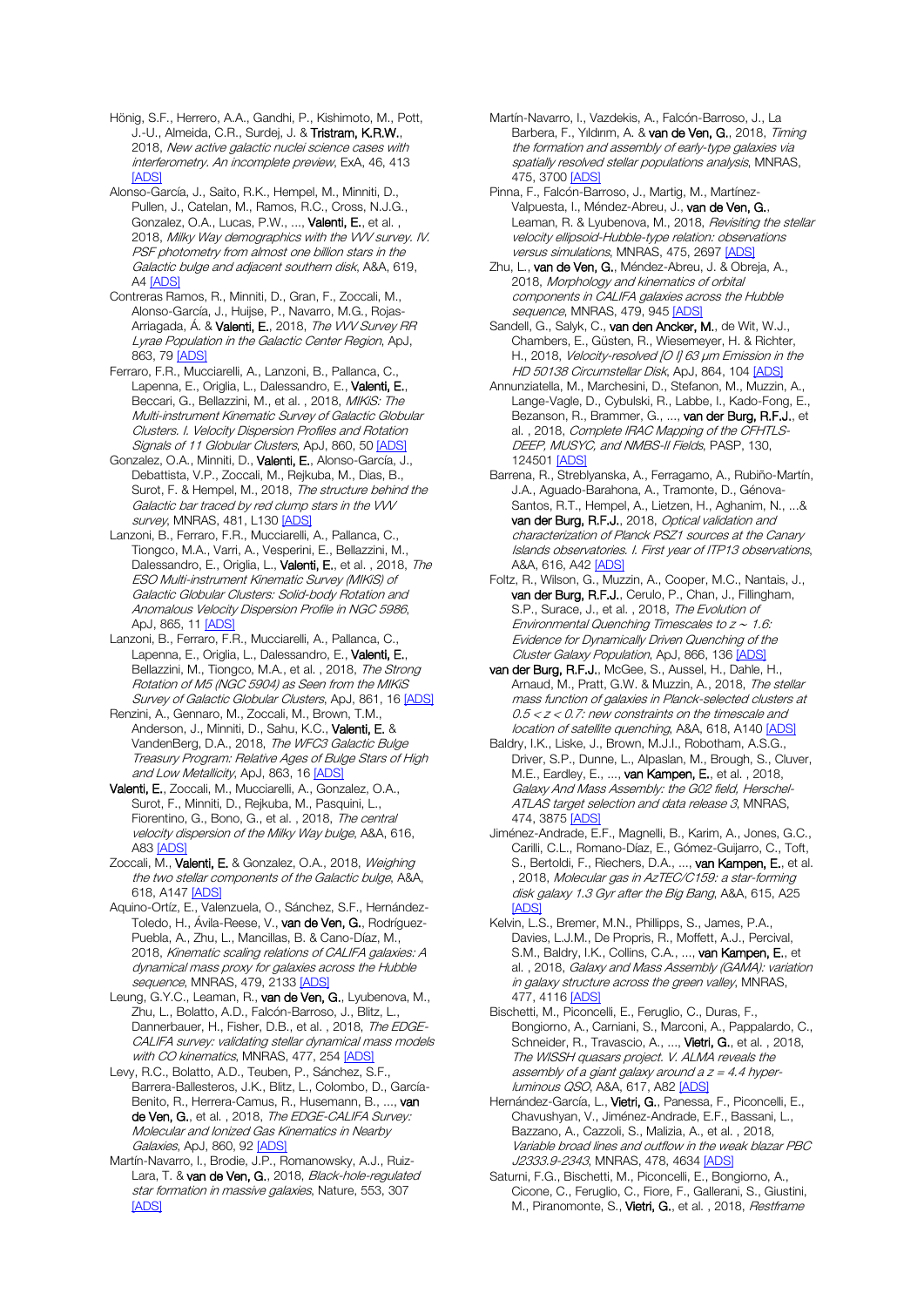UV-to-optical spectroscopy of APM 08279+5255. BAL classification and black hole mass estimates, A&A, 617, **A11[8 \[ADS\]](https://ui.adsabs.harvard.edu/#abs/2018A%26A...617A.118S)** 

- Vietri, G., Piconcelli, E., Bischetti, M., Duras, F., Martocchia, S., Bongiorno, A., Marconi, A., Zappacosta, L., Bisogni, S., Bruni, G., et al., 2018, The WISSH quasars project. IV. Broad line region versus kiloparsec-scale winds, A&A, 617, A8[1 \[ADS\]](https://ui.adsabs.harvard.edu/#abs/2018A%26A...617A..81V)
- Benisty, M., Juhász, A., Facchini, S., Pinilla, P., de Boer, J., Pérez, L.M., Keppler, M., Muro-Arena, G., Villenave, M., Andrews, S., et al. , 2018, Shadows and asymmetries in the T Tauri disk HD 143006: evidence for a misaligned inner disk, A&A, 619, A171 [\[ADS\]](https://ui.adsabs.harvard.edu/#abs/2018A%26A...619A.171B)
- Garufi, A., Benisty, M., Pinilla, P., Tazzari, M., Dominik, C., Ginski, C., Henning, T., Kral, Q., Langlois, M., Ménard, F., ..., Villenave, M., et al., 2018, Evolution of protoplanetary disks from their taxonomy in scattered light: spirals, rings, cavities, and shadows, A&A, 620, A9[4 \[ADS\]](https://ui.adsabs.harvard.edu/#abs/2018A%26A...620A..94G)
- Cazzoletti, P., van Dishoeck, E.F., Visser, R., Facchini, S. & Bruderer, S., 2018, CN rings in full protoplanetary disks around young stars as probes of disk structure, A&A, 609, A93 [\[ADS\]](https://ui.adsabs.harvard.edu/#abs/2018A%26A...609A..93C)
- van 't Hoff, M.L.R., Persson, M.V., Harsono, D., Taquet, V., Jørgensen, J.K., Visser, R., Bergin, E.A. & van Dishoeck, E.F., 2018, Imaging the water snowline in a protostellar envelope with H13CO<sup>+</sup>, A&A, 613, A2[9 \[ADS\]](https://ui.adsabs.harvard.edu/#abs/2018A%26A...613A..29V)
- Visser, R., Bruderer, S., Cazzoletti, P., Facchini, S., Heays, A.N. & van Dishoeck, E.F., 2018, Nitrogen isotope fractionation in protoplanetary disks, A&A, 615, A75 [\[ADS\]](https://ui.adsabs.harvard.edu/#abs/2018A%26A...615A..75V)
- Da Costa, G.S., Soria, R., Farrell, S.A., Bayliss, D., Bessell, M.S., Vogt, F.P.A., Zhou, G., Points, S.D., Beers, T.C., López-Sánchez, Á.R., et al., 2018, SMSS J130522.47-293113.0: a high-latitude stellar X-ray source with pc-scale outflow relics?, MNRAS, 477, 76[6 \[ADS\]](https://ui.adsabs.harvard.edu/#abs/2018MNRAS.477..766D)
- Dopita, M.A., Vogt, F.P.A., Sutherland, R.S., Seitenzahl, I.R., Ruiter, A.J. & Ghavamian, P., 2018, Shocked Interstellar Clouds and Dust Grain Destruction in the LMC Supernova Remnant N132D, ApJS, 237, 10 [\[ADS\]](https://ui.adsabs.harvard.edu/#abs/2018ApJS..237...10D)
- Haines, C.P., Busarello, G., Merluzzi, P., Pimbblet, K.A., Vogt, F.P.A., Dopita, M.A., Mercurio, A., Grado, A. & Limatola, L., 2018, Shapley Supercluster Survey: mapping the filamentary network connecting the clusters, MNRAS, 481, 1055 [\[ADS\]](https://ui.adsabs.harvard.edu/#abs/2018MNRAS.481.1055H)
- Seitenzahl, I.R., Vogt, F.P.A., Terry, J.P., Ghavamian, P., Dopita, M.A., Ruiter, A.J. & Sukhbold, T., 2018, Integral Field Spectroscopy of Supernova Remnant 1E0102*─*7219 Reveals Fast-moving Hydrogen and Sulfur-rich Ejecta, ApJ, 853, L32 [\[ADS\]](https://ui.adsabs.harvard.edu/#abs/2018ApJ...853L..32S)
- Vogt, F.P.A., Bartlett, E.S., Seitenzahl, I.R., Dopita, M.A., Ghavamian, P., Ruiter, A.J. & Terry, J.P., 2018, Identification of the central compact object in the young supernova remnant 1E 0102.2-7219, NatAs, 2, 465 [\[ADS\]](https://ui.adsabs.harvard.edu/#abs/2018NatAs...2..465V)
- Vogt, F.P.A., Luis Álvarez, J., Bonaccini Calia, D., Hackenberg, W., Bourget, P., Aranda, I., Bellhouse, C., Blanchard, I., Cerda, S., Cid, C., et al., 2018, Ramanscattered laser guide-star photons to monitor the scatter of astronomical telescope mirrors, A&A, 618, L[7 \[ADS\]](https://ui.adsabs.harvard.edu/#abs/2018A%26A...618L...7V)
- Canovas, H., Montesinos, B., Schreiber, M.R., Cieza, L.A., Eiroa, C., Meeus, G., de Boer, J., Ménard, F., Wahhaj, Z., Riviere-Marichalar, P., et al. , 2018, DZ Chamaeleontis: a bona fide photoevaporating disc, A&A, 610, A13 [\[ADS\]](https://ui.adsabs.harvard.edu/#abs/2018A%26A...610A..13C)
- Christiaens, V., Casassus, S., Absil, O., Kimeswenger, S., Gonzalez, C.A.G., Girard, J., Ramírez, R., Wertz, O., Zurlo, A., Wahhaj, Z., et al., 2018, Characterization of low-mass companion HD 142527 B, A&A, 617, A37 [\[ADS\]](https://ui.adsabs.harvard.edu/#abs/2018A%26A...617A..37C)
- Müller, A., Keppler, M., Henning, T., Samland, M., Chauvin, G., Beust, H., Maire, A.L., Molaverdikhani, K., van Boekel, R., Benisty, M., ..., Wahhaj, Z., et al. , 2018, Orbital and atmospheric characterization of the planet

within the gap of the PDS 70 transition disk, A&A, 617, L[2 \[ADS\]](https://ui.adsabs.harvard.edu/#abs/2018A%26A...617L...2M)

- Walsh, J.R., Monreal-Ibero, A., Barlow, M.J., Ueta, T., Wesson, R., Zijlstra, A.A., Kimeswenger, S., Leal-Ferreira, M.L. & Otsuka, M., 2018, An imaging spectroscopic survey of the planetary nebula NGC 7009 with MUSE★, A&A, 620, A169 [\[ADS\]](https://ui.adsabs.harvard.edu/#abs/2018A%26A...620A.169W)
- Juvela, M., He, J., Pattle, K., Liu, T., Bendo, G., Eden, D.J., Fehér, O., Michel, F., Fuller, G., Hirano, N., ..., Wang, K., et al. , 2018, Herschel and SCUBA-2 observations of dust emission in a sample of Planck cold clumps, A&A, 612, A7[1 \[ADS\]](https://ui.adsabs.harvard.edu/#abs/2018A%26A...612A..71J)
- Kong, S., Tan, J.C., Caselli, P., Fontani, F., Wang, K. & Butler, M.J., 2018, Zooming in to Massive Star Birth, ApJ, 867, 9[4 \[ADS\]](https://ui.adsabs.harvard.edu/#abs/2018ApJ...867...94K)
- Liu, T., Li, P.S., Juvela, M., Kim, K.-T., Evans, N.J.I., Di Francesco, J., Liu, S.-Y., Yuan, J., Tatematsu, K., Zhang, Q., ..., Wang, K., et al., 2018, A Holistic Perspective on the Dynamics of G035.39-00.33: The Interplay between Gas and Magnetic Fields, ApJ, 859, 15[1 \[ADS\]](https://ui.adsabs.harvard.edu/#abs/2018ApJ...859..151L)
- Liu, T., Kim, K.-T., Liu, S.-Y., Juvela, M., Zhang, Q., Wu, Y., Li, P.S., Parsons, H., Soam, A., Goldsmith, P.F., ...& Wang, K., 2018, Compressed Magnetic Field in the Magnetically Regulated Global Collapsing Clump of G9.62+0.19, ApJ, 869, L5 [\[ADS\]](https://ui.adsabs.harvard.edu/#abs/2018ApJ...869L...5L)
- Liu, T., Kim, K.-T., Juvela, M., Wang, K., Tatematsu, K., Di Francesco, J., Liu, S.-Y., Wu, Y., Thompson, M., Fuller, G., et al., 2018, The TOP-SCOPE Survey of Planck Galactic Cold Clumps: Survey Overview and Results of an Exemplar Source, PGCC G26.53+0.17, ApJS, 234, 28 [\[ADS\]](https://ui.adsabs.harvard.edu/#abs/2018ApJS..234...28L)
- Sokolov, V., Wang, K., Pineda, J.E., Caselli, P., Henshaw, J.D., Barnes, A.T., Tan, J.C., Fontani, F., Jiménez-Serra, I. & Zhang, Q., 2018, Subsonic islands within a highmass star-forming infrared dark cloud, A&A, 611, L3 [\[ADS\]](https://ui.adsabs.harvard.edu/#abs/2018A%26A...611L...3S)
- Tang, M., Liu, T., Qin, S.-L., Kim, K.-T., Wu, Y., Tatematsu, K., Yuan, J., Wang, K., Parsons, H., Koch, P.M., et al., 2018, The Properties of Planck Galactic Cold Clumps in the L1495 Dark Cloud, ApJ, 856, 141 [\[ADS\]](https://ui.adsabs.harvard.edu/#abs/2018ApJ...856..141T)
- Yuan, J., Li, J.-Z., Wu, Y., Ellingsen, S.P., Henkel, C., Wang, K., Liu, T., Liu, H.-L., Zavagno, A. & Ren, Z., 2018, High-mass Star Formation through Filamentary Collapse and Clump-fed Accretion in G22, ApJ, 852, 12 [\[ADS\]](https://ui.adsabs.harvard.edu/#abs/2018ApJ...852...12Y)
- Zhang, C.-P., Liu, T., Yuan, J., Sanhueza, P., Traficante, A., Li, G.-X., Li, D., Tatematsu, K., Wang, K., Lee, C.W., et al. , 2018, The TOP-SCOPE Survey of PGCCs: PMO and SCUBA-2 Observations of 64 PGCCs in the Second Galactic Quadrant, ApJS, 236, 4[9 \[ADS\]](https://ui.adsabs.harvard.edu/#abs/2018ApJS..236...49Z)
- Zhang, G.-Y., Xu, J.-L., Vasyunin, A.I., Semenov, D.A. Wang, J.-J., Dib, S., Liu, T., Liu, S.-Y., Zhang, C.-P., Liu, X.-L., Wang, K., et al., 2018, Physical properties and chemical composition of the cores in the California molecular cloud, A&A, 620, A16[3 \[ADS\]](https://ui.adsabs.harvard.edu/#abs/2018A%26A...620A.163Z)
- Wesson, R., Jones, D., García-Rojas, J., Boffin, H.M.J. & Corradi, R.L.M., 2018, Confirmation of the link between central star binarity and extreme abundance discrepancy factors in planetary nebulae, MNRAS, 480, 4589 [\[ADS\]](https://ui.adsabs.harvard.edu/#abs/2018MNRAS.480.4589W)
- Karovicova, I., White, T.R., Nordlander, T., Lind, K., Casagrande, L., Ireland, M.J., Huber, D., Creevey, O., Mourard, D., Schaefer, G.H., ..., Wittkowski, M., et al., 2018, Accurate effective temperatures of the metal-poor benchmark stars HD 140283, HD 122563, and HD 103095 from CHARA interferometry, MNRAS, 475, L81 [\[ADS\]](https://ui.adsabs.harvard.edu/#abs/2018MNRAS.475L..81K)
- Wittkowski, M., Rau, G., Chiavassa, A., Höfner, S., Scholz, M., Wood, P.R., de Wit, W.J., Eisenhauer, F., Haubois, X. & Paumard, T., 2018, VLTI-GRAVITY measurements of cool evolved stars, A&A, 613, L7 [\[ADS\]](https://ui.adsabs.harvard.edu/#abs/2018A%26A...613L...7W)
- Millour, F., Mourard, D., Woillez, J., Berio, P., Chiavassa, A., Creevey, O., Lagadec, E., Martinod, M.-A., Meilland, A.,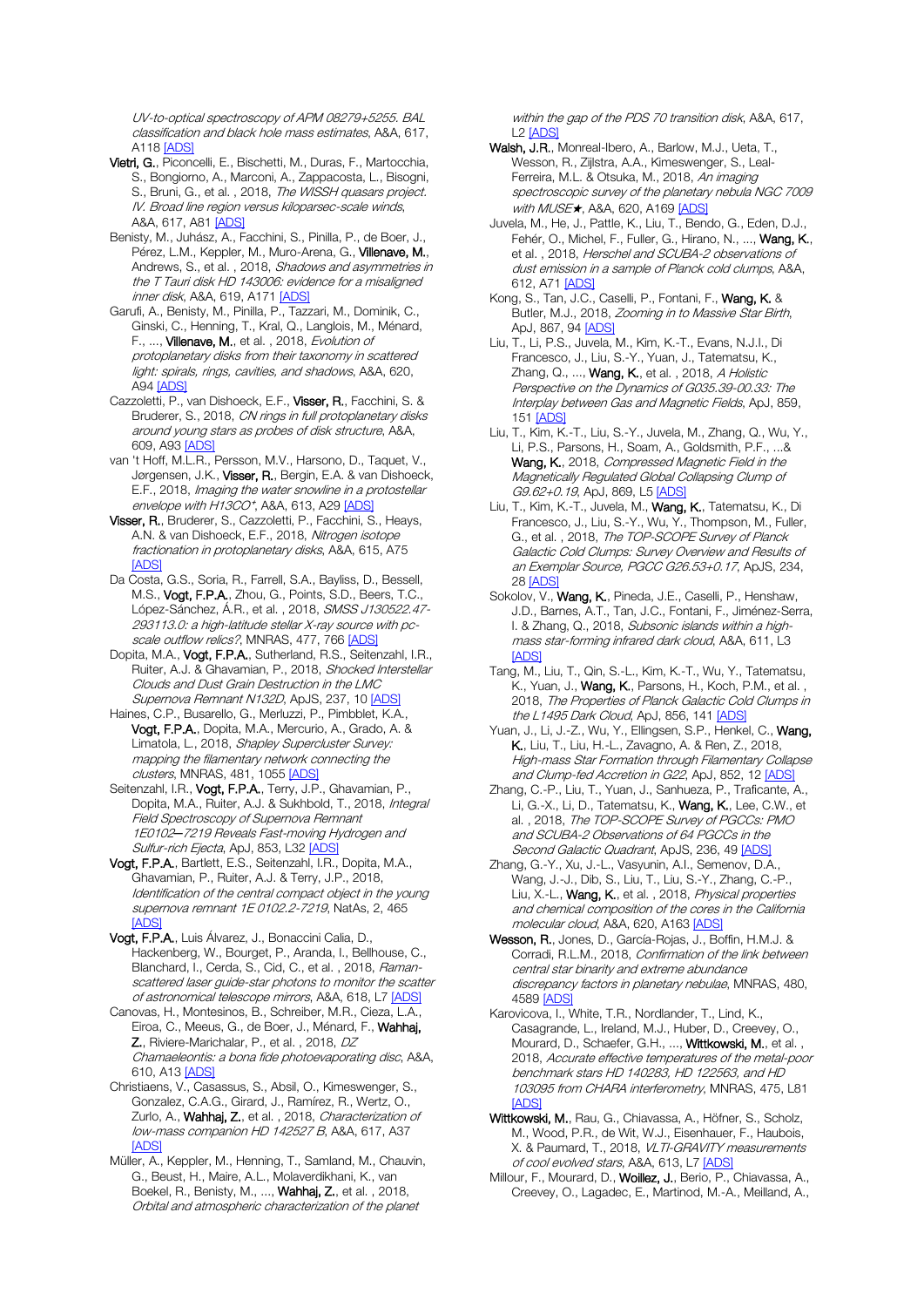Nardetto, N., et al., 2018, Perspectives of a visible instrument on the VLTI, ExA, 46, 497 [\[ADS\]](https://ui.adsabs.harvard.edu/#abs/2018ExA....46..497M)

Goulding, A.D., Zakamska, N.L., Alexandroff, R.M., Assef, nan g, Alba, Lenemann, F., Wylezalek, D., Brandt, W.N., Greene, J.E., Lansbury, G.B., et al., 2018, Highredshift Extremely Red Quasars in X-Rays, ApJ, 856, 4 [\[ADS\]](https://ui.adsabs.harvard.edu/#abs/2018ApJ...856....4G)

He, Z., Sun, A.-L., Zakamska, N.L., Wylezalek, D., Kelly, M., Greene, J.E., Rembold, S.B., Riffel, R. & Riffel, R.A., 2018, Morphology of AGN emission-line regions in SDSS-IV MaNGA survey, MNRAS, 478, 3614 IADSI

Mo, W., Gonzalez, A., Stern, D., Brodwin, M., Decker, B., Eisenhardt, P., Moravec, E., Stanford, S.A. & Wylezalek, D., 2018, The Massive and Distant Clusters of WISE Survey. IV. The Distribution of Active Galactic Nuclei in Galaxy Clusters at z ~ 1, ApJ, 869, 131 [\[ADS\]](https://ui.adsabs.harvard.edu/#abs/2018ApJ...869..131M)

Noirot, G., Stern, D., Mei, S., Wylezalek, D., Cooke, E.A., De Breuck, C., Galametz, A., Hatch, N.A., Vernet, J., Brodwin, M., et al. , 2018, HST Grism Confirmation of 16 Structures at 1.4, ApJ, 859, 3[8 \[ADS\]](https://ui.adsabs.harvard.edu/#abs/2018ApJ...859...38N)

Penny, S.J., Masters, K.L., Smethurst, R., Nichol, R.C., Krawczyk, C.M., Bizyaev, D., Greene, O., Liu, C., Marinelli, M., Rembold, S.B., ..., Wylezalek, D., et al., 2018, SDSS-IV MaNGA: evidence of the importance of AGN feedback in low-mass galaxies, MNRAS, 476, 979  $I\Delta\Box$ 

Wylezalek, D. & Morganti, R., 2018, Questions and challenges of what powers galactic outflows in active galactic nuclei, NatAs, 2, 181 [\[ADS\]](https://ui.adsabs.harvard.edu/#abs/2018NatAs...2..181W)

Rappaport, S., Gary, B.L., Vanderburg, A., Xu, S., Pooley, D. & Mukai, K., 2018, WD 1145+017: optical activity during 2016-2017 and limits on the X-ray flux, MNRAS, 474, 93[3 \[ADS\]](https://ui.adsabs.harvard.edu/#abs/2018MNRAS.474..933R)

Veras, D., Xu, S. & Rebassa-Mansergas, A., 2018, The critical binary star separation for a planetary system origin of white dwarf pollution, MNRAS, 473, 2871 [\[ADS\]](https://ui.adsabs.harvard.edu/#abs/2018MNRAS.473.2871V)

Xu, S., Rappaport, S., van Lieshout, R., Vanderburg, A., Gary, B., Hallakoun, N., Ivanov, V.D., Wyatt, M.C., DeVore, J., Bayliss, D., et al., 2018, A dearth of small particles in the transiting material around the white dwarf WD 1145+017, MNRAS, 474, 479[5 \[ADS\]](https://ui.adsabs.harvard.edu/#abs/2018MNRAS.474.4795X)

Belitsky, V., Bylund, M., Desmaris, V., Ermakov, A., Ferm, S.E., Fredrixon, M., Krause, S., Lapkin, I., Meledin, D., Pavolotsky, A., ..., Yagoubov, P., et al., 2018, ALMA Band 5 receiver cartridge. Design, performance, and commissioning, A&A, 611, A9[8 \[ADS\]](https://ui.adsabs.harvard.edu/#abs/2018A%26A...611A..98B)

Brajša, R., Sudar, D., Benz, A.O., Skokić, I., Bárta, M., Pontieu, B.D., Kim, S., Kobelski, A., Kuhar, M., Shimojo, M., ..., Yagoubov, P., et al., 2018, First analysis of solar structures in 1.21 mm full-disc ALMA image of the Sun, A&A, 613, A1[7 \[ADS\]](https://ui.adsabs.harvard.edu/#abs/2018A%26A...613A..17B)

Fitzsimmons, A., Snodgrass, C., Rozitis, B., Yang, B., Hyland, M., Seccull, T., Bannister, M.T., Fraser, W.C., Jedicke, R. & Lacerda, P., 2018, Spectroscopy and thermal modelling of the first interstellar object 1I/2017 U1 *Oumuamua*, NatAs, 2, 13[3 \[ADS\]](https://ui.adsabs.harvard.edu/#abs/2018NatAs...2..133F)

Pajuelo, M., Carry, B., Vachier, F., Marsset, M., Berthier, J., Descamps, P., Merline, W.J., Tamblyn, P.M., Grice, J., Conrad, A., ..., Yang, B., et al., 2018, *Physical,* spectral, and dynamical properties of asteroid (107) Camilla and its satellites, Icar, 309, 13[4 \[ADS\]](https://ui.adsabs.harvard.edu/#abs/2018Icar..309..134P)

Protopapa, S., Kelley, M.S.P., Yang, B., Bauer, J.M., Kolokolova, L., Woodward, C.E., Keane, J.V. & Sunshine, J.M., 2018, Icy Grains from the Nucleus of Comet C/2013 US10 (Catalina), ApJ, 862, L1[6 \[ADS\]](https://ui.adsabs.harvard.edu/#abs/2018ApJ...862L..16P)

Vernazza, P., Brož, M., Drouard, A., Hanuš, J., Viikinkoski, M., Marsset, M., Jorda, L., Fetick, R., Carry, B., Marchis, F., ..., Yang, B., et al., 2018, The impact crater at the origin of the Julia family detected with VLT/SPHERE?, A&A, 618, A15[4 \[ADS\]](https://ui.adsabs.harvard.edu/#abs/2018A%26A...618A.154V)

Viikinkoski, M., Vernazza, P., Hanuš, J., Le Coroller, H., Tazhenova, K., Carry, B., Marsset, M., Drouard, A., Marchis, F., Fetick, R., ...& Yang, B., 2018, (16) Psyche: A mesosiderite-like asteroid?, A&A, 619, L[3 \[ADS\]](https://ui.adsabs.harvard.edu/#abs/2018A%26A...619L...3V)

Yang, B., Hutsemékers, D., Shinnaka, Y., Opitom, C., Manfroid, J., Jehin, E., Meech, K.J., Hainaut, O.R., Keane, J.V. & Gillon, M., 2018, Isotopic ratios in outbursting comet C/2015 ER61, A&A, 609, L4 [\[ADS\]](https://ui.adsabs.harvard.edu/#abs/2018A%26A...609L...4Y)

Cañameras, R., Yang, C., Nesvadba, N.P.H., Beelen, A., Kneissl, R., Koenig, S., Le Floc'h, E., Limousin, M., Malhotra, S. & Omont, A., 2018, Planck's dusty GEMS. VI. Multi-J CO excitation and interstellar medium conditions in dusty starburst galaxies at  $z = 2-4$ , A&A, 620, A6[1 \[ADS\]](https://ui.adsabs.harvard.edu/#abs/2018A%26A...620A..61C)

Cheng, C., Ibar, E., Hughes, T.M., Villanueva, V., Leiton, R., Orellana, G., Muñoz Arancibia, A., Lu, N., Xu, C.K., Willmer, C.N.A., ..., **Yang, C.**, et al., 2018, *VALES - IV.* Exploring the transition of star formation efficiencies between normal and starburst galaxies using APEX/SEPIA Band-5 and ALMA at low redshift, MNRAS, 475, 24[8 \[ADS\]](https://ui.adsabs.harvard.edu/#abs/2018MNRAS.475..248C)

Aso, Y., Hirano, N., Aikawa, Y., Machida, M.N., Takakuwa, S., Yen, H.-W. & Williams, J.P., 2018, The Distinct Evolutionary Nature of Two Class 0 Protostars in Serpens Main SMM4, ApJ, 863, 1[9 \[ADS\]](https://ui.adsabs.harvard.edu/#abs/2018ApJ...863...19A)

Koch, P.M., Tang, Y.-W., Ho, P.T.P., Yen, H.-W., Su, Y.-N. & Takakuwa, S., 2018, Polarization Properties and Magnetic Field Structures in the High-mass Star-forming Region W51 Observed with ALMA, ApJ, 855, 39 [\[ADS\]](https://ui.adsabs.harvard.edu/#abs/2018ApJ...855...39K)

Kwon, J., Doi, Y., Tamura, M., Matsumura, M., Pattle, K., Berry, D., Sadavoy, S., Matthews, B.C., Ward-Thompson, D., Hasegawa, T., ..., Yen, H.-W., et al., 2018, A First Look at BISTRO Observations of the *ρ* Oph-A core, ApJ, 859, 4 [\[ADS\]](https://ui.adsabs.harvard.edu/#abs/2018ApJ...859....4K)

Soam, A., Pattle, K., Ward-Thompson, D., Lee, C.W., Sadavoy, S., Koch, P.M., Kim, G., Kwon, J., Kwon, W., Arzoumanian, D., ..., Yen, H.-W., et al., 2018, Magnetic Fields toward Ophiuchus-B Derived from SCUBA-2 Polarization Measurements, ApJ, 861, 65 [\[ADS\]](https://ui.adsabs.harvard.edu/#abs/2018ApJ...861...65S)

Wu, C.-J., Hirano, N., Takakuwa, S., Yen, H.-W. & Aso, Y., 2018, Physical and Chemical Conditions of the Protostellar Envelope and the Protoplanetary Disk in HL Tau, ApJ, 869, 59 [\[ADS\]](https://ui.adsabs.harvard.edu/#abs/2018ApJ...869...59W)

Yen, H.-W., Zhao, B., Koch, P.M., Krasnopolsky, R., Li, Z.-Y., Ohashi, N. & Takakuwa, S., 2018, Constraint on ionneutral drift velocity in the Class 0 protostar B335 from ALMA observations, A&A, 615, A5[8 \[ADS\]](https://ui.adsabs.harvard.edu/#abs/2018A%26A...615A..58Y)

Yen, H.-W., Koch, P.M., Manara, C.F., Miotello, A. & Testi, L., 2018, Stellar masses and disk properties of Lupus young stellar objects traced by velocity-aligned stacked ALMA 13CO and C18O spectra, A&A, 616, A10[0 \[ADS\]](https://ui.adsabs.harvard.edu/#abs/2018A%26A...616A.100Y)

Zafar, T., Watson, D., Møller, P., Selsing, J., Fynbo, J.P.U., Schady, P., Wiersema, K., Levan, A.J., Heintz, K.E., de Ugarte Postigo, A., et al., 2018, VLT/X-shooter GRBs: Individual extinction curves of star-forming regions, MNRAS, 479, 154[2 \[ADS\]](https://ui.adsabs.harvard.edu/#abs/2018MNRAS.479.1542Z)

Baronchelli, I., Rodighiero, G., Teplitz, H.I., Scarlata, C.M., Franceschini, A., Berta, S., Barrufet, L., Vaccari, M., Bonato, M., Ciesla, L., Zanella, A., et al., 2018, The Spitzer-IRAC/MIPS Extragalactic Survey (SIMES). II. Enhanced Nuclear Accretion Rate in Galaxy Groups at z ∼ 0.2, ApJ, 857, 6[4 \[ADS\]](https://ui.adsabs.harvard.edu/#abs/2018ApJ...857...64B)

Calabrò, A., Daddi, E., Cassata, P., Onodera, M., Gobat, R., Puglisi, A., Jin, S., Liu, D., Amorín, R., Arimoto, N., ...& Zanella, A., 2018, Near-infrared Emission Lines in Starburst Galaxies at 0.5 < z < 0.9: Discovery of a Merger Sequence of Extreme Obscurations, ApJ, 862, L22 [\[ADS\]](https://ui.adsabs.harvard.edu/#abs/2018ApJ...862L..22C)

Wang, T., Elbaz, D., Daddi, E., Liu, D., Kodama, T., Tanaka, I., Schreiber, C., Zanella, A., Valentino, F., Sargent, M., et al. , 2018, Revealing the Environmental Dependence of Molecular Gas Content in a Distant X-Ray Cluster at  $z = 2.51$ , ApJ, 867, L29 [\[ADS\]](https://ui.adsabs.harvard.edu/#abs/2018ApJ...867L..29W)

Zanella, A., Daddi, E., Magdis, G., Diaz Santos, T., Cormier, D., Liu, D., Cibinel, A., Gobat, R., Dickinson, M., Sargent, M., et al., 2018, The [C II] emission as a molecular gas mass tracer in galaxies at low and high redshifts, MNRAS, 481, 197[6 \[ADS\]](https://ui.adsabs.harvard.edu/#abs/2018MNRAS.481.1976Z)